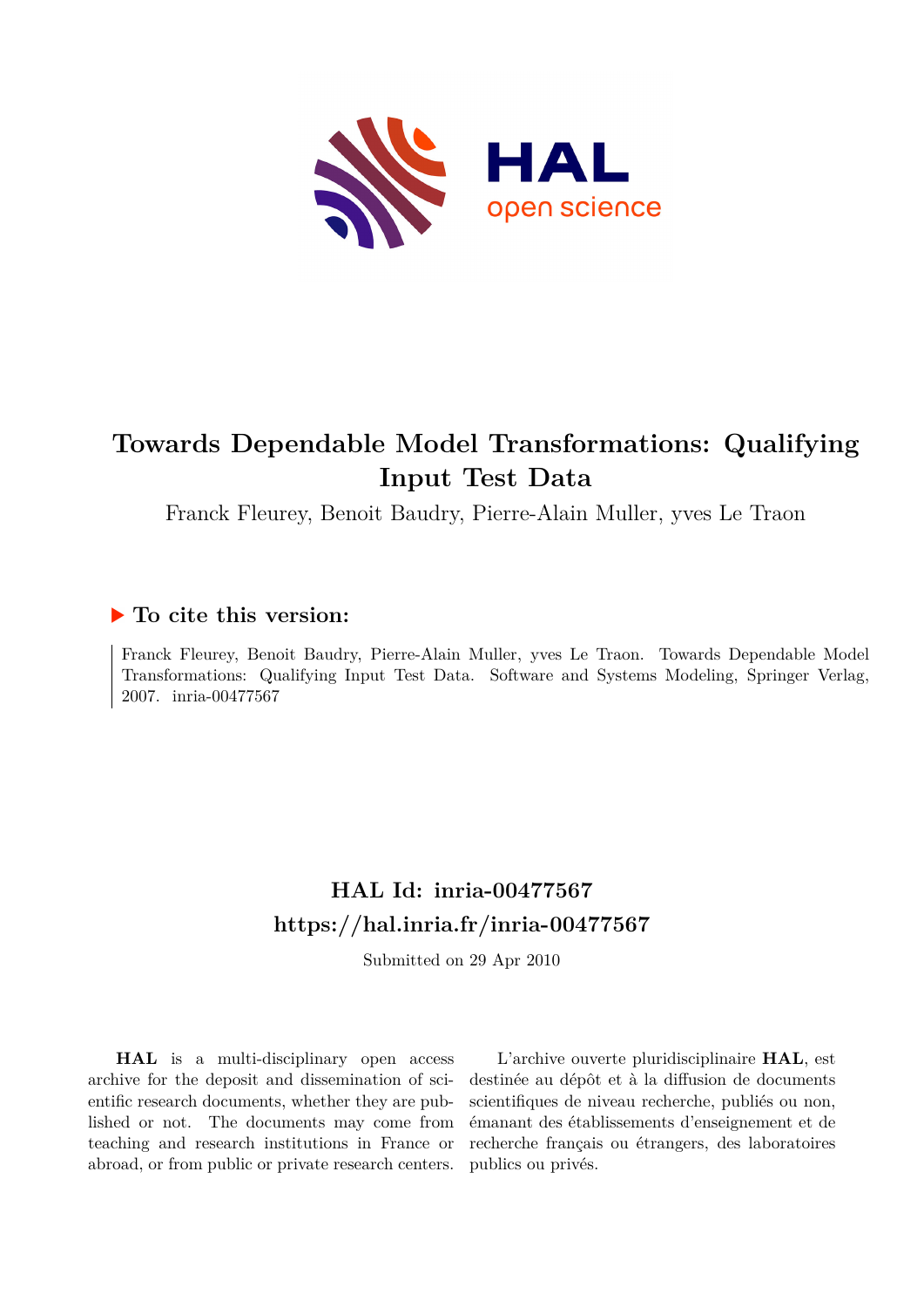# **Qualifying Input Test Data for Model Transformations**

Franck Fleurey<sup>1</sup>, Benoit Baudry<sup>1</sup>, Pierre-Alain Muller<sup>1</sup>, Yves Le Traon<sup>2</sup>

1 IRISA, Campus Universitaire de Beaulieu, 35042 Rennes Cedex, France {ffleurey, bbaudry, pierre-alain.muller}@irisa.fr

2 ENST Bretagne, 2 rue de la Châtaigneraie, CS 17607, 35576 Cesson Sévigné Cedex yves.letraon@enst-bretagne.fr

**Abstract**. Model transformation is a core mechanism for model-driven engineering (MDE). Writing complex model transformations is error-prone, and efficient testing techniques are required as for any complex program development. Testing a model transformation is typically performed by checking the results of the transformation applied to a set of input models. While it is fairly easy to provide some input models, it is difficult to qualify the relevance of these models for testing. In this paper, we propose a set of rules and a framework to assess the quality of given input models for testing a given transformation. Furthermore, the framework identifies missing model elements in input models and assists the user in improving these models.

### **1. Introduction**

Model-driven engineering (MDE) proposes a move away from human interpretation of high-level models, such as design diagrams, towards a more automated process where models are used as first-class artefacts of a development process. The core mechanism for this automation is model transformation. A model transformation typically implements process-related steps including refactoring, model composition, aspect weaving, code generation or refinement. Writing complex model transformations is error-prone, and efficient testing techniques are required as for any complex program development and is an important challenge if MDE is to succeed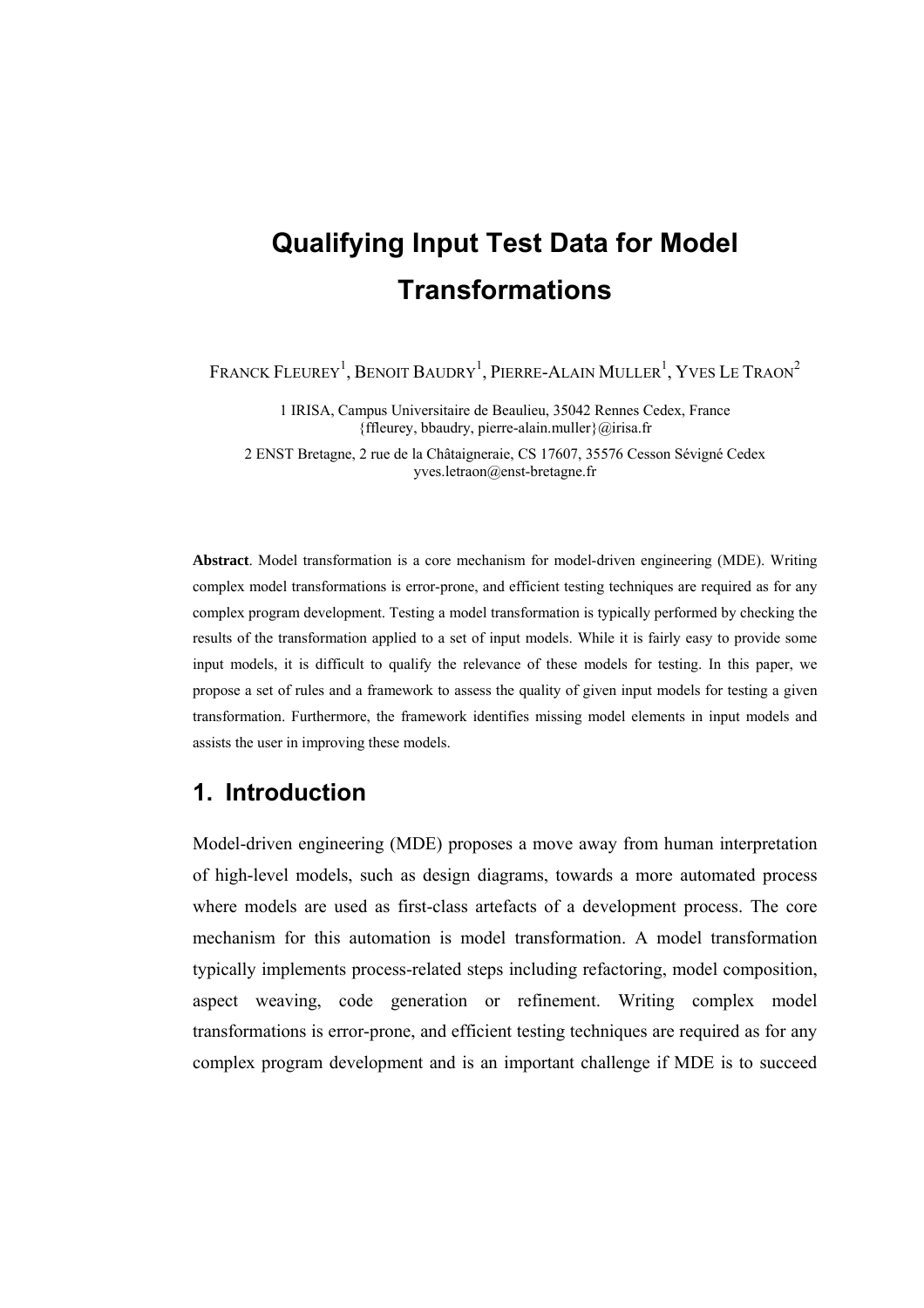[1]. The need for reliable model transformations is even more critical when they are to be reused. Indeed, a single faulty transformation can make a whole model-based development process vulnerable.

To test a model transformation, a tester will usually provides a set of *test models* that conform to the input meta-model of the transformation, run the transformation with these models and check the correctness of the result. While it is fairly easy to provide some input models, qualifying the relevance of these models for testing is an important challenge in the context of model transformations [2]. As for any testing task, it is important to have precise adequacy criteria that can qualify a set of test data. For example, a classical criterion to evaluate the quality of the test data regarding a program is code coverage: a set of test data is adequate if, when running the program with these data, all statements in the program are executed at least once. This is a "white-box" criterion since it requires the knowledge of internal logic or code structure of the program. Other criteria are functional or "black-box" [3]. They rely only on a specification of the system (input domain or behavior) under test and do not take the internal structure of the program into account.

In this paper, we propose a framework for selecting and qualifying test models for the validation of model transformations. We propose "black-box" test adequacy criteria for this selection framework. We chose black-box criteria for two reasons: to have criteria which are independent of any specific model transformation language and to leverage the complete description of the input domain provided by the input metamodel of the transformation. It is important that the proposed approach is generic and compatible with any model transformation language because currently there are many languages for transformation and none of them has emerged as the best or the most popular. The proposed criteria can be used to validate model transformations implemented with a general purpose language such as Java, the specific model transformation language QVT [4] proposed by the OMG, a meta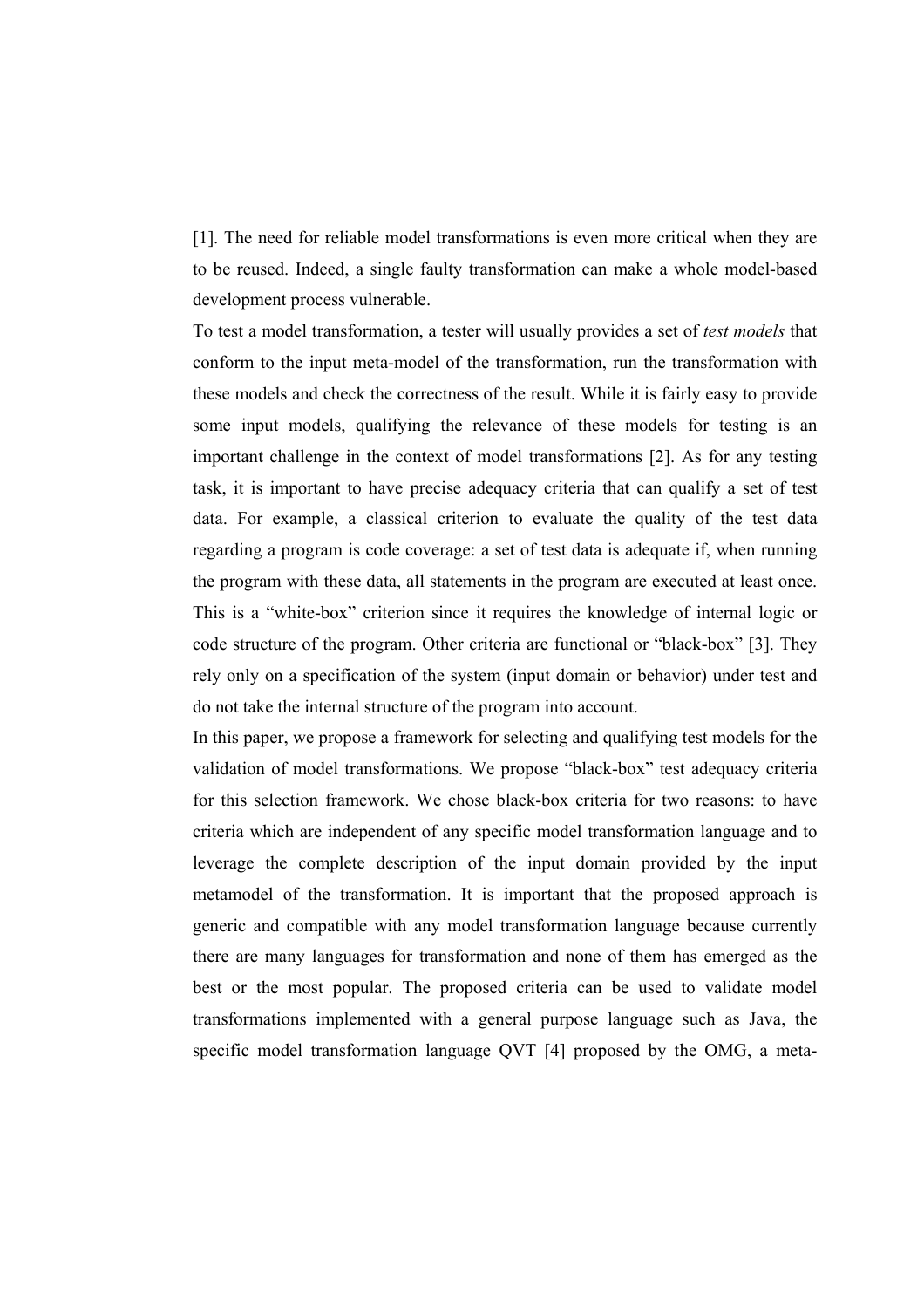modelling language such as Kermeta [5], a rule-based language such as Tefkat [6], or a graph transformation language such as ATOM3 [7]. The second reason why we choose black box criteria is to leverage the fact that the input domain for a transformation is defined by a meta-model. Indeed, the input meta-model of a transformation completely specifies the set of possible input models for a transformation. In this context, the idea is to evaluate the adequacy of test models with respect to their coverage of the input meta-model. For instance, test models should instantiate each class and each relation of the input meta-model at least once.

Models are complex graphs of objects. To select useful models we first have to determine relevant values for the properties of objects (attributes and multiplicities) and next to identify pertinent structures of objects. For the qualification of values of properties we propose to adapt a classical testing technique called category-partition [8] testing. The idea is to decompose an input domain into a finite number of subdomains and to choose a test datum from each of these sub-domains. For the definition of object structures, we propose several criteria that define structures that should be covered by the test models.

An important contribution of this work consists in defining a meta-model that formally captures all the important notions necessary for the evaluation of test models (partitions and object structures). This meta-model hence provides a convenient formal environment to experiment different strategies for test selection, and a framework that checks if test models are adequate for testing. The framework automatically analyses a set of test models and provides the testers with valuable feedback concerning missing information in their test models. This information can then be used to iteratively complete a set of test models.

The paper is organized as follows. Section 2 discusses a motivating example and provides an informal description of the technique. Section 3 proposes a meta-model that captures the different concepts needed to define test criteria and evaluate the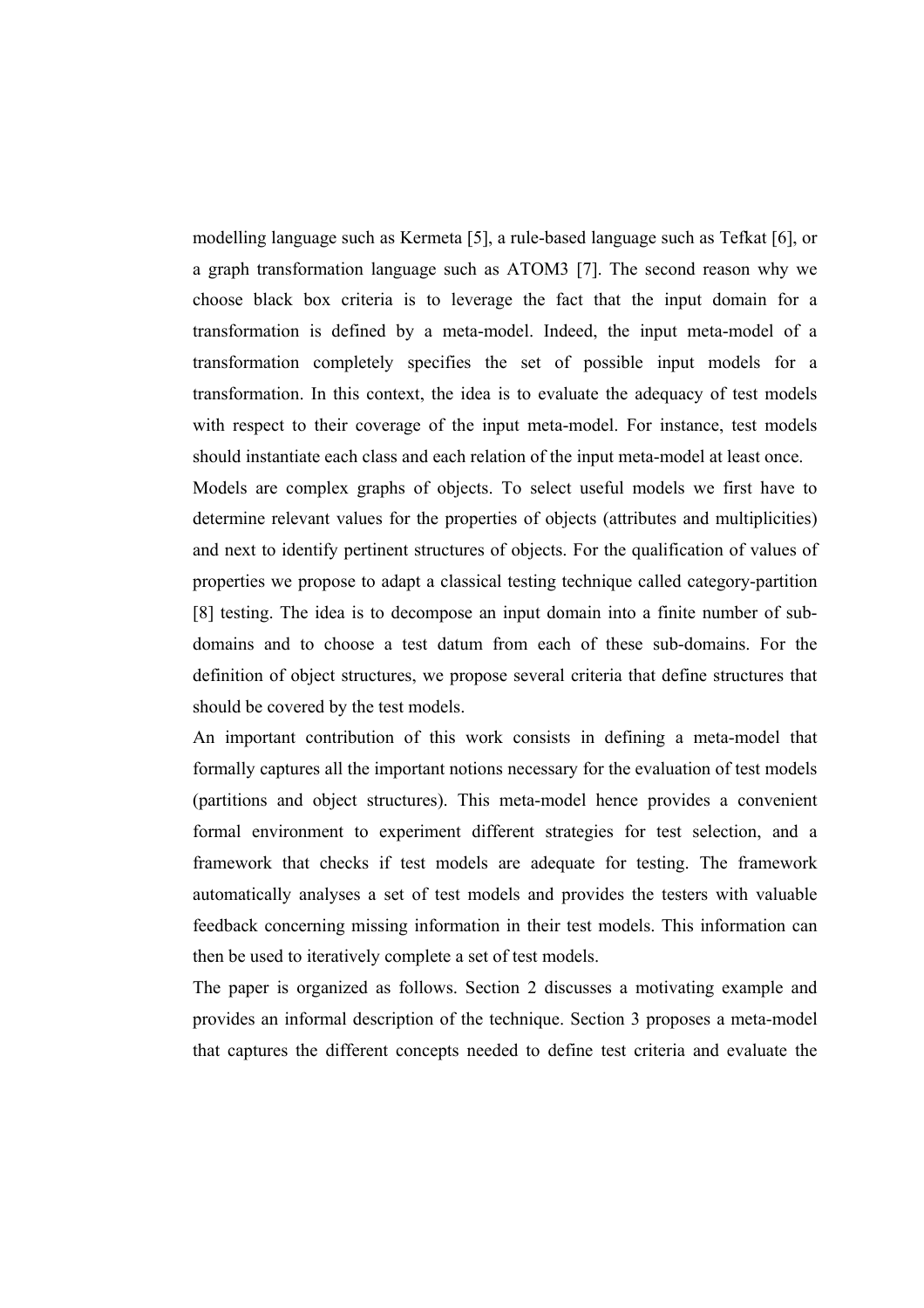efficiency of test data. Section 4 proposes several test criteria. Section 5 employs a simple case study to show how the proposed technique can be applied to improve test models. Finally, section 6 discusses related works and section 7 draws conclusions.

## **2. Motivating example**

To discuss and illustrate the techniques we propose, we use a simple model transformation which flattens hierarchical state machines (we call this transformation *SMFlatten*). The transformation takes a hierarchical state machine as input and produces an equivalent flattened state machine as output. Figure 1 presents the application of this transformation to a simple example. Both the input model and the output model of the transformation are state machines. Figure 2 displays the state machine meta-model we use. According to this meta-model, a state machine is composed of a set of states, composite states and transitions. Each state is labeled by an integer (property *label*) and an event is associated with each transition (property *event*). Properties *isInitial* and *isFinal* on class STATE respectively specify initial and final states.

The validation of the *SMFlatten* transformation consists in running it with a wellchosen set of hierarchical state machines and checking that the obtained flattened state machines semantically correspond to their sources. As it is obviously impossible to test the transformation with every possible input state machine, the first issue is to select a set of input state machines that is likely to reveal as many errors as possible in the transformation. In the following sections we call such a set of input models a set of *test models*.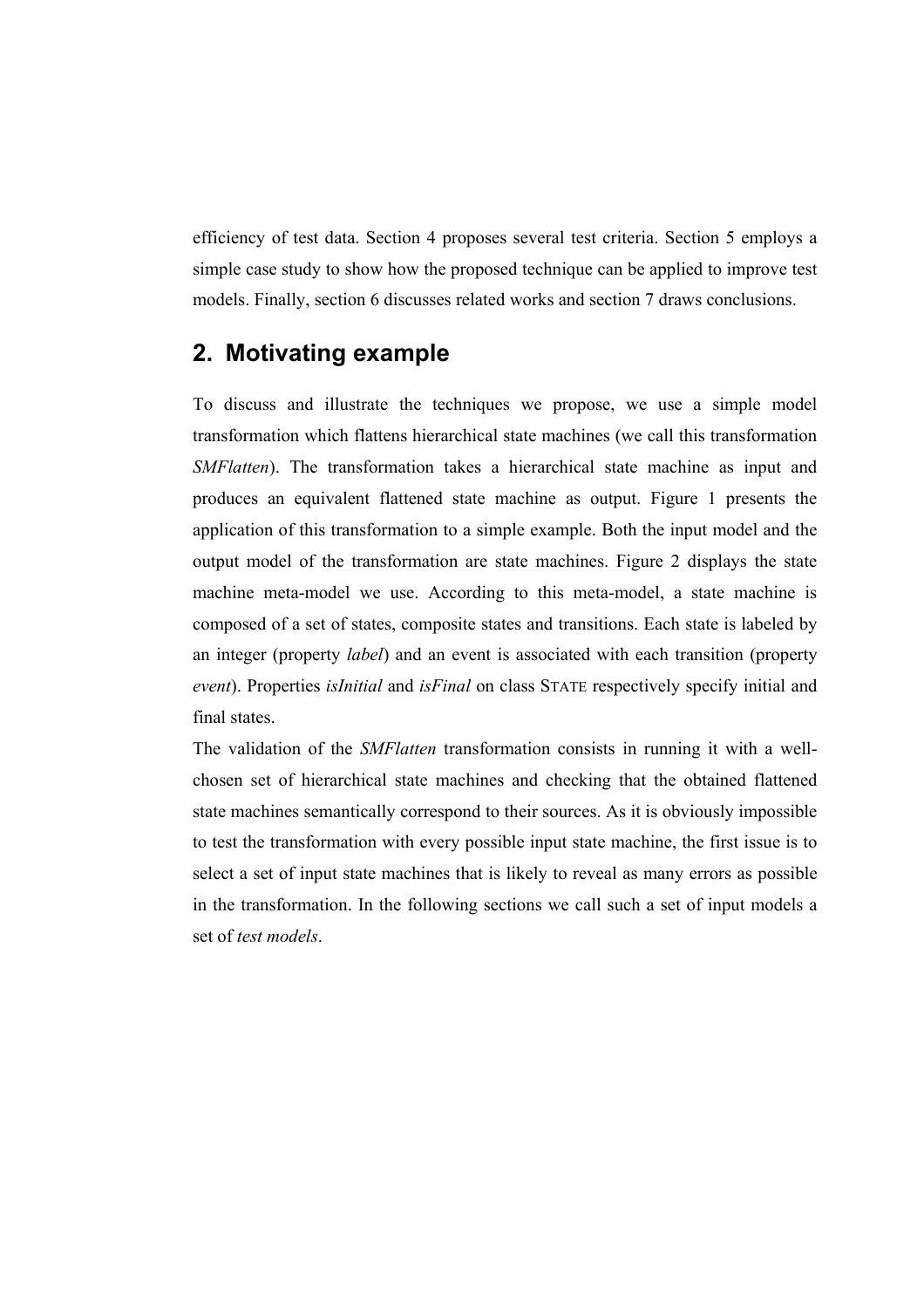

**Figure 1 – An example of hierarchical state machine flattening** 



**Figure 2 – Simple Composite State Machine Meta-model** 

A reasonable set of test models for the *SMFlatten* transformation should, at least, fulfill the three following coverage requirements:

• **Class coverage.** Each concrete class of the state meta-model should be instantiated in at least one test model.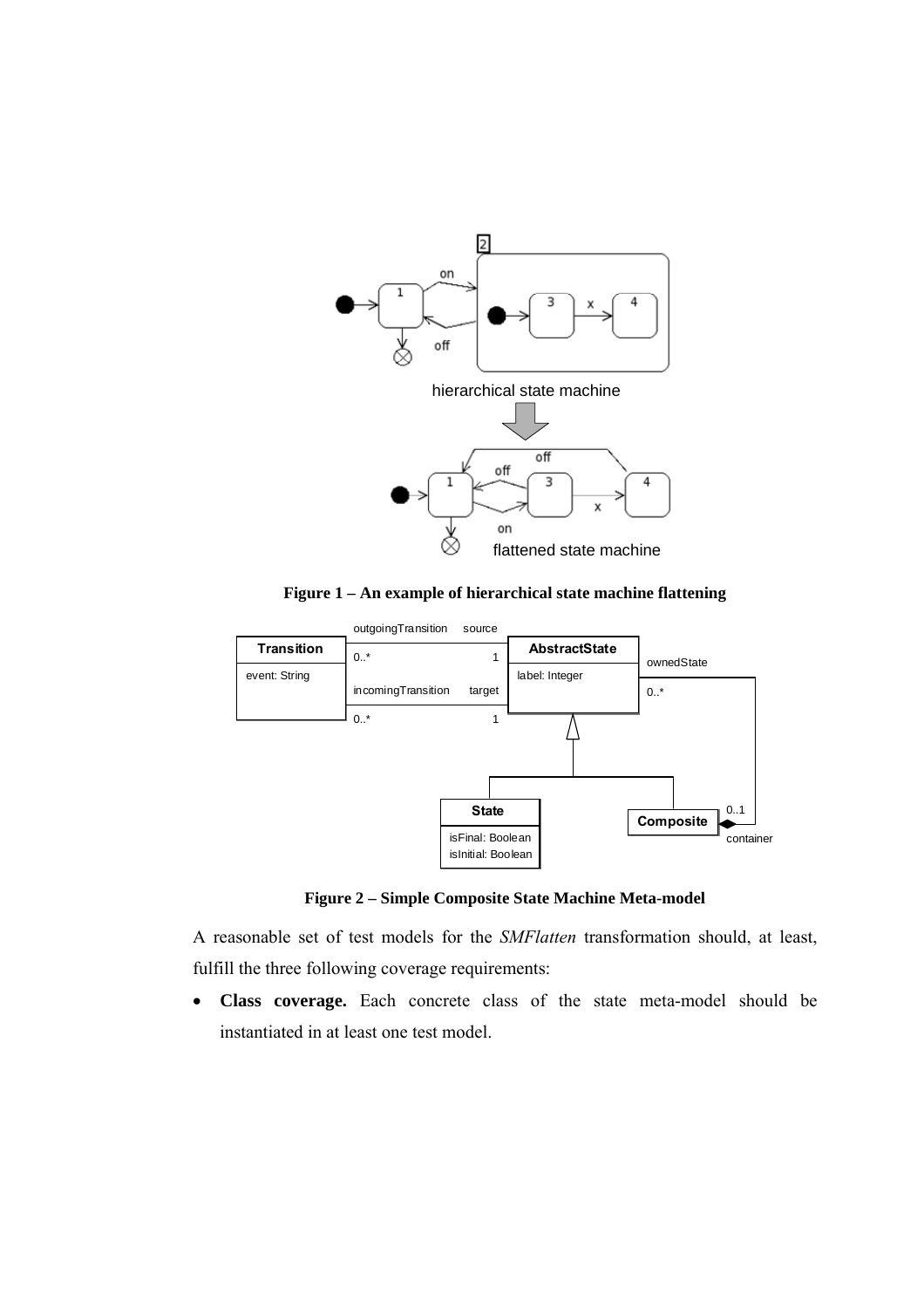- **Attribute coverage.** Each attribute in the meta-model should be instantiated with a set of representative values. For example, in the test models there should be both some final states and some non-final states in order to cover the values of property *isFinal* of class *State*.
- **Association coverage.** Each association in the meta-model should be instantiated with a set of representative multiplicities. The state machine meta-model specifies that a composite state can contain from none to several states. To cover these possibilities, the test models should contain, at least, composites states with no inner states, with only one inner state and with several inner states.

The first requirement (class coverage) is simple and can be applied directly. However, in order to take advantage of the two remaining properties, the way "representative" values and multiplicities are defined must be expressed more formally. In the following sections we propose to adapt category-partition testing to select relevant ranges of values for properties and their multiplicities.

Covering individually each attribute or association of the meta-model with a set of representative values is not sufficient. In addition to the above coverage requirements the representative values and multiplicities should be combined to build relevant test models. For instance, the *SMFlatten* transformation should be tested with models which contain states that are both initial and that have several outgoing transitions. There should also be several states with all possible combinations of values for isFinal and isInitial. In the following sections, we propose 10 systematic strategies (defined as test criteria) to combine values for properties.

# **3. A framework for selecting test models**

This section introduces the framework we use to define test criteria for model transformations (that are detailed in the next section). First, we explain how we can define generic test criteria for any source metamodel. Then, we introduce the notions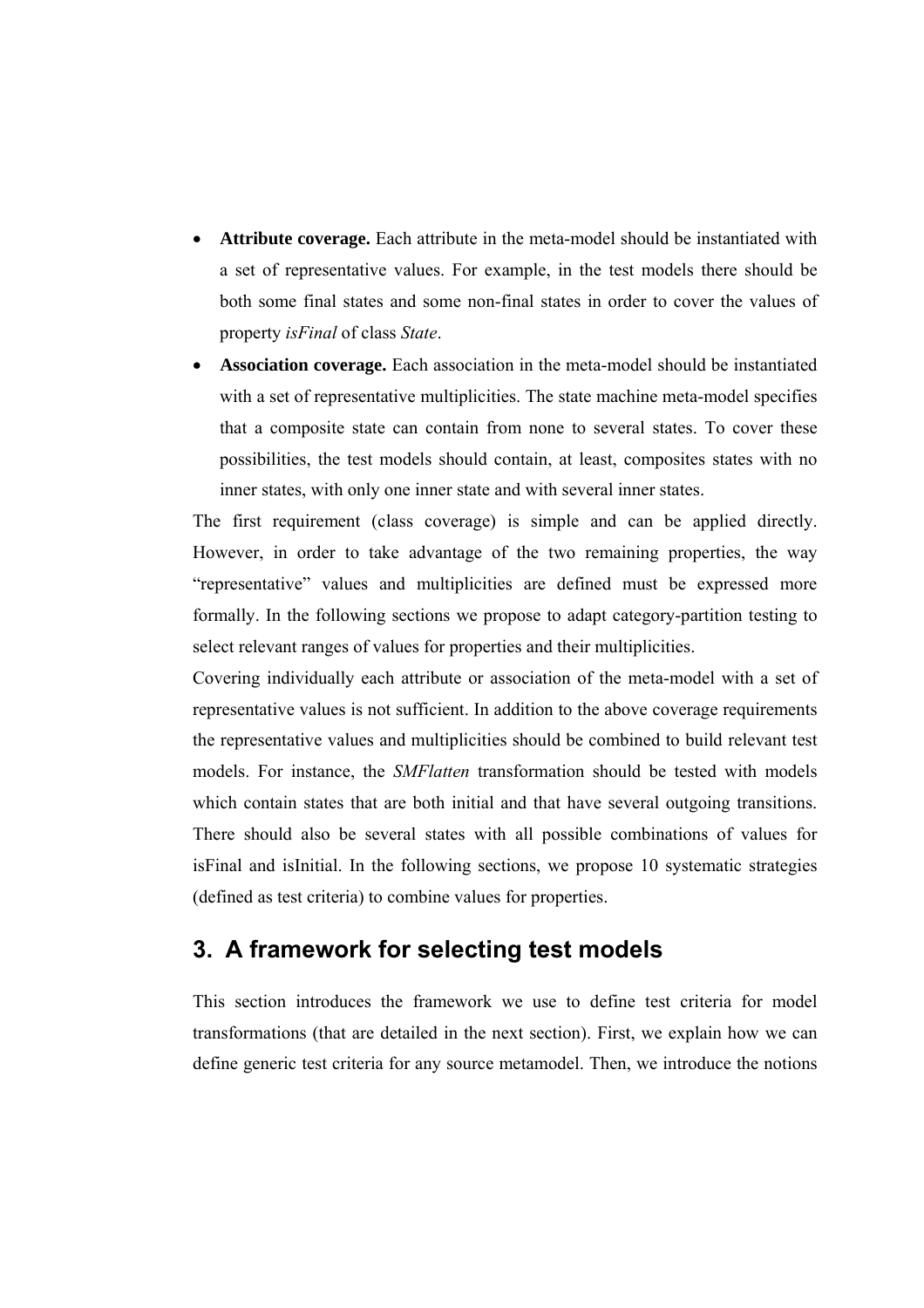of partition and model fragment that are necessary to specify the instances of the metamodel that are relevant for testing. Finally, we present the metamodel that captures all these notions. It is the core for the definition of test criteria and for the tool that checks that test models satisfy a test criterion.

### **3.1. Generic approach**

The goal of this work is to propose criteria to evaluate the coverage of test models with respect to the structure of their corresponding meta-models. In practice, metamodels like the state machine meta-model of Figure 2 are specified using a metamodelling language. Today, several meta-modelling languages exist: the Meta-Object Facilities (MOF [9]), ECore, CMOF, EMOF, etc. The work presented in this paper is based on the EMOF (Essential Meta-Object Facilities [10]). This means that the metamodels we manipulate to define test criteria are modelled using EMOF. We choose EMOF because it is a standardized language that is well supported by tools such as Eclipse Modelling Framework (EMF [11]). Although it is based on EMOF, the ideas and techniques presented in this paper can be adapted to any object-oriented meta-modelling language.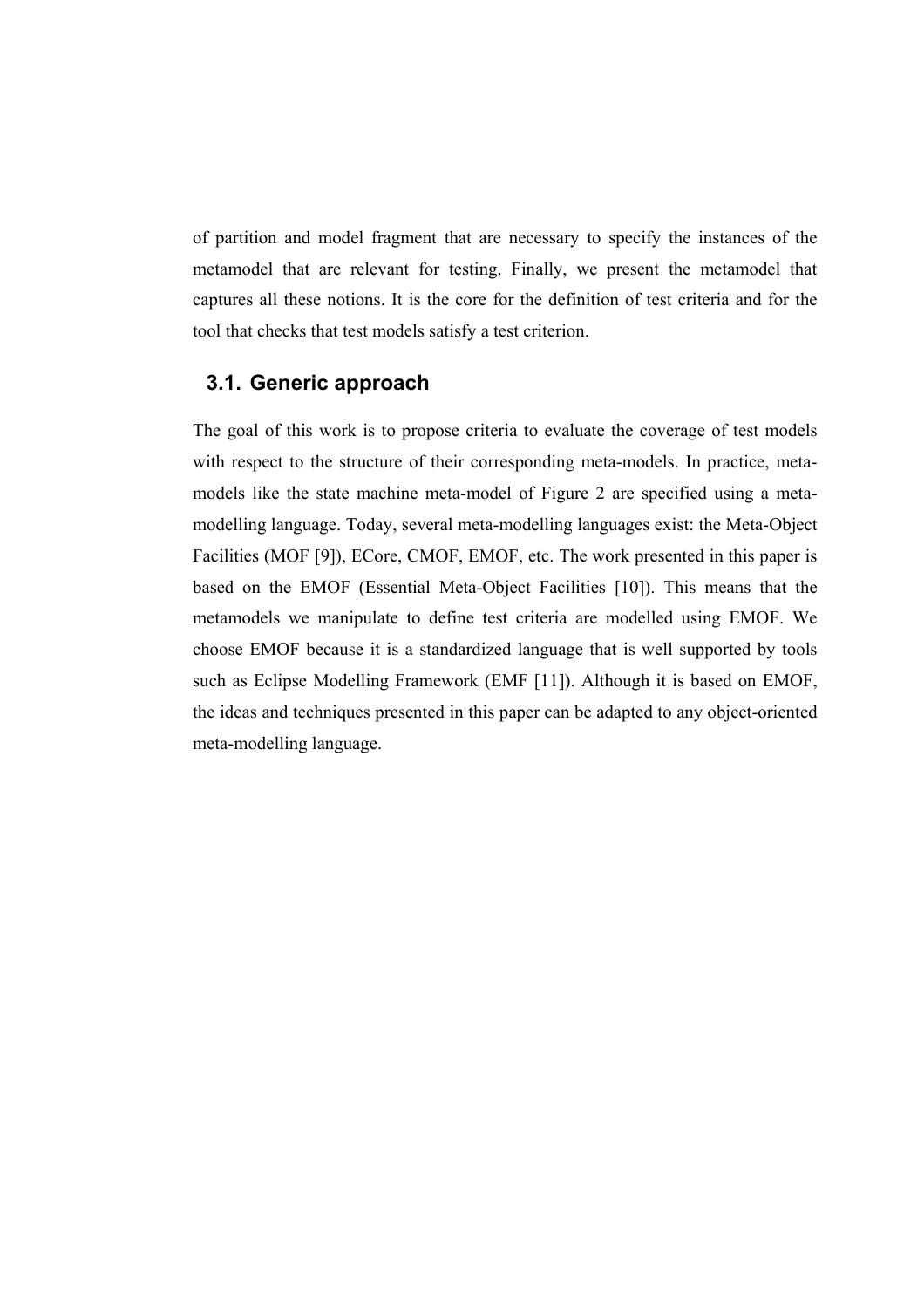

**Figure 3 – Main classes of EMOF** 

EMOF was standardized by the OMG (Object Management Group) as a compact meta-modelling language. It contains a minimal set of concepts which are necessary for meta-modelling. Figure 3 presents the main classes of EMOF which are relevant to the work presented in this paper (overall, EMOF contains 21 classes). According to EMOF, a meta-model is composed of a set of packages (class PACKAGE). Each package contains a set of types which can be either data types (classes PRIMITIVETYPE and ENUMERATION) or classes (class CLASS). Each class is composed of a set of *properties* (class PROPERTY). The notion of property is central to EMOF because they are a compact representation for both attributes in classes and associations between classes. If the type of a property is a data type then it corresponds to an attribute. For example, in the state machine meta-model (Figure 2)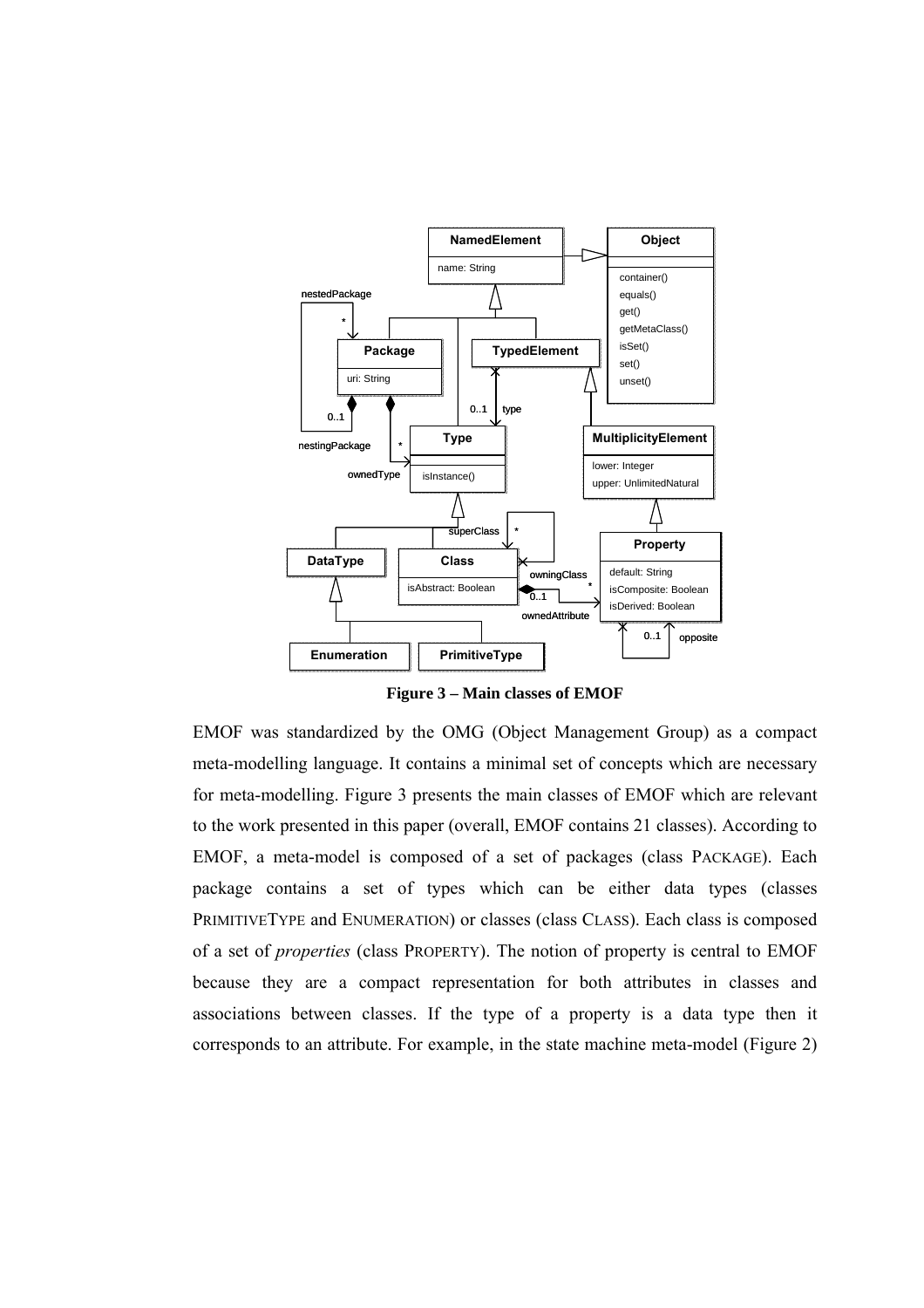the property *label* of class ABSTRACTSTATE corresponds to an attribute of type integer. If the type of a property is a class then it corresponds to an association. In that case, properties of two classes involved in an association can be defined as opposites. Such correspondence pairs of properties are used to represent the ends of a single association. In the state machine meta-model the associations between ABSTRACTSTATE and TRANSITION have been defined in this way. The first association corresponds to a property *outgoingTransition* of type TRANSITION in class ABSTRACTSTATE and a property source of type ABSTRACTSTATE in class TRANSITION. To have a generic approach, in the following we will not distinguish between attributes and associations, but deal only with classes and their properties in the metamodel to be covered.

#### **3.2. Partitioning values and multiplicities of properties**

The basic idea of category-partition testing strategies [8] is to divide the input domain into sub-domains or ranges and then to select test data from each of these ranges. The ranges for an input domain define a partition of the input domain and thus should not overlap. Partition testing has been adapted to test UML models in [12], and here we adapt it to test model transformations. In this specific case, the input domain is modeled by the input meta-model of the transformation. The idea is to define partitions for each property of this meta-model. A precise definition of a partition is recalled below.

- *Definition Partition. A partition of a set of elements is a collection of n ranges*   $A_1$ , ...,  $A_n$  such that  $A_1$ , ...,  $A_n$  do not overlap and the union of all subsets forms *the initial set. These subsets are called ranges.*
- *Notation Partition. In this paper, the partitions are noted as follows:*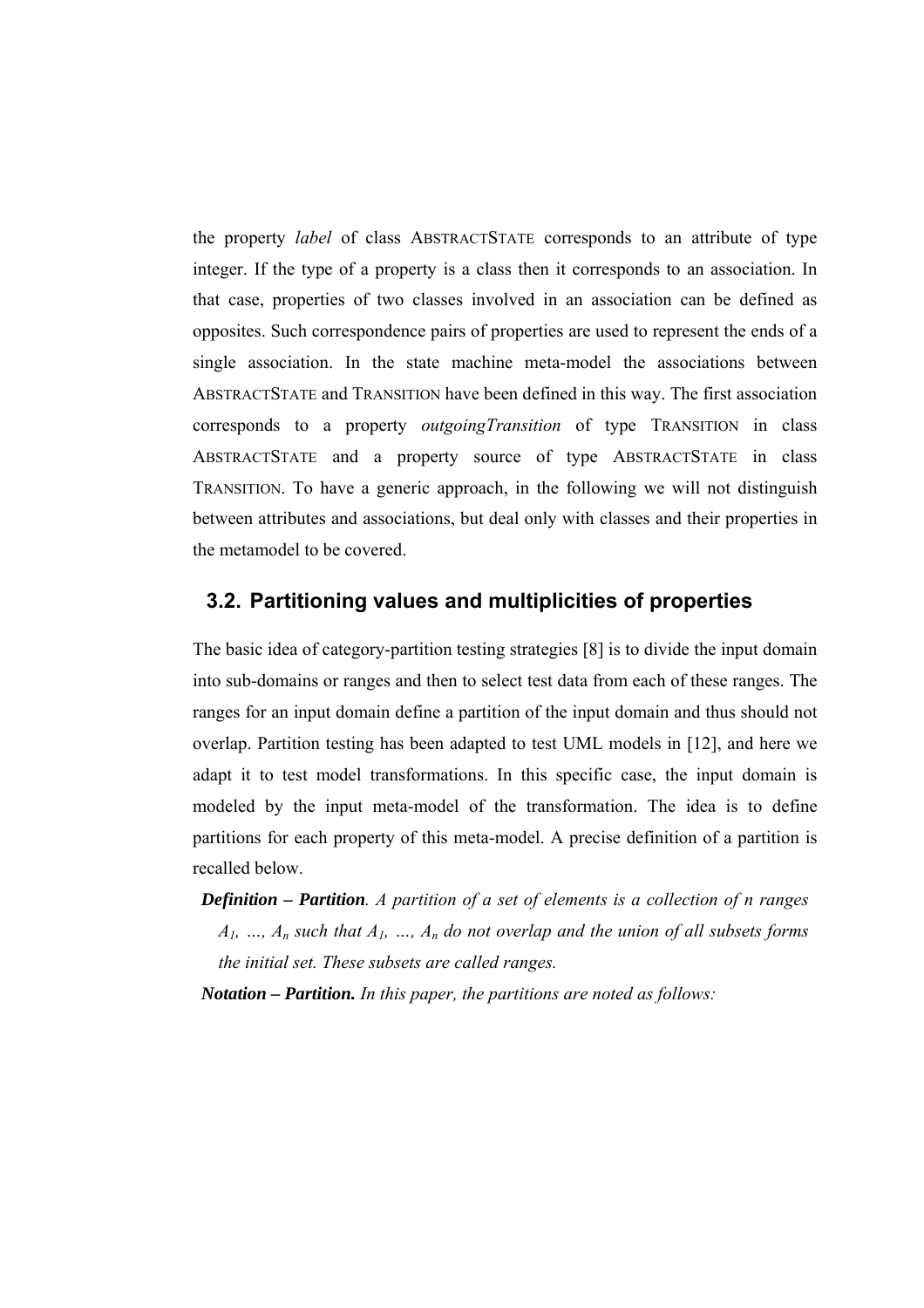- **-** *Boolean partitions are noted as a set of sets of Boolean values. For example {{true},{false}} designates a partition with two ranges: a range which contains the value true and a range which contains the value false*
- **-** *Integer partitions are noted as a set of sets of Integer values. For example,*   $\{\{0\},\{1\},\{x \mid x \geq 2\}\}$  designates a partition with three ranges: 0, 1, greater *or equal to 2.*
- **-** *String partitions are noted as a set of sets of String values. A set of string values is specified by a regular expression. For example {{'evt1'}, {""}, {".+"}} designates a partition with three ranges: a range which contains the string 'evt1', a range which contains the empty string and a range which contains all strings with one or more character. In the regular expression language, "." designates any character and "+" specifies that the preceding symbol has to be repeated one or more time.*

To apply this idea for the selection of test models, we propose to define partitions for each property of the input meta-model of a transformation. These partitions provide a practical way to select what we called the "representative" values introduced in the previous section: for a property *p* and for each range *R* in the partition associated with *p*, the test models must contain at least one object *o* such that the value *o.p* is taken in *R*. For instance, the partitions  $\{\{\text{`evtl'}\}, \{\text{```+''}\}\}$  for the property *event* of class *Transition* in the state machine meta-model, formalize that the test models should contain transitions with a particular event called 'evt1', transitions with an empty event and transitions with a random non-empty event. The same kind of strategy is used for multiplicities of properties: if a property has a multiplicity of *0..\**, a partition such as  $\{\{0\}, \{1\}, \{x \mid x \ge 2\}\}\$ is defined to ensure that the test models contain instances of this property with zero, one and more than one object.

The effectiveness of category-partition testing strategies relies on the quality of the partitions that are used. The approach for the generation of meaningful ranges is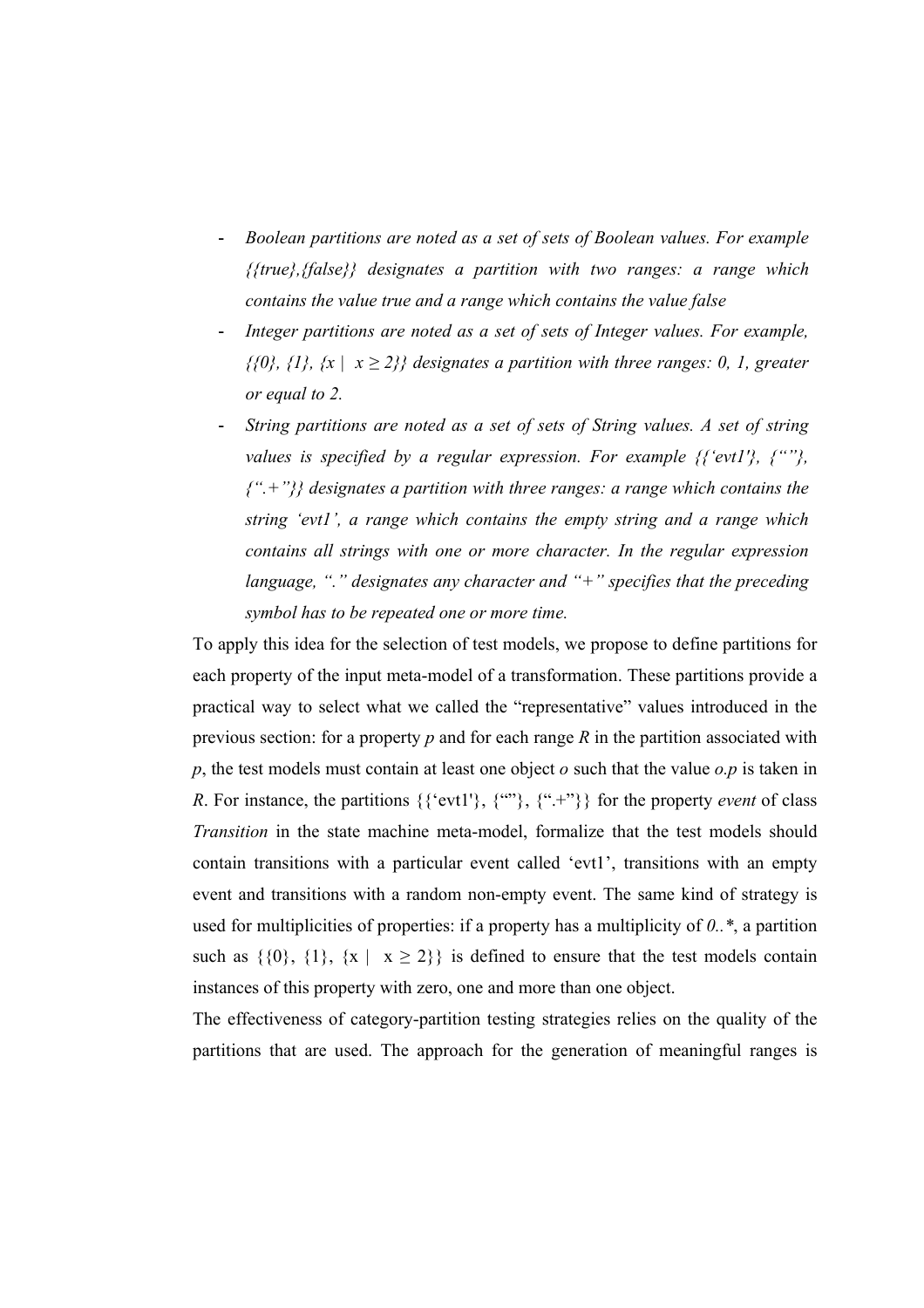usually based on the topology of the domain to be partitioned. The idea is to isolate boundaries and singular values in specific ranges in order to ensure that these special values will be used for testing. Figure 4 shows the partitions obtained for all properties of the state machine meta-model used by the *SMFlatten* transformation (partitions on the multiplicity of a property are denoted with a #). The default partitions based on the types of properties can be automatically generated. On this example, they seem sufficient. Yet, if other values have a special meaning in the context of the transformation under test, the tester can enrich the partitions to ensure that some additional value is used in the test models.

| Transition:: event                 | ${\'$ }, ${\'$ evt 1' }, ${\'$ . + ' ] |
|------------------------------------|----------------------------------------|
| Transition::#source                | $\{1\}$                                |
| Transition::#target                | $\{1\}$                                |
| AbstractState::label               | $\{0\}, \{1\}, \{x \mid x>1\}$         |
| AbstractState::#container          | ${0}, {1}$                             |
| AbstractState::#incomingTransition | $\{0\}, \{1\}, \{x \mid x>1\}$         |
| AbstractState::#outgoingTransition | $\{0\}, \{1\}, \{x \mid x>1\}$         |
| State: is Initial                  | {true}, {false}                        |
| State::isFinal                     | {true}, {false}                        |
| Composite::#ownedState             | $\{0\}, \{1\}, \{x \mid x>1\}$         |

**Figure 4 – Partitions for the state machine meta-model** 

The next section introduces the meta-model that captures the concept of partitions associated with a meta-model, as well as concepts needed to combine ranges in order to define test criteria. An instance of this meta-model can then be used to check that a set of test models covers the desired values and combinations.

### **3.3. Model and object fragments**

As introduced previously, independently covering the values and multiplicity of each property of the input meta-model is not sufficient to ensure the relevance of test models. As an example, let us consider the property *ownedState* of class *Composite* in the state machine meta-model. The partitioning step has defined three ranges for the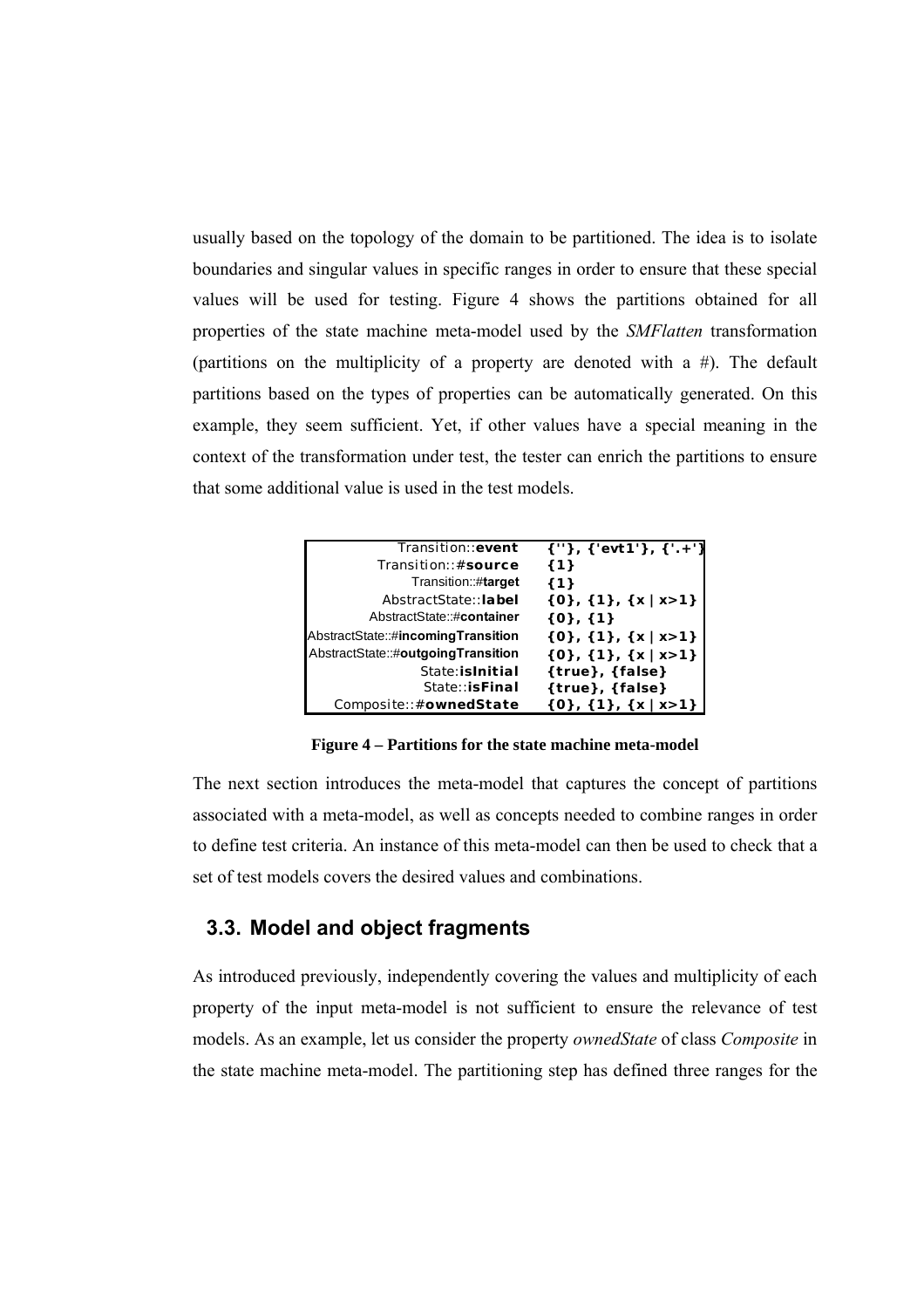multiplicity of this property to ensure that the test models contain empty composite state, composite states with only one inner state and composite states with several inner states. However, none of these constraints requires that any composite state has both incoming and/or outgoing transitions and inner states. The selection criterion should be expanded to ensure the combined coverage of the ranges for the properties *ownedState* combined with ranges of properties, *incomingTransition,* and *outgoingTransition*. This way the test models would include composite states with both a variable number of inner states and a variable number of outgoing transitions.

A naive approach to combine partitions of various properties would be to generate the combinatorial product of all partitions for all properties of the meta-model. However, this approach is not practically viable:

- 1. **Combinatorial explosion**: combining ranges of all properties quickly results in unmanageable number of combinations. For the state machines example, which is fairly simple, , the number of combinations reaches 1944  $(3*1*1*3*2*3*3*2*2*3)$  for the partitions defined in Figure 4.
- 2. **Unconsidered relevance**. Among the 1944 combination, some are more relevant than others for testing: for instance, combining property *ownedState* and property *outgoingTransition* is interesting for the testing of composite states while combining the property *label* of class *State* and the property *event* of class *Transitions* is not.
- 3. **Missing relavant combinations**: combining ranges of properties is generally not sufficient to ensure the relevance of test models. We often found it necessary to include test models that cover combinations of ranges for a single property for several objects. For example, the 1944 combinations obtained for the state machine meta-model do not ensure the existence of a single test model that includes more than one composite state. This is clearly not sufficient to test a transformation that flattens composite states.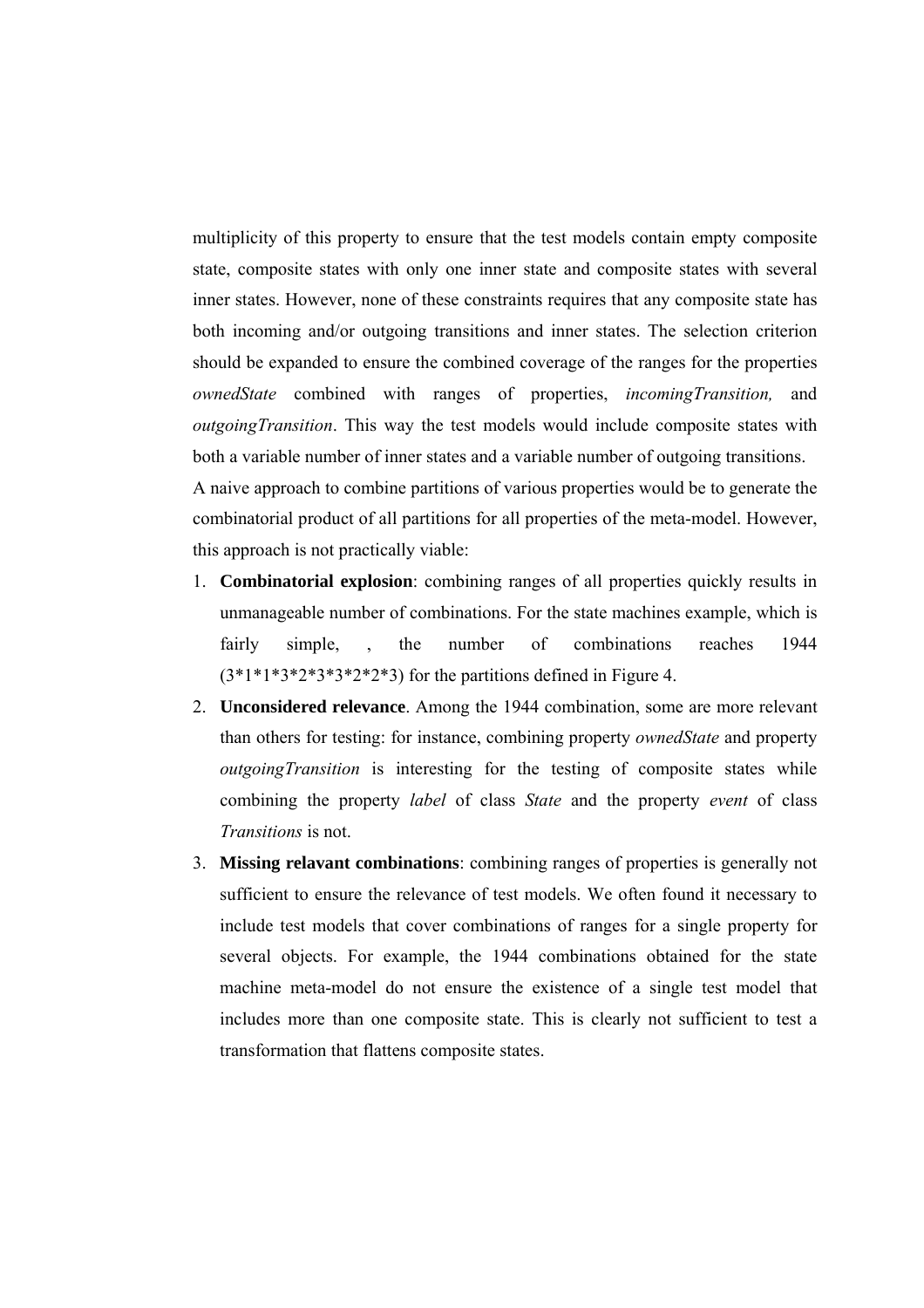

**Figure 5 – Meta-model for test criteria definition** 

As naive strategies are not sufficient to provide satisfactory support for the selection of relevant test models, we propose the notions of object and model fragments to define specific combinations of ranges for properties that should be covered by test models. The meta-model in Figure 5 captures the notions of partition associated to properties as well as model and object fragments. We distinguish two types of partitions modelled by the classes VALUEPARTITION and MULTIPLICITYPARTITION that respectively correspond to partitions for the value and the multiplicity of a property. For a MULTIPLICITYPARTITION, each range is an integer range (class INTEGERRANGE). For a VALUEPARTITION, the type of ranges depends on the type of the property. Here we consider the three primitive types that are defined in EMOF for the value of a property. Thus we model three different types of ranges (STRINGRANGE, BOOLEANRANGE, INTEGERRANGE). Figure 6 shows how the partition part of the meta-model is instantiated to represent the partitions associated with two properties of the state machine meta-model.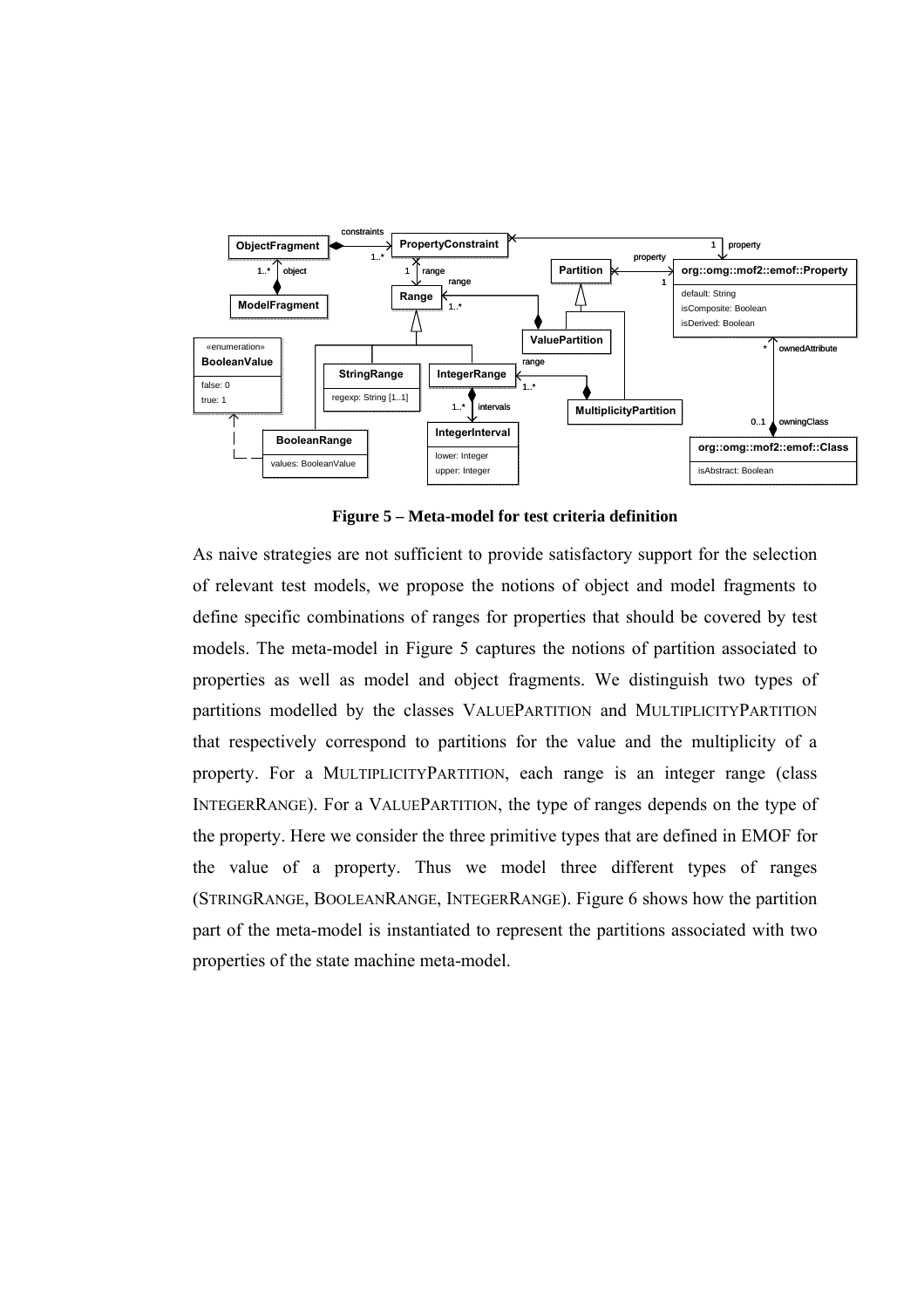

**Figure 6 – Partitions and ranges** 

To represent combinations of partition ranges, the meta-model of Figure 5 proposes the notions of model fragments (MODELFRAGMENT), object fragments (OBJECTFRAGMENT) and property constraints (PROPERTYCONSTRAINT). A model fragment is composed of a set of object fragments. An object fragment is composed of a set of property constraints which specify the ranges from which the values of the properties of the object should be taken from. It is important to note that an object fragment does not necessarily define constraints for all the properties of a class, but can partially constrain the properties (like a template).

The model and object fragments are defined in order to check that the set of test models covers the input meta-model of a transformation. A model fragment is said to be covered by a test model if, for each object fragment in the model fragment, there exists one object in the test model that matches the object fragment. An object in a test model is said to match an object fragment if it satisfies every property constraint of the object fragment. A property constraint is said to be satisfied by an object if the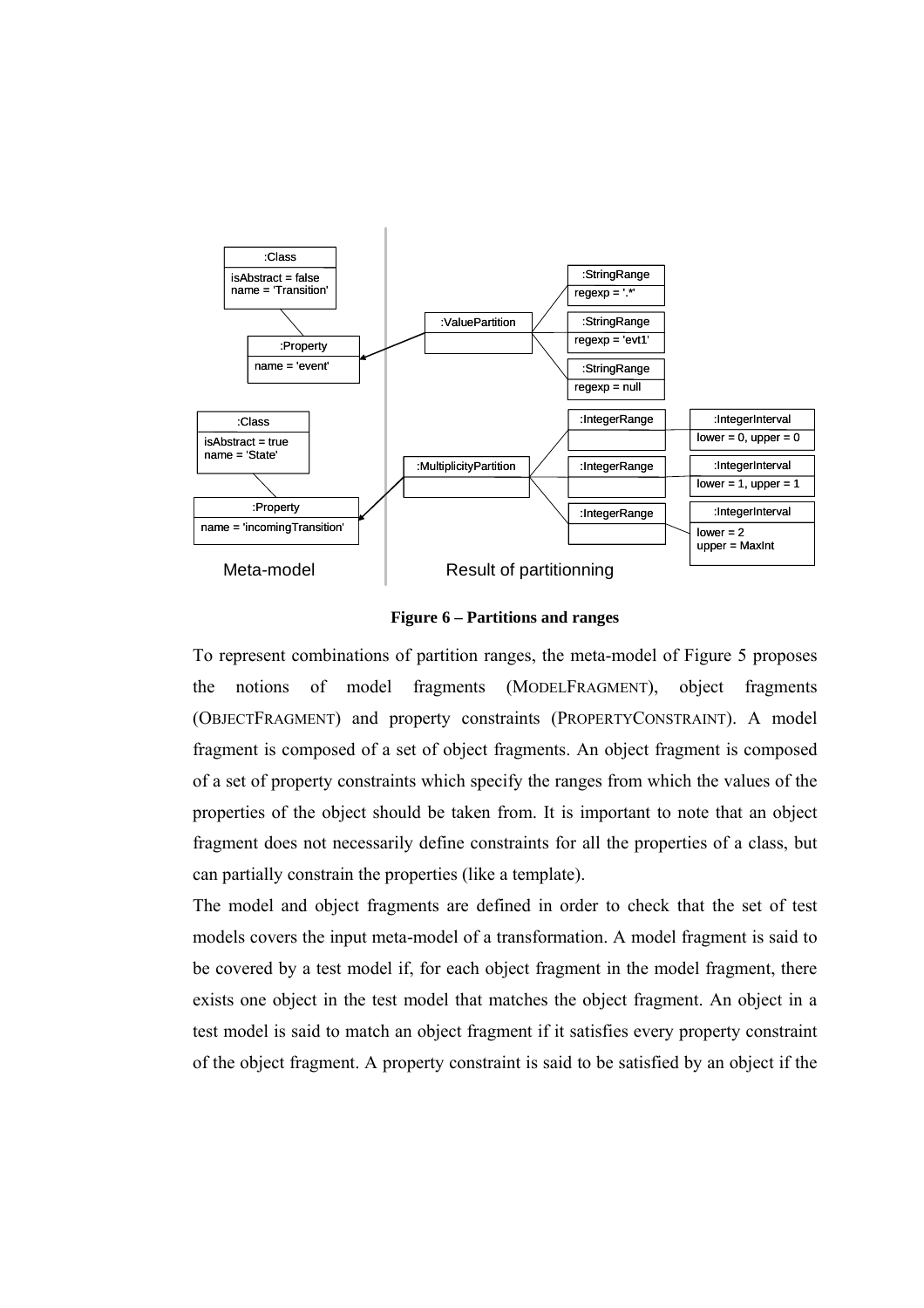value of the property for that object is included in the range associated with the property constraint.



PropertyConstraints

**Figure 7 – A model fragment** 

Figure 7 presents a simple model fragment that combines ranges for properties of the state machine meta-model. The model fragment is composed of two object fragments which specify that a test model must contain:

- a composite state with several inner states and an incoming transition.
- a state labeled 0 with one incoming and several outgoing transitions.

In the next sections we use a more compact textual notation for model fragments. Model fragments are represented by  $MF\{of_1, of_2, ..., of_n\}$  where object fragments (of<sub>i</sub>) are represented by  $\langle \textit{ClassName}\rangle$  ( $c_1, c_2, ..., c_n$ ). Using this notation the model fragment of Figure 7 is represented by :

```
MF{CompositeState}(#ownedStates > 0, #inTrans. = 1),
State(label = 0, #outTrans. > 0, #inTrans. = 1)}
```
Using the model fragment representation, the particular combinations that should be covered by the test models can be easily represented. Yet, the selection of these combinations is still an issue. In section 4, we propose a set of strategies to automate the generation of sets of model fragments. The idea is to use these model fragments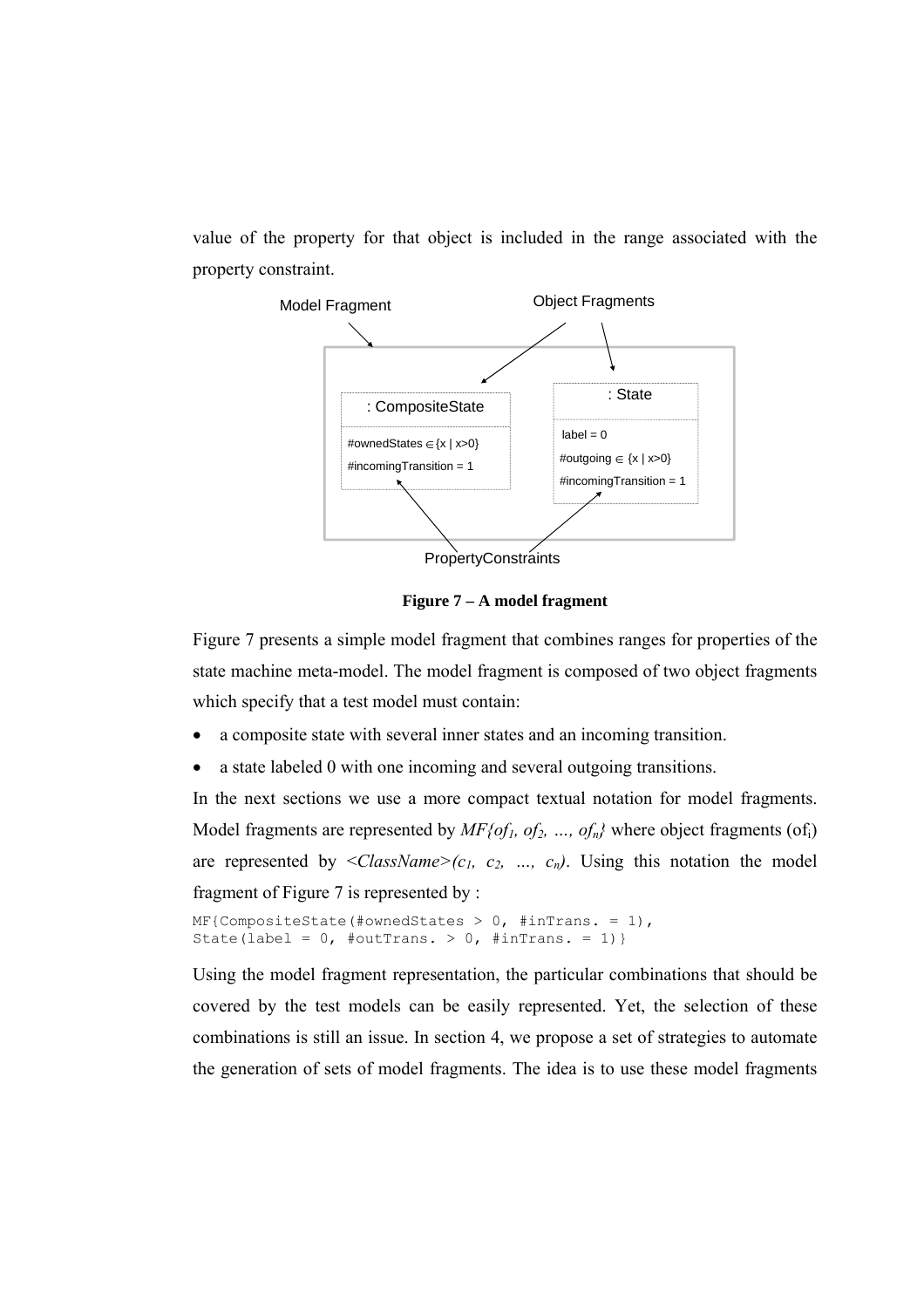as a test adequacy criterion: adequate test models must cover every model fragment. The next section discusses this adequacy validation algorithm and the associated test engineering process.

### **3.4. Qualification and selection of test models**

Based on the concepts defined in the meta-model in the previous section, it is possible to define an iterative engineering process for selecting a set of input models intended to test a model transformation. This process, described in Figure 8 takes two inputs (white ovals): the input meta-model of the transformation under test and a set of test models. From the input meta-model, the first step generates the default partitions for all features contained in the meta-model. The second step combines these partitions to build a set of model fragments. This step takes a test criterion as its parameter that defines how fragments are to be composed. Test criteria will be detailed in section 4. During both partitioning and combination the tester may enrich the generated models to take domain specificities of the transformation under test into account.

When the model fragments are generated from the input meta-model, step three checks that there is at least one test model that covers each model fragment. If there are fragments not covered by the test models, the tester should improve the set of test models by adding new models to cover the identified remaining fragments (step 4). This process does not only allow for an estimate of the quality of a set of test models but also provides the testers with valuable information to improve the test set. As illustrated in Figure 8, steps 1, 2 and 3 are implemented with the Kermeta language. The implementation of the tool, MMCC, is discussed in section 5.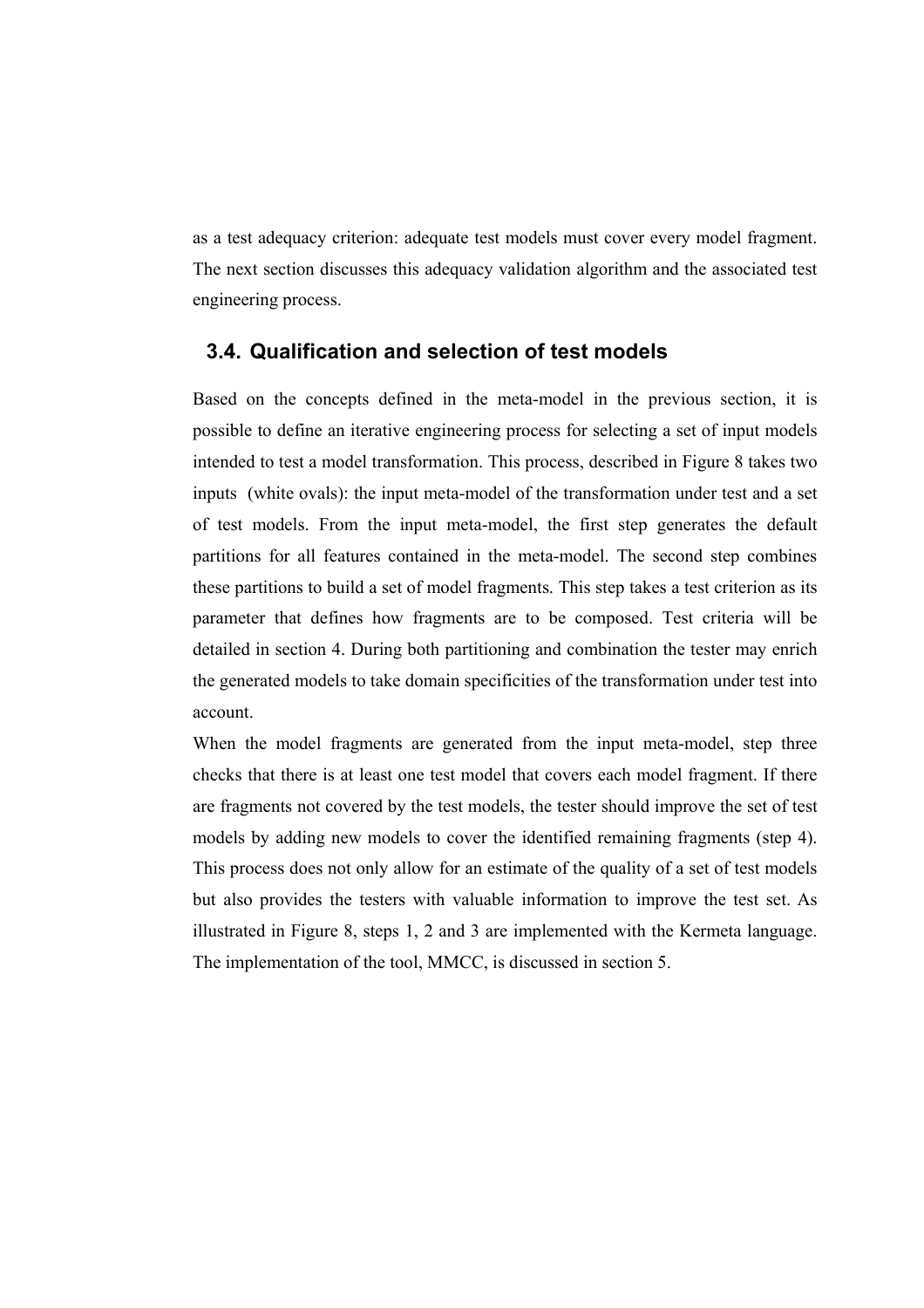

**Figure 8 – Check and improve the quality of test models** 

# **4. Black-box test criteria**

| <b>Class coverage</b> | $Class. all instances() - > for All() C$<br>ModelFragment.allInstances()->exists(MF  <br>MF.object->exists(OF<br>OF.constraint->exists( PC<br>$PC. property. owning Class == C$<br>) ) ) ) |
|-----------------------|--------------------------------------------------------------------------------------------------------------------------------------------------------------------------------------------|
| Range coverage        | Partition.allInstances()->forAll( P<br>$P.random>forall$ (R  <br>ModelFragment.allInstances()->exists(MF  <br>MF.object->exists(OF<br>OF.constraint->exists( PC  <br>$PC.\nangle = R$      |

**Figure 9 – Constraints for class and range coverage**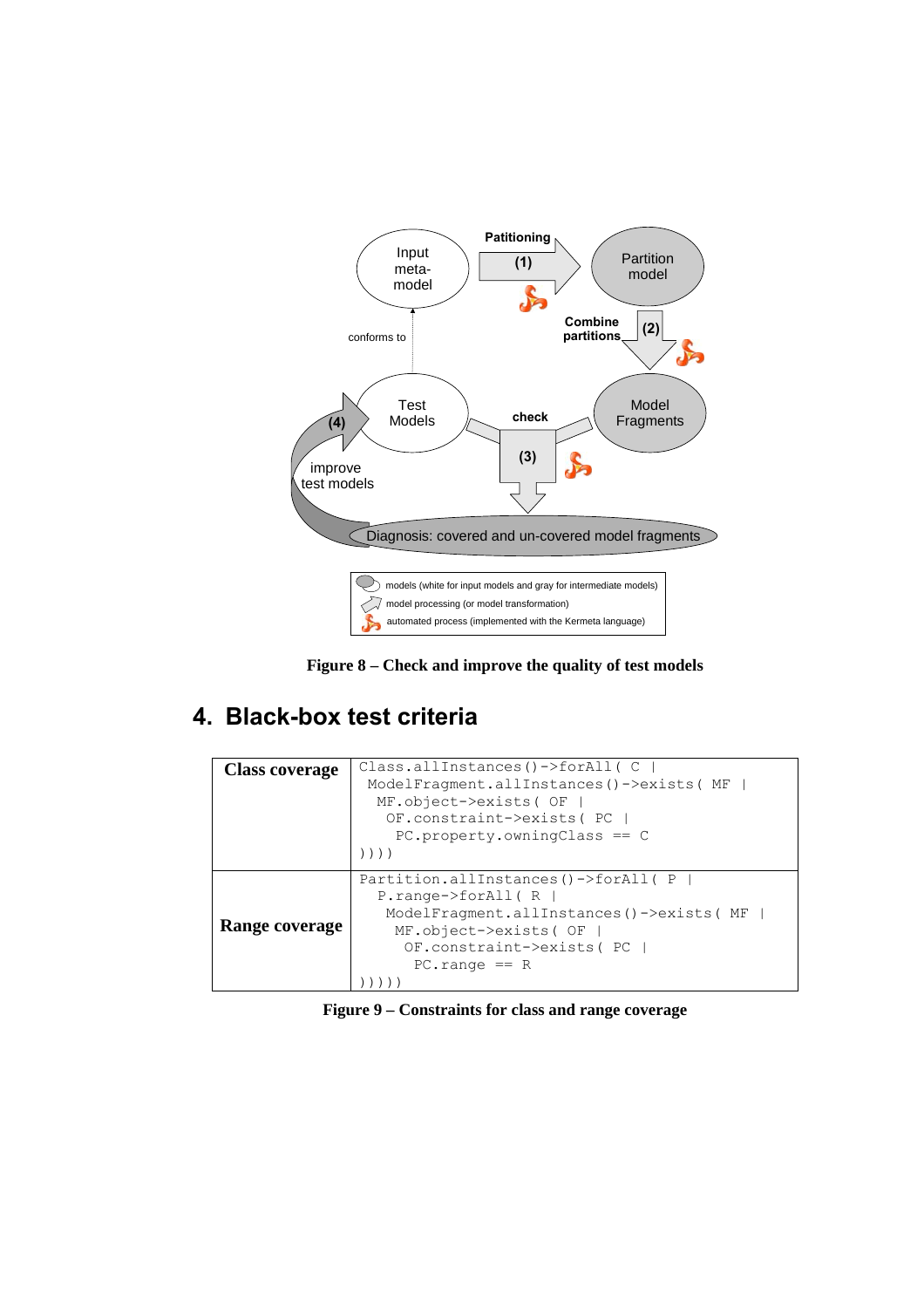As discussed previously, the issue of building relevant model fragments cannot be resolved with a naive strategy, such as creating all combinations of ranges for all properties of the input meta-model. In general, finding the appropriate combinations of values without a sound knowledge of the transformation under test will be difficult. However, the input meta-model of a transformation itself provides information about the relationships between the properties it contains. In this section we use structural information of the input metamodel to propose a set of adequacy criteria for the construction of model fragments to be covered by the test models.

- *Test criterion for meta-model coverage : A test criterion specifies a set of model fragments for a particular input meta-model. These model fragments are built to guarantee class and range coverage as defined in the following rules (formally specified in OCL in Figure 9).*
- *Rule 1 Class coverage: Each concrete class must be instantiated in at least one model fragment.*
- *Rule 2 -Range coverage: Each range of each partition for all properties of the meta-model must be used in at least one model fragment.*
- *Test criterion satisfaction for a set of test models: A set of test models satisfies a test criterion if, for each model fragment MF, there exists a test model M such that all object fragments defined in MF are covered by an object in M. An object O corresponds to an object fragment OF if, for each property constraint in OF, the value for the property in O is included in the range specified by OF.*

The following sections propose several ways of combining constraints in object and model fragments. These criteria all ensure at least the coverage of these two requirements.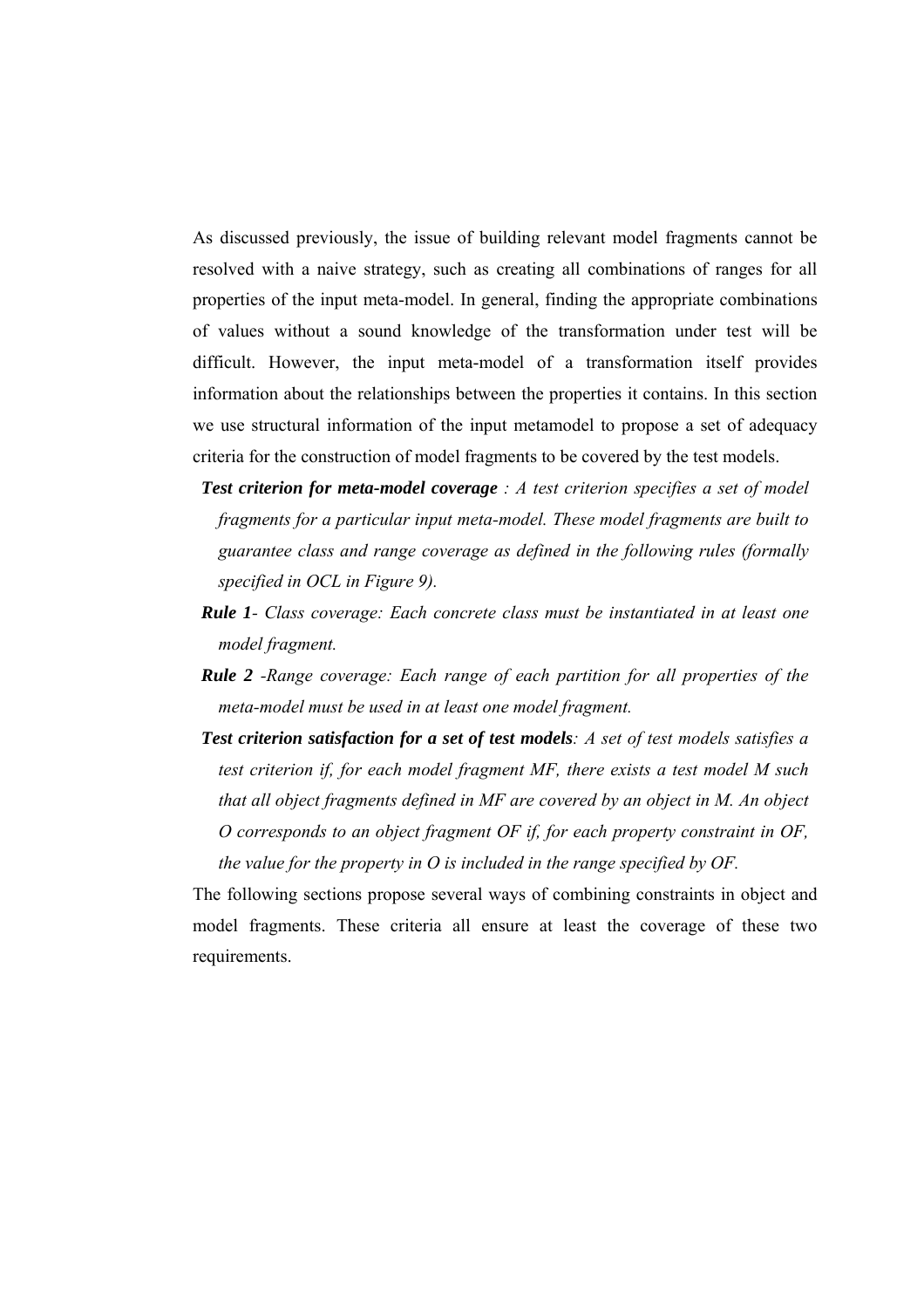### **4.1. Simple coverage criteria**

As a start, this section defines two criteria which both ensure range coverage by combining property constraints in two different manners. The first criterion, *AllRanges* does not add any constraints to the two rules defined in the previous section. The second criterion, *AllPartitions* is a little stronger, as it requires values from all ranges of a property to be used simultaneously in a single test model. Figure 10 formalizes these two criteria in pseudo-code constraints.

|                                   | Partition.allIstances()->forAll( P                             |  |  |
|-----------------------------------|----------------------------------------------------------------|--|--|
|                                   | $P.random>forall$ $R$                                          |  |  |
| <i><b>AllRanges criterion</b></i> | ModelFragment.allInstances->.exists(MF                         |  |  |
|                                   | $MF.object->size == 1$                                         |  |  |
|                                   | $MF. object \rightarrow one. constraint \rightarrow size == 1$ |  |  |
|                                   | MF.object->one.constraint->one.range == R                      |  |  |
|                                   |                                                                |  |  |
|                                   | Partition.allInstances()->forAll( P                            |  |  |
| <b>AllPartitions criterion</b>    | ModelFragment->exists(MF                                       |  |  |
|                                   | P.random>forall ( R   R )                                      |  |  |
|                                   | MF.object->exists(OF                                           |  |  |
|                                   | $OF. constant = > size = 1$                                    |  |  |
|                                   | $OF.\n}$ constraint->one.range == R                            |  |  |
|                                   |                                                                |  |  |

**Figure 10 – Ranges and partitions coverage** 

In order to illustrate these criteria Figure 11 and Figure 12 present a set of model fragments that would be obtained from the state machine meta-model. The partitions used to create these model fragments are the ones shown in Figure 4. For both criteria the model fragments presented correspond to properties of TRANSITION and ABSTRACTSTATE. In the case of the *AllRanges* criterion (Figure 11), each model fragment is made up of only one object fragment which contains a single constraint. In the case of the *AllPartitions* criterion (Figure 12), a model fragment is created for each property of the meta-model. This model fragment contains one object fragment per range of the partition associated with the property it corresponds to.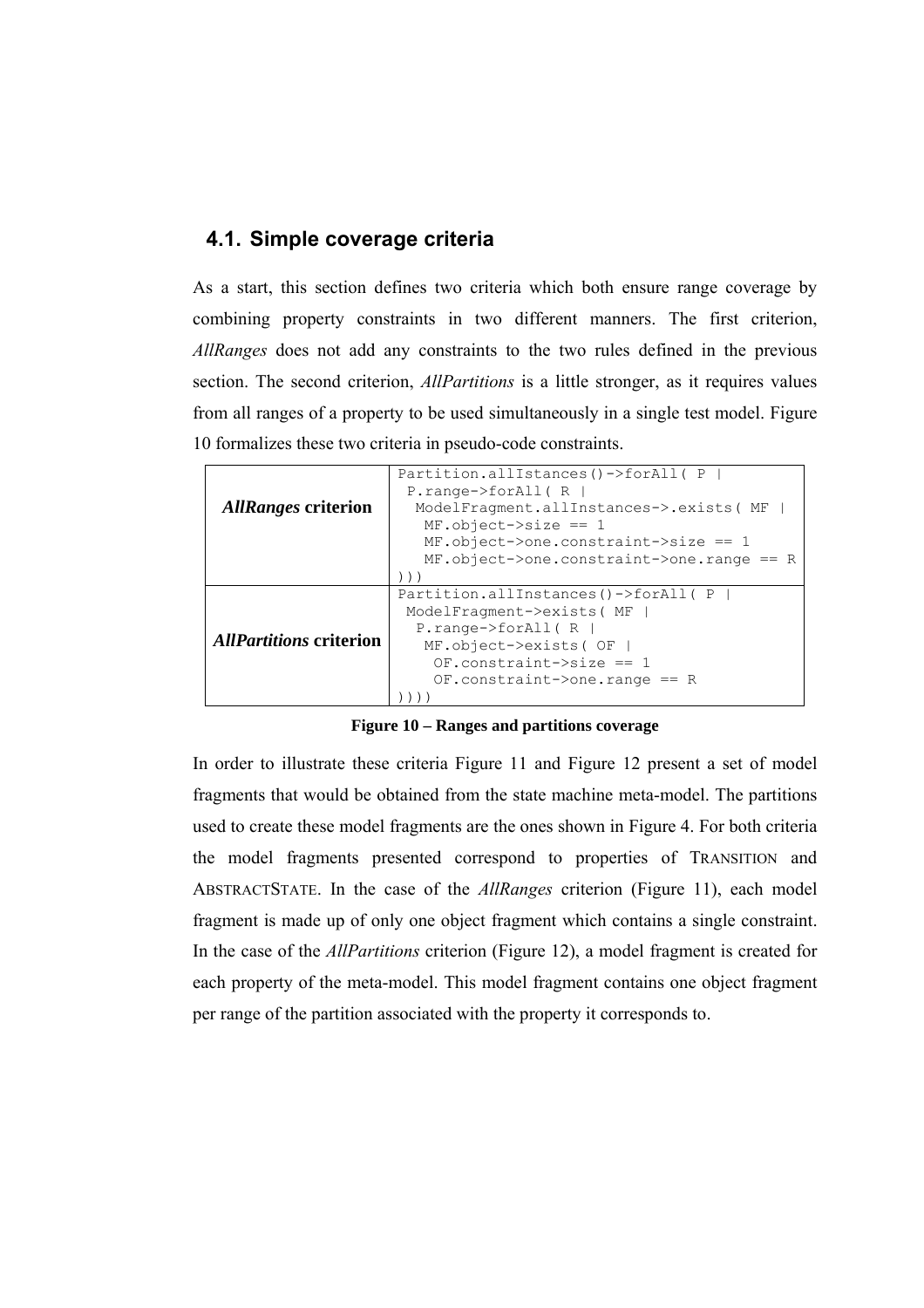```
MF{fracition(event = "")}.MF{Transition(event = "evt1")}.MF{Transition(event \in .+) },
MF{Train(+source = 1)},
MF{Transition(Htarget = 1)},MF{AbstractState(label = 0)},
MF{AbstractState(label = 1)},
MF{AbstractState(label \geq 2) },
...
```
**Figure 11 – Model fragments for** *AllRanges* **criterion** 

```
MF{Traination(event = "")}, Transition(event = "evt1"),
   Transition(event \in .+) },
MF{Transition({#source = 1)}},MF{Transition(#target = 1)},
MF{AbstractState(label = 0), State(label = 1), State(label \geq2) },
...
```
#### **Figure 12 – Model fragments for** *AllPartitions* **criterion**

In practice these criteria can be used to create an initial set of model fragments, but in most cases this set of model fragments should be completed either by the tester or by using a stronger criterion.

### **4.2. Class by class combination criteria**

In a meta-model, properties are encapsulated into classes. Based on this structure and on the way meta-models are designed, it is natural that properties of a single class usually have a stronger semantic relationship with each other than with properties of other classes. To take advantage of this, we propose four criteria that combine ranges class by class. These criteria differ on the one hand by the number of ranges combinations they require and on the other hand by the way combinations are grouped into model fragments.

Figure 13 proposes two strategies for combining the ranges of the properties of a class. The first one is quite weak as it only ensures that each range of each property is covered at least once. The second is substantially stronger as it requires one object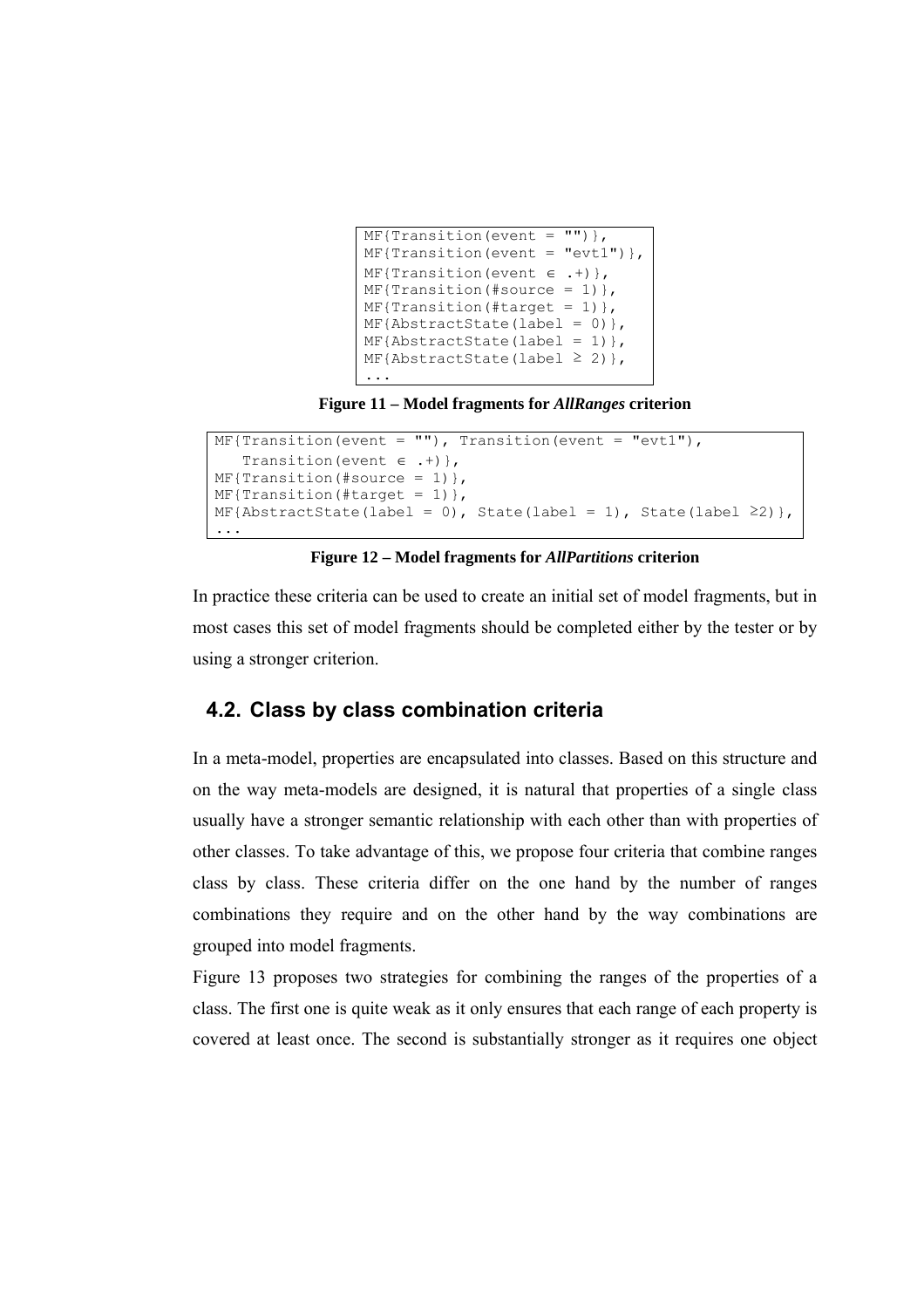fragment for each possible combination of ranges for all the properties of a class. The operation *getCombinations* used for the definition of this strategy simply computes the Cartesian product for ranges of a set of partitions. Its signature is the following: getCombination (Set<Partition>) : Set<Set<Range>>

| <b>OneRangeCombination</b>                                                                                                                      | Range.allInstances()->forAll(R                                                                                                                                                                                                                                                                                                               |
|-------------------------------------------------------------------------------------------------------------------------------------------------|----------------------------------------------------------------------------------------------------------------------------------------------------------------------------------------------------------------------------------------------------------------------------------------------------------------------------------------------|
| each range for each                                                                                                                             | ObjectFragment.allInstances()->exist(OF)                                                                                                                                                                                                                                                                                                     |
| property of a class needs                                                                                                                       | OF.constraint->exists( PC                                                                                                                                                                                                                                                                                                                    |
| to be used in at least one                                                                                                                      | $PC.random = R$                                                                                                                                                                                                                                                                                                                              |
| object fragment                                                                                                                                 | $)$ )                                                                                                                                                                                                                                                                                                                                        |
| <b>AllRangeCombination</b><br>all possible<br>combinations of ranges<br>for the properties of a<br>class must appear in one.<br>object fragment | $Class. all Instantes() \rightarrow ForAll() C$<br>qetCombinations (<br>Partition.allInstances()->select{ P  <br>C.ownedAttribute->contains(P.property)}<br>)->forAll(RSet)<br>ObjectFragment.allInstances()->exists(OF  <br>RSet->forAll(R<br>OF.constraint->exists(PC)<br>$PC.random == R$ and<br>$PC. property == R. partition. property$ |

**Figure 13 – Two strategies for ranges combination** 

| <i><b>OneMFPerClass</b></i>                                                      | $Class. all Instantes() \rightarrow ForAll() C$                                                                                                                                                                                                                |
|----------------------------------------------------------------------------------|----------------------------------------------------------------------------------------------------------------------------------------------------------------------------------------------------------------------------------------------------------------|
| a single model fragment<br>contains all<br>combinations of ranges<br>for a class | ModelFragment.allInstances()->select( MF  <br>MF.object->forAll( OF  <br>$C.$ owned $Attribute \rightarrow size ==$<br>OF.constraint->size and<br>C.ownedAttribute->forAll( P  <br>OF.constraint->exists( PC  <br>$PC. property == P$<br>$))$ ))) ->size == 1) |
| <b>OneMFPerCombination</b><br>each model fragment<br>contains a single           | ModelFragment.allInstances()->forAll(MF<br>$MF.object->size == 1 and$<br>Class.allInstances()->exists( $C$  <br>MF.object->forAll( OF  <br>$C.$ ownedAttribute->size ==<br>OF.constraint->size and                                                             |
| combination of ranges<br>for a class                                             | C.ownedAttribute->forAll( P  <br>OF.constraint->exists( PC  <br>$PC. property == P$                                                                                                                                                                            |

**Figure 14 – Two strategies to create model fragments**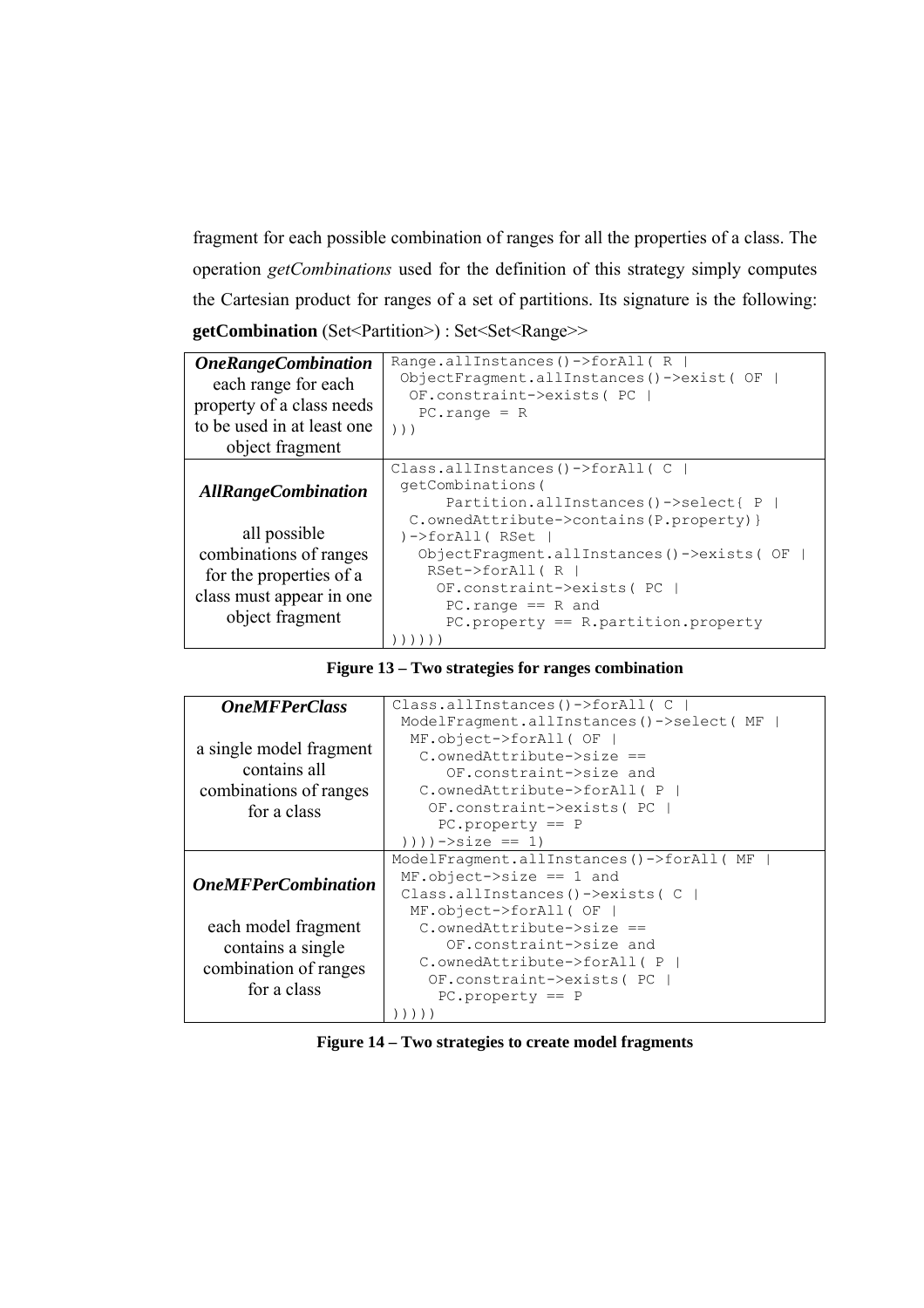Figure 14 presents the two strategies that we propose to group combinations of ranges class by class. In both cases the idea is to create object fragments that contain constraints related to every property of a class. The two strategies differ in the way these object fragments are organized in model fragments. The first strategy (*OneMFPerClass*) forces grouping of all object fragments related to a class into a single model fragment whereas the second one requires a model fragment for every object fragment.

Based on the strategies for combinations of ranges and for building model fragments, we propose the four test criteria displayed on Figure 15.

| <b>Test criteria</b> | <b>Definition</b>                                    |  |  |
|----------------------|------------------------------------------------------|--|--|
| $Comb\bar{}$         | OneRangeCombination and OneMFPerCombination          |  |  |
|                      | $Comb$ AllRangesCombination and OneMFPerCombination  |  |  |
| Class∑               | OneRangeCombination and OneMFPerClass                |  |  |
|                      | $Class \prod$ AllRangesCombination and OneMFPerClass |  |  |

#### **Figure 15 – Four test criteria based on class by class combinations**

To illustrate the differences between these four criteria, Figure 16, Figure 17 and Figure 18 present examples of model fragments obtained respectively using the CombΣ criterion, the ClassΣ criterion and the CombΠ criterion. Again, the input meta-model considered is the state machine meta-model. The model fragments represented only corresponds to class ABSTRACTSTATE. This class contains three properties: *label*, *incomingTransition* (inTrans.) and *outgoingTransition* (outTrans.). For each of these properties a partition made of three ranges has been defined on Figure 4. For both CombΣ and ClassΣ criteria the expected value combinations are the same: each range has to be covered once. As shown on Figure 16 and Figure 17 three object fragments have been defined to fulfill this requirement. The difference between the two criteria is the way the object fragments are encapsulated into model fragments. In the case of the Comb $\Sigma$  criterion there is one model fragment per object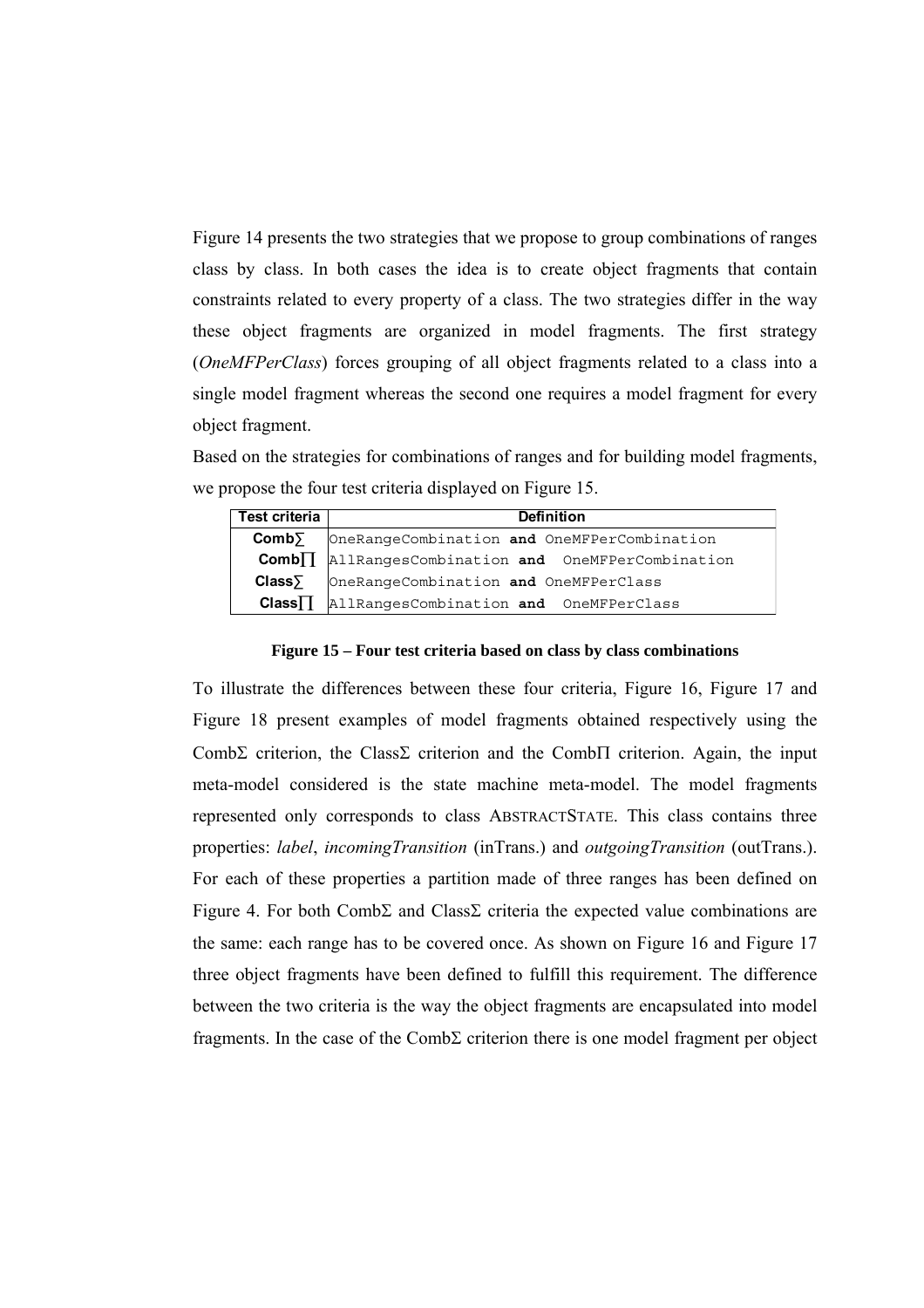fragment and in the case of the Class  $\Sigma$  criterion there is only one model fragment per class.

```
MF{AbstractState(label=0, #inTrans.=0, #outTrans.=0)}, 
MF{AbstractState(label=1, #inTrans.=1, #outTrans.=1)}, 
MF{AbstractState(label≥2, #inTrans.≥2, #outTrans.≥2)}, 
...
```
**Figure 16 – Model fragments for Comb**Σ **criterion** 

```
MF AbstractState(label=0, #inTrans.=0, #outTrans.=0), 
   AbstractState(label=1, #inTrans.=1, #outTrans.=1), 
   AbstractState(label≥2, #inTrans.≥2, #outTrans.≥2) 
} 
...
```
#### **Figure 17 – Model fragments for Class**Σ **criterion**

CombΠ and ClassΠ criteria differ in the way object fragments are arranged into model fragments, just like the CombΣ and ClassΣ criteria. Figure 18 presents the model fragments obtained for the CombΠ criterion. The 27 model fragments correspond to the 27 combinations of ranges obtained from the three ranges associated to each of the three properties of *AbstractState.* 

```
MF{AbstractState(label=0, #inTrans.=0, #outTrans.=0)}, 
MF{AbstractState(label=1, #inTrans.=0, #outTrans.=0)}, 
MF{AbstractState(label \geq 2, #inTrans.=0, #outTrans.=0) },
MF{AbstractState(label=0, #inTrans.=1, #outTrans.=0)}, 
MF{AbstractState(label=1, #inTrans.=1, #outTrans.=0) },
MF{AbstractState(label \geq 2, #inTrans.=1, #outTrans.=0) },
MF{AbstractState(label=0, #inTrans.≥2, #outTrans.=0)}, 
MF{AbstractState(label=1, #inTrans.≥2, #outTrans.=0)}, 
MF{AbstractState(label \geq 2, #inTrans.\geq 2, #outTrans.=0) },
MF{AbstractState(label=0, #inTrans.=0, #outTrans.=1)}, 
MF{AbstractState(label=1, #inTrans.=0, #outTrans.=1) },
MF{AbstractState(label ≥2, #inTrans.=0, #outTrans.=1)}, 
MF{AbstractState(label=0, #inTrans.=1, #outTrans.=1)}, 
MF{AbstractState(label=1, #inTrans.=1, #outTrans.=1)}, 
MF{AbstractState(label ≥2, #inTrans.=1, #outTrans.=1)}, 
MF{AbstractState(label=0, #inTrans.≥2, #outTrans.=1)}, 
MF{AbstractState(label=1, #inTrans.≥2, #outTrans.=1)},
```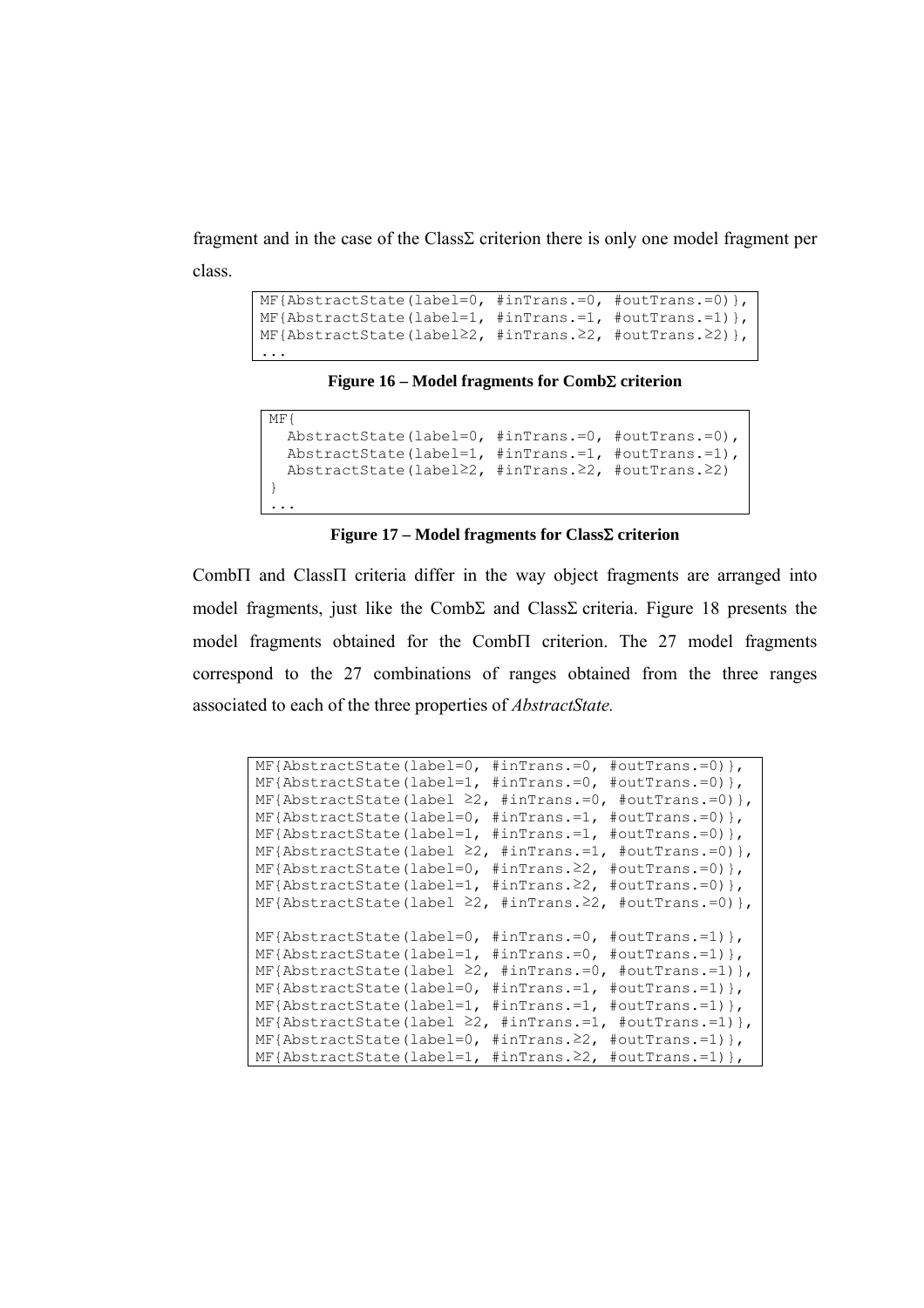```
MF{AbstractState(label \geq 2, #inTrans.\geq 2, #outTrans.=1) },
MF{AbstractState(label=0, #inTrans.=0, #outTrans.≥2)}, 
MF{AbstractState(label=1, #inTrans.=0, #outTrans.≥2)}, 
MF{AbstractState(label ≥2, #inTrans.=0, #outTrans.≥2)}, 
MF{AbstractState(label=0, #inTrans.=1, #outTrans. \geq2) },
MF{AbstractState(label=1, #inTrans.=1, #outTrans.≥2)}, 
MF{AbstractState(label \geq 2, #inTrans.=1, #outTrans.\geq 2) },
MF{AbstractState(label=0, #inTrans.\geq 2, #outTrans.\geq 2) },
MF{AbstractState(label=1, #inTrans.≥2, #outTrans.≥2)}, 
MF{AbstractState(label ≥2, #inTrans.≥2, #outTrans.≥2)}, 
...
```
**Figure 18 – Model fragments for Comb**Π **criterion** 

### **4.3. Criteria and inheritance**

The criteria presented in the previous section combine the properties of a single class. However, as we have seen for the state machine meta-model in section 3, it might be necessary to consider inherited properties. For instance, in order to test the transformation that flattens state machines properly it is necessary to ensure that some input models have a pair of composite states that have various numbers of incoming and outgoing transitions. In the meta-model (Figure 2) the only property of COMPOSITE is *ownedState*. The properties *incomingTransition* and *outgoingTransition* are inherited from STATE. This section proposes four criteria based on the same combination principles as the ones defined in the previous section but taking inherited properties into account.

These criteria not only combine ranges for properties owned by each class but also ranges for inherited properties. With this new strategy, we obtain four additional criteria: IF-CombΣ, IF-CombΠ, IF-ClassΣ and IF-ClassΠ defined analogously to the four criteria of previous section (The IF prefix stands for Inheritance Flattening).

Note that using these criteria, it is unnecessary to create model fragments corresponding to abstract classes. Using the previous set of criteria this step was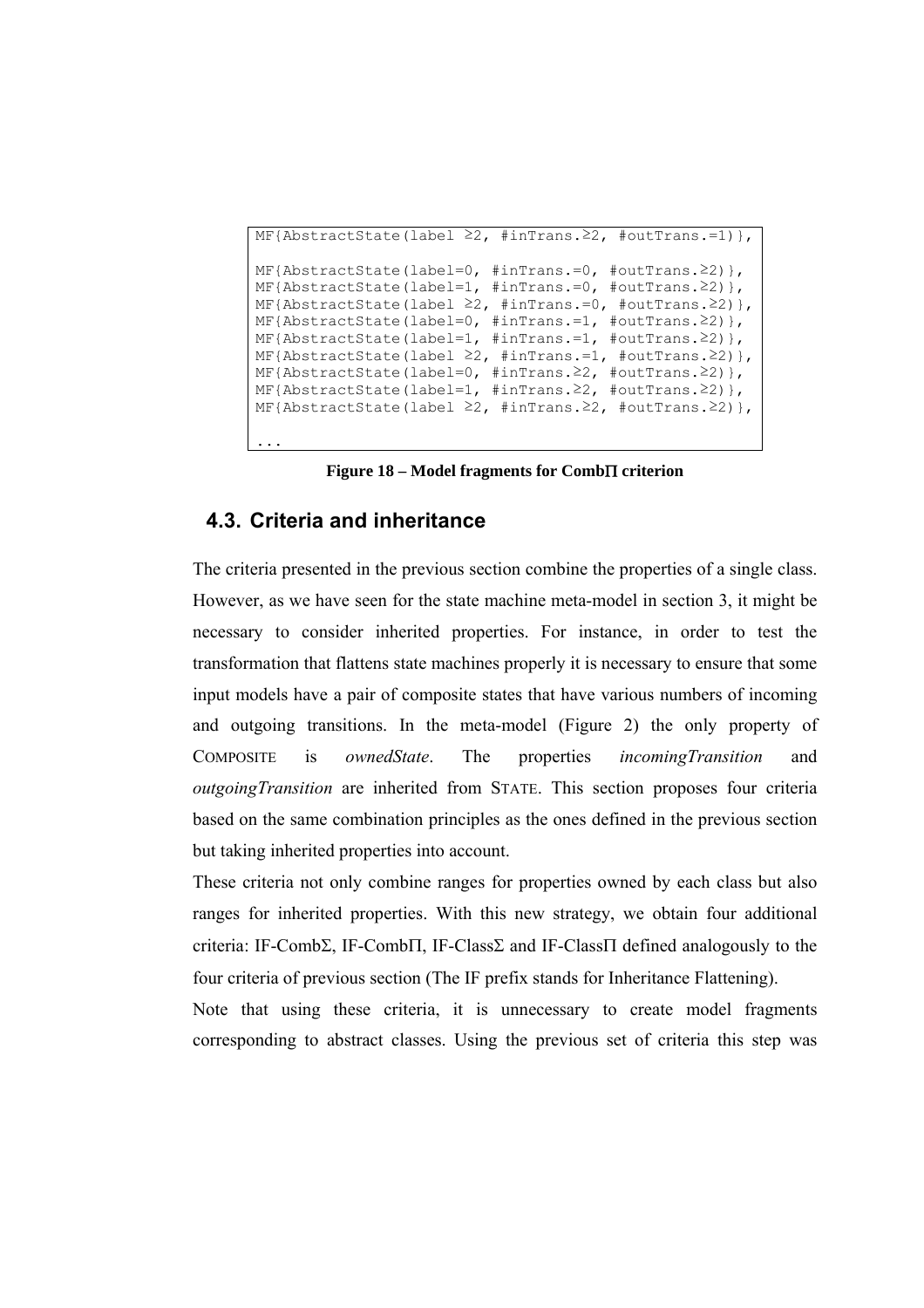mandatory to ensure the coverage of the partitions associated to the properties of abstract classes. With the IF criteria, these partitions are implicitly covered for each concrete sub-class of an abstract class.

```
MF{Composite(label=0, #inTrans.=0, #outTrans.=0, #ownedState=0)}, 
MF{Composite(label=0, #inTrans.=0, #outTrans.=0, #ownedState=1)}, 
MF{Composite(label=0, #inTrans.=0, #outTrans.=0, #ownedState \geq 2) },
MF{Composite(label=0, #inTrans.=0, #outTrans.=1, #ownedState=0) },
MF{Composite(label=0, #inTrans.=0, #outTrans.=1, #ownedState=1)}, 
MF{Composite(label=0, #inTrans.=0, #outTrans.=1, #ownedState \geq 2) },
MF{Composite(label=0, #inTrans.=1, #outTrans.=1, #ownedState=0) },
MF{Composite(label=0, #inTrans.=1, #outTrans.=1, #ownedState=1) },
MF{Composite(label=0, #inTrans.=1, #outTrans.=1, #ownedState \geq 2) },
...
```
**Figure 19 – Model fragments for IF-Comb**Π **criterion** 

Figure 19 presents some model fragments obtained for COMPOSITE using the IF-CombΠ criterion. Only a sub-set of the model fragments is presented. COMPOSITE owns one property and inherits three properties from STATE. For each of the four properties, the associated partition contains three ranges. This leads to a total of 81  $(3<sup>4</sup>)$  combinations for COMPOSITE.

#### **4.4. Comparison of the test criteria and discussion**

This section concludes the definition of test criteria by comparing the criteria defined in the three previous sections. Figure 20 presents the subsumption relationship between the criteria. A criterion is said to subsume another one if any set of models that satisfies the first criterion satisfies the second criterion. By this definition, the subsume relationship is transitive. The relation allows comparing the strength of the criteria with respect to one another. On Figure 20, criteria *AllRange* and *AllPartition* appear as the weakest ones. Above them the remaining criteria are represented from bottom to top as they consider the encapsulation and inheritance.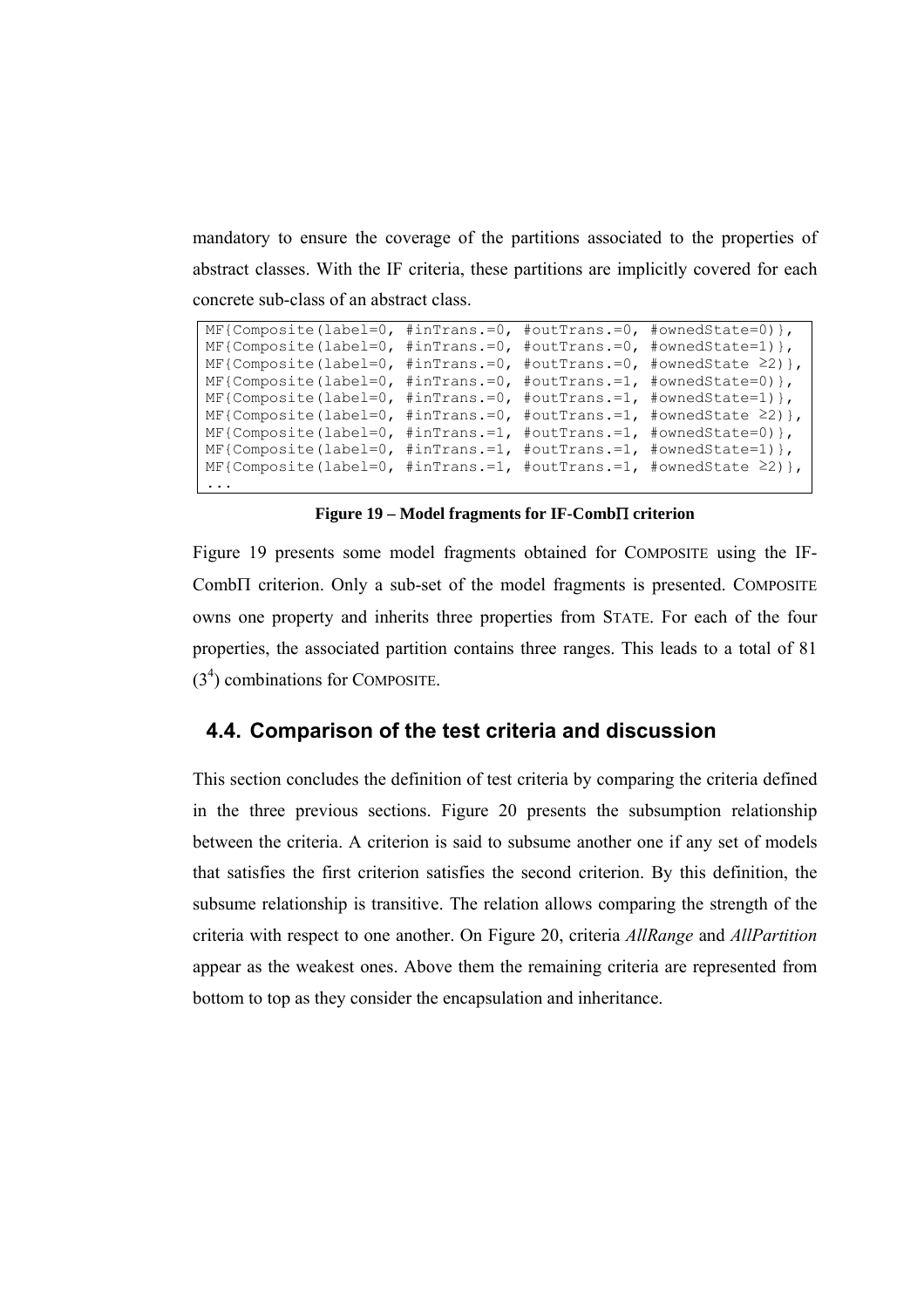

**Figure 20 – Topology of the subsumption relationship** 

To illustrate and compare the criteria presented in the previous sections, Figure 21 gives the minimal number of model fragments, object fragments and property constraints required to verify each criterion with the state machine meta-model based on the partitions shown in Figure 4. The number of model fragments gives an indication of the number of test models and the number of object fragments gives an indication of the size of the test models. As a comparison, the last line of the table corresponds to the naïve Cartesian product strategy (AllCombinations) discussed in section 3.

It is interesting to notice that all the proposed criteria significantly reduce the number of fragments compared to the naive strategy. However, for all criteria that require the Cartesian product on ranges, the number of fragments is still quite high. Future work should investigate and compare the fault detection power of these criteria and may propose more efficient criteria that not only use the information provided by the meta-model but also some knowledge of the model transformation under test.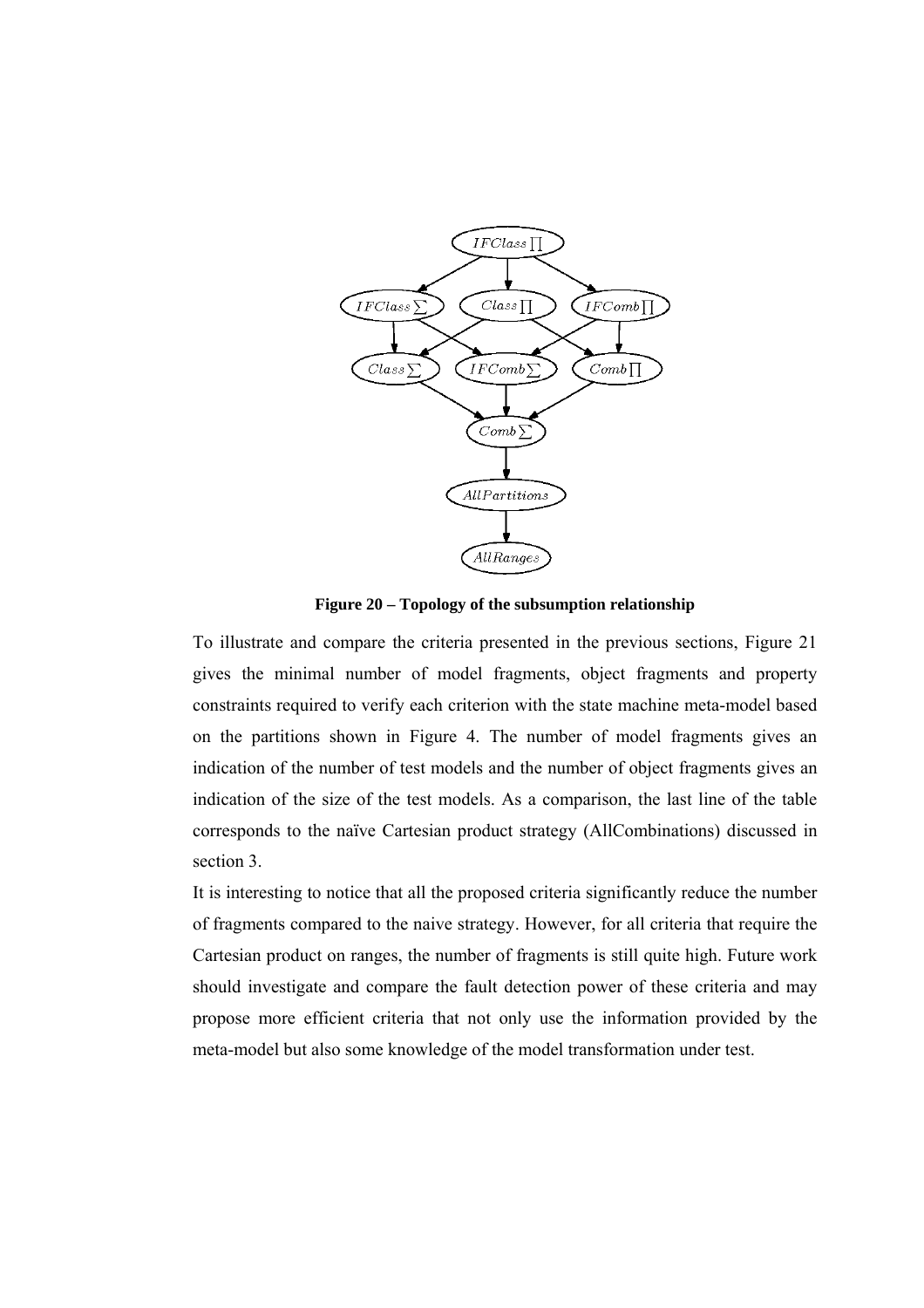| <b>Test criteria</b>             | #Property Constraints | #Object Fragment | #Model Fragment |
|----------------------------------|-----------------------|------------------|-----------------|
| <b>AllRanges</b>                 | 23                    | 23               | 23              |
| <b>AllPartitions</b>             | 23                    | 10               | 10              |
| Comb <sub>2</sub>                | 28                    | 11               | 11              |
| <b>CombX</b>                     | 236                   | 64               | 64              |
| Class <sub>2</sub>               | 28                    | 11               | 4               |
| <b>ClassX</b>                    | 236                   | 64               | 4               |
| $HF\text{-}\mathsf{Comb}\Sigma$  | 42                    | 9                | 9               |
| <b>HF-CombX</b>                  | 2115                  | 381              | 381             |
| $HF\text{-}\mathbf{Class}\Sigma$ | 42                    | 9                | 3               |
| <b>HF-ClassX</b>                 | 2115                  | 381              | 3               |
| <b>AllCombinations</b>           | 19440                 | 1944             |                 |

**Figure 21 – Comparison of test criteria on the state machine example** 

A general issue with test criteria is that they define some objectives that cannot be satisfied by any test case. For example, structural test criteria for programs specify infeasible paths [13], or mutation analysis produces equivalent mutants [14]. In the same way, the criteria we have defined here may specify uncoverable model fragments (e.g., fragments that violate well-formedness rules). A further investigation would consist of detecting such fragments to remove them from the set of fragments to be covered. In practice, such fragments will have to be identified by the tester. To limit the search effort, the tester can look for the uncoverable fragments in the set of uncovered fragments detected after step three of the process shown in Figure 8.

# **5. Tool and Experiments**

This section introduces MMCC (Metamodel Coverage Checker) the tool that we have implemented to check that a set of models satisfies a test criterion. The implementation uses the Kermeta language and manipulates models stored in an EMF repository. We subsequently present two examples to illustrate how MMCC is used to improve a set of test models.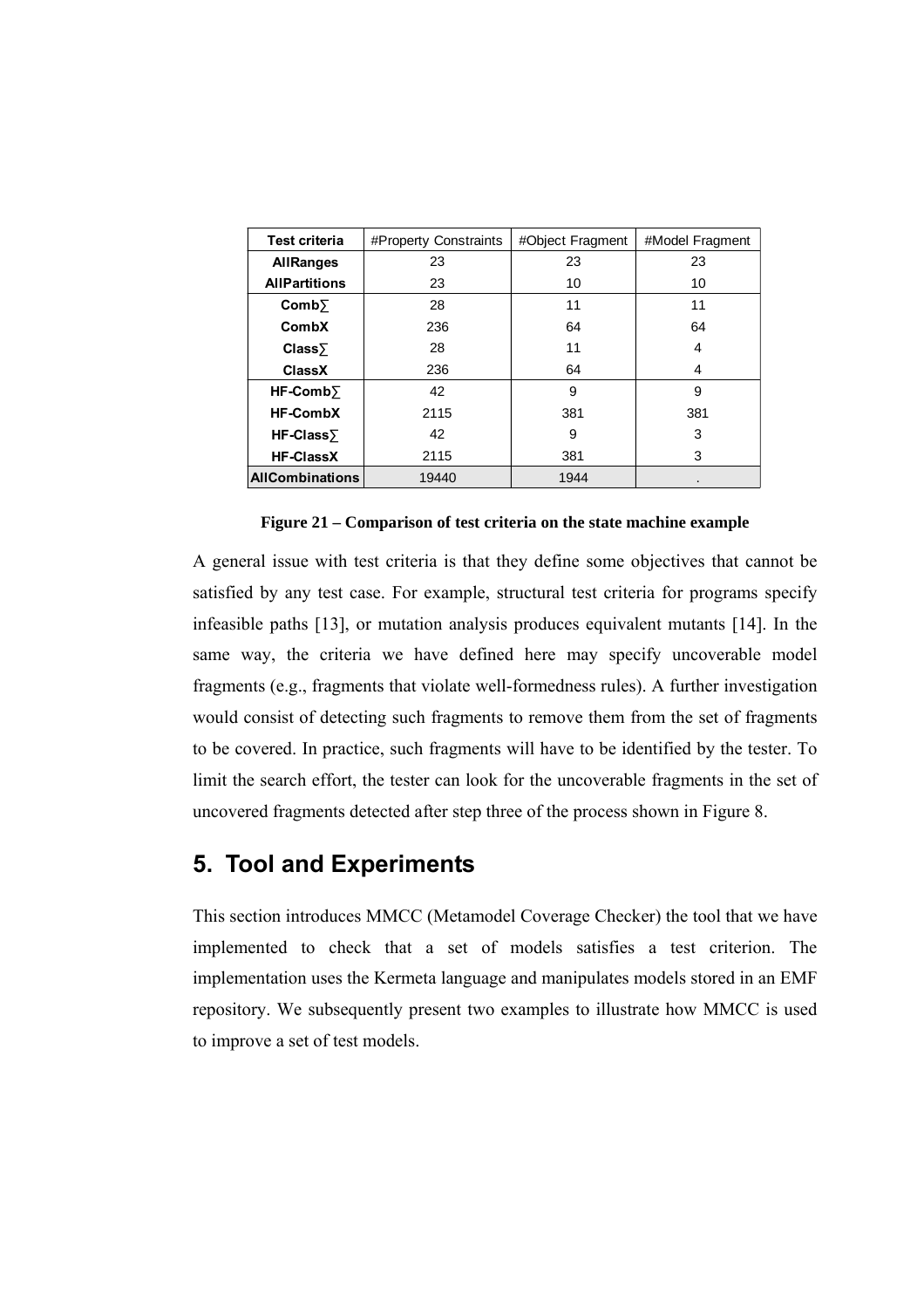#### **5.1. Tool**

In order to validate the feasibility of the process shown in Figure 8 and to experiment with the test criteria, we have implemented the Metamodel Coverage Checker (MMCC [15]). MMCC automates (1) the generation of partitions from a source metamodel, (2) the generation of model fragments according to a particular test criterion and (3) the qualification of test models with respect to these model fragments. MMCC is implemented using EMF, and Kermeta [16]. Kermeta is well suited as the implementation language for two reasons. First, Kermeta is designed for the manipulation of models and metamodels, and is thus well suited to implement model transformations (steps 1 and 2 are model transformations). Second, and most importantly, Kermeta is an extension of EMOF with an action language, and as such it allows the user to add operations in metamodels that are modeled with EMOF. This feature of Kermeta was very useful in the implementation of MMCC. The Figure 22 displays the metamodel of MMCC. It is very similar to the one shown in Figure 5, extending it with three classes, and a number of operations. This substantially simplifies the implementation of MMCC. For example it is easy to check that the value of a property is contained in a range by invoking the operations of RANGE. The additional classes PARTITIONMODEL and FRAGMENTS were added as top-level 'containers' for the model, as customary in EMF. PROPERTYPARTITION was added to decouple the MMCC metamodel from EMOF. This class contains the names for the feature and class for which a partition is defined. This prevents us from keeping a direct relationship to the actual feature in the input metamodel.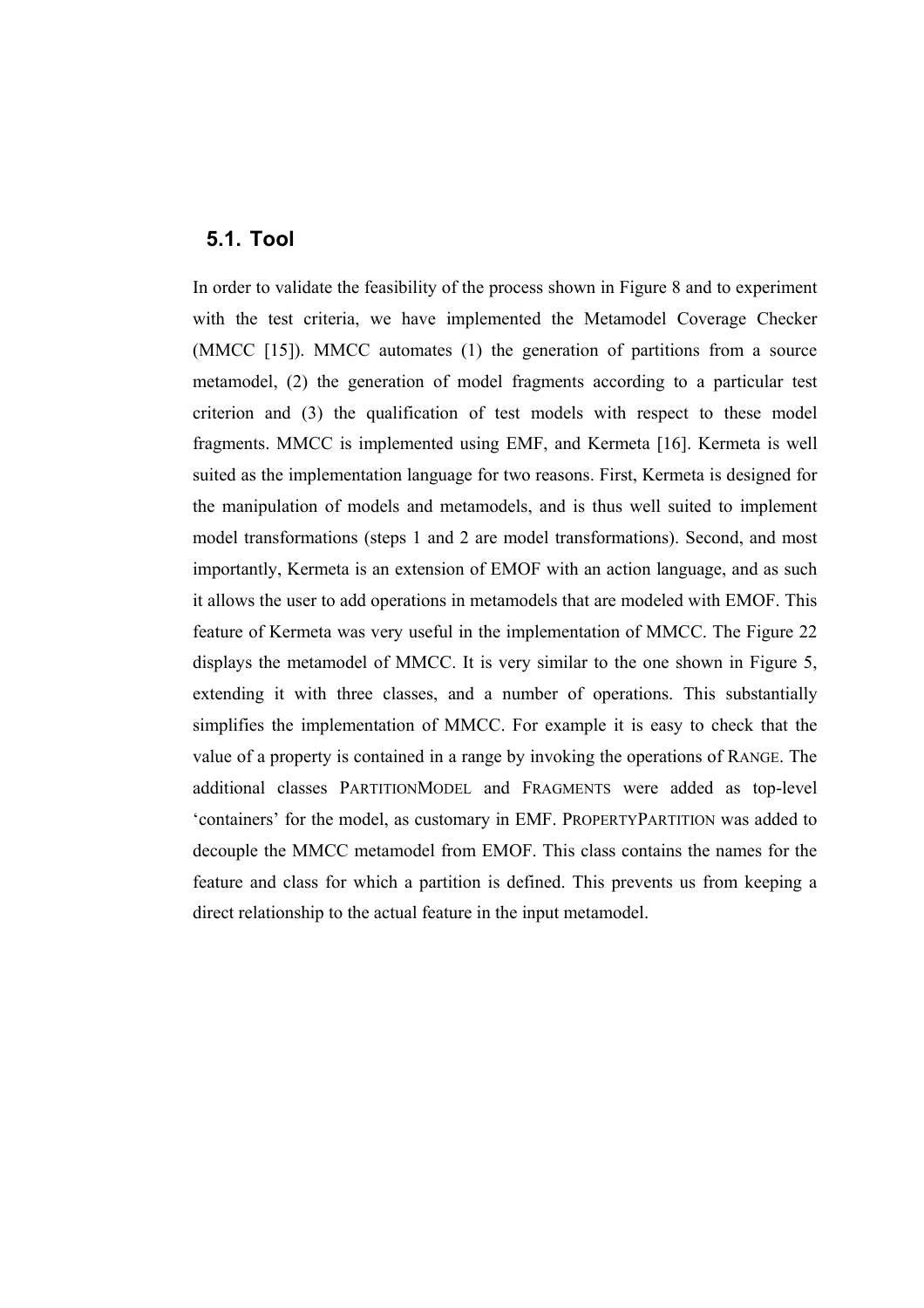

**Figure 22 - Metamodel for the Metamodel Coverage Checker tool** 

As described in Figure 23, MMCC is composed of two separate programs. The first one generates the partitions and model fragments and the second one checks if a set of models satisfies a test criterion.



SMM : source metamodel for the transformation under test TCMM : test criteria metamodel

Automatic processing

#### **Figure 23 - Tools chain for the MMCC**

The first part of MMCC realizes steps 1 and 2 of the process of Figure 8. It is implemented as a model transformation that takes two input parameters: the source metamodel (SM) of the transformation under test, and a test criterion. The test criteria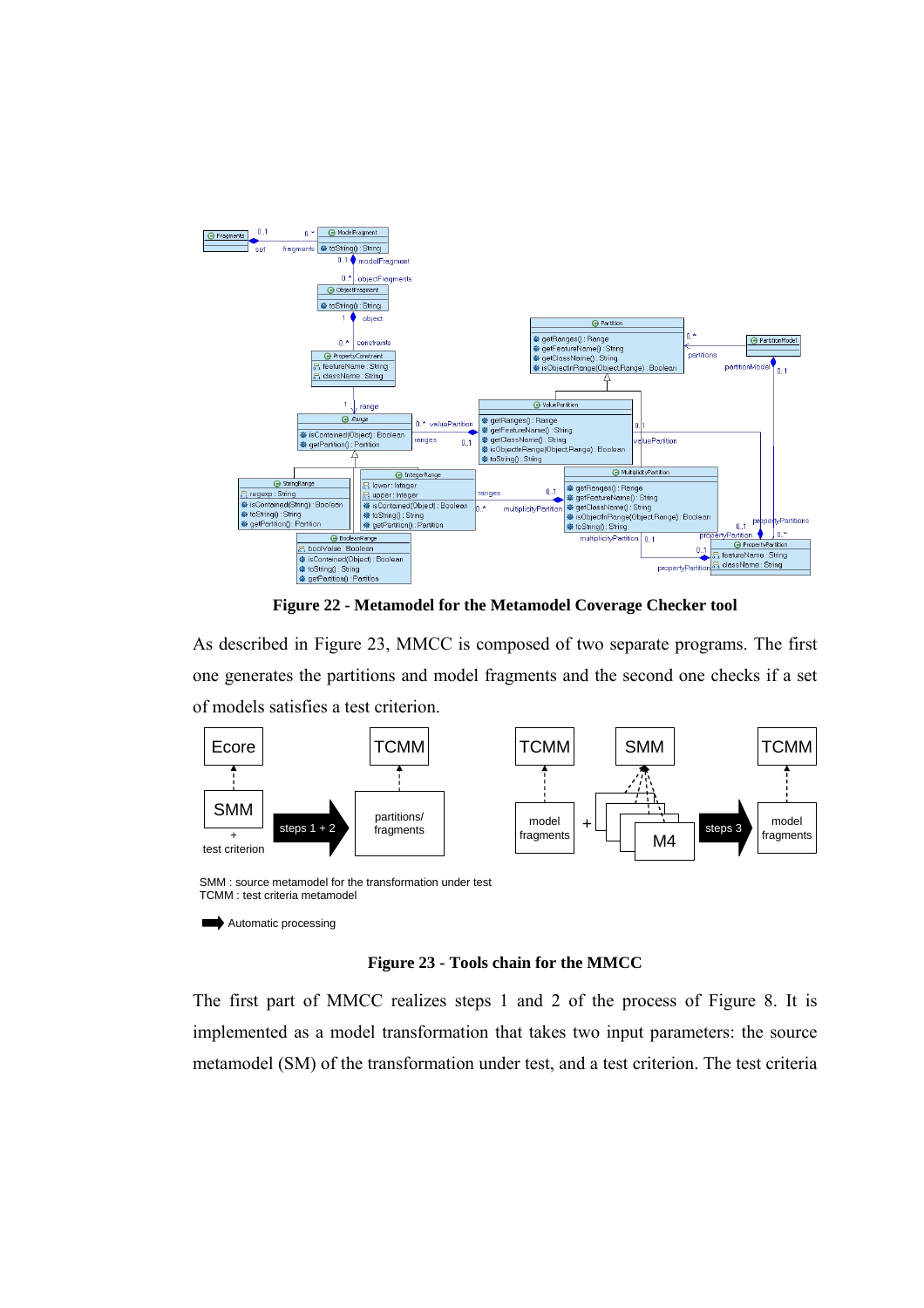have been defined using a hierarchy of classes in the implementation of the tool. Because the tool is implemented in EMF, the source metamodel must conform to Ecore, the meta-meta-model of EMF. The output is a model containing a set of partitions and fragments that conform to the test criteria metamodel. In practice this transformation is divided into two model transformations that are executed sequentially. The first one processes the source metamodel SM and generates a set of default partitions and ranges. The second one generates a set of model fragments using the partitions and ranges according to the test criterion that has been selected.

The second part of MMCC implements step 3 of the process to check if a set of models satisfies the test criterion. It takes two input parameters: a set of models that conform to the source metamodel SM and the set of model fragments produced in steps 1 and 2. The output is the set of model fragments that are not covered by the set of test models. If it is empty, the set of models satisfies the test criterion. Otherwise, it is necessary to manually analyze the remaining fragments to understand why they are not covered.

### **5.2. Discussion with the state machine metamodel**



**Figure 24 - State machine metamodel in EMF**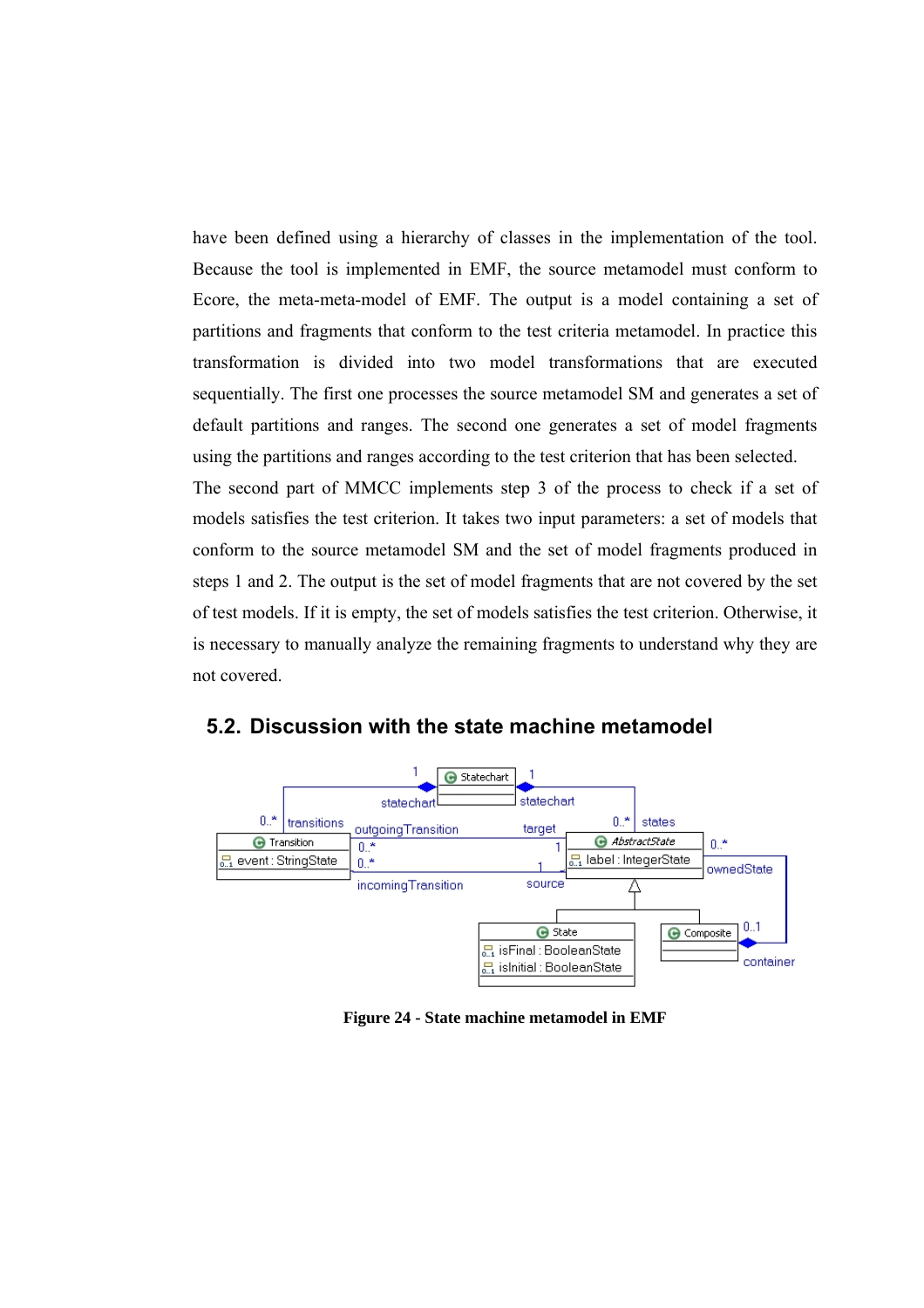This section illustrates the use of the tool for the improvement of a set of test data. We illustrate this discussion with the SMFlatten transformation. To test this transformation, it is necessary to build a set of state machines according to the metamodel of Figure 24. Since MMCC is implemented in EMF, all classes of the metamodel must be contained in a "root" class. This explains the presence of STATECHART that is not in the metamodel of Figure 2, and the presence of PARTITIONMODEL and FRAGMENTS in Figure 22. Figure 25 displays a possible set of test models as an example. It contains three state machines, each having specific characteristics: the first one has only one transition, the second one has two transitions and the third one has a composite state. Now, let us use MMCC to evaluate the quality of this set of models according to the *AllRanges* and *AllPartitions* test criteria.



**Figure 25 - Test models for the SMFlatten transformation**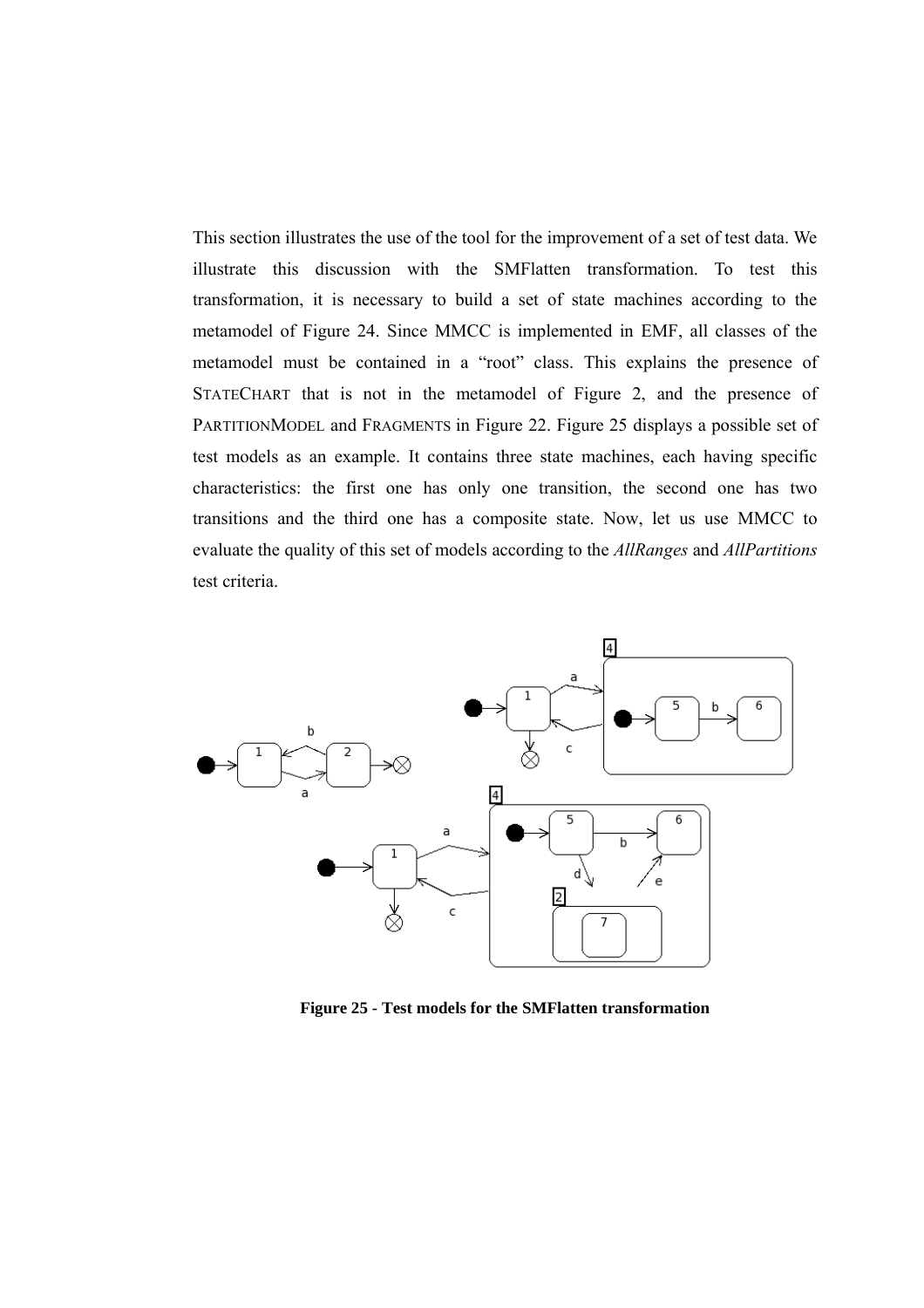We start with the *AllRanges* test criterion. When MMCC runs with the metamodel of Figure 24 and the *AllRanges* criterion, it generates 30 model fragments. When we run the second stage of MMCC with the three test models on these 30 model fragments, it computes that 25 fragments are covered. MMCC also provides the 5 exposed model fragments:

```
MF{AbstractState(label = 0)} 
MF{Composite(ownedState = 0)}MF{Statechart}(transitions = 0) }
MF{Statechart(states = 0)} 
MF{Statechart(states = 1)}
```
When looking at the set of exposed model fragments, it appears that the initial set of test models misses some boudary cases. In order to satisfy the *AllRanges* criterion, it is necessary to add corresponding test models in the set. When adding the two test models shown in Figure 26, the criterion is completely satisfied. All model fragments are covered. The first model is a state machine with only an empty composite state and the second one is an empty state machine (no state, transition or composite state).



**Figure 26 - Two models added to satisfy the AllRanges criterion** 

Now, we look at the *AllPartitions* test criterion. When MMCC runs with the metamodel of Figure 24 and the *AllPartitions* criterion, it generates 14 model fragments. When running the MMCC's second stage with the three test models on these 14 model fragments, the result of the analysis is that 9 fragments are covered. MMCC provides the 5 exposed model fragments:

```
MF{AbstractState(label = 0)}, AbstractState (label = 1),
AbstractState(label ≥2)} 
MF{Composite(ownedState = 0)}, Composite(ownedState = 1),
Composite(ownedState \geq 2) },
MF{Traination(event = "")}, Transition(event \in .+)}MF{Statechart}(transitions = 0), State(transitions = 1),
State(transitions ≥2)} 
MF{Statechart(states = 0), State(states = 1), State(states \geq 2)}
```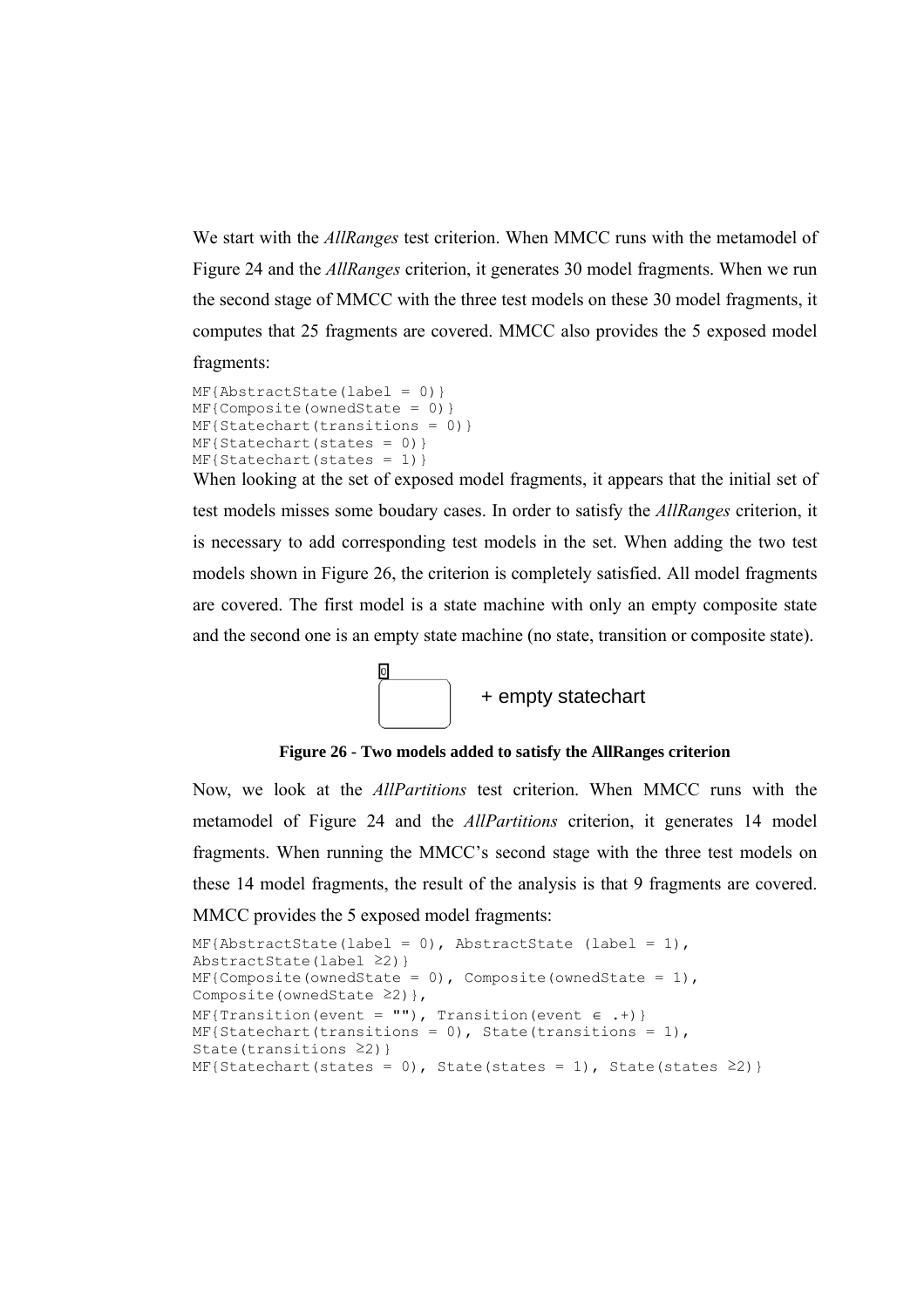In order to improve the initial set of test models according to the *AllPartitions* criterion, we add the model displayed in Figure 27. Again, these data miss boudary cases: a composite with no ownedState and a transition with no event label. When running MMCC again with this additional model in the set of test models, 12 fragments are covered. However, the following fragments are still exposed:

```
MF{Statechart}(transitions = 0), State(transitions = 1),
State(transitions ≥2)} 
MF{Statechart(states = 0), State(states = 1), State(states \geq2)}
```
When looking at the missing model fragments, it appears that they can not be covered by any test model. It is impossible to build a state machine that has 0 transition AND 1 transition, or a state machine that has exactly 1 state AND more than 2 states. This illustrates a limitation of almost all test adequacy criteria: they generate constraints that can not be satisfied. The criteria have the same limitation, but they are still useful to improve a set of test data. The model in Figure 27 is an interesting case that was not present in the initial set.



**Figure 27 - Additional test model to satisfy the AllPartitions criterion** 

When looking at these two results we notice that in both cases the missing model fragments concern boundary cases that are usually forgotten when generating test data. We also notice that the model that we added to satisfy the *AllPartitions* criterion is more complex than the models added to satisfy the *AllRanges* criterion. This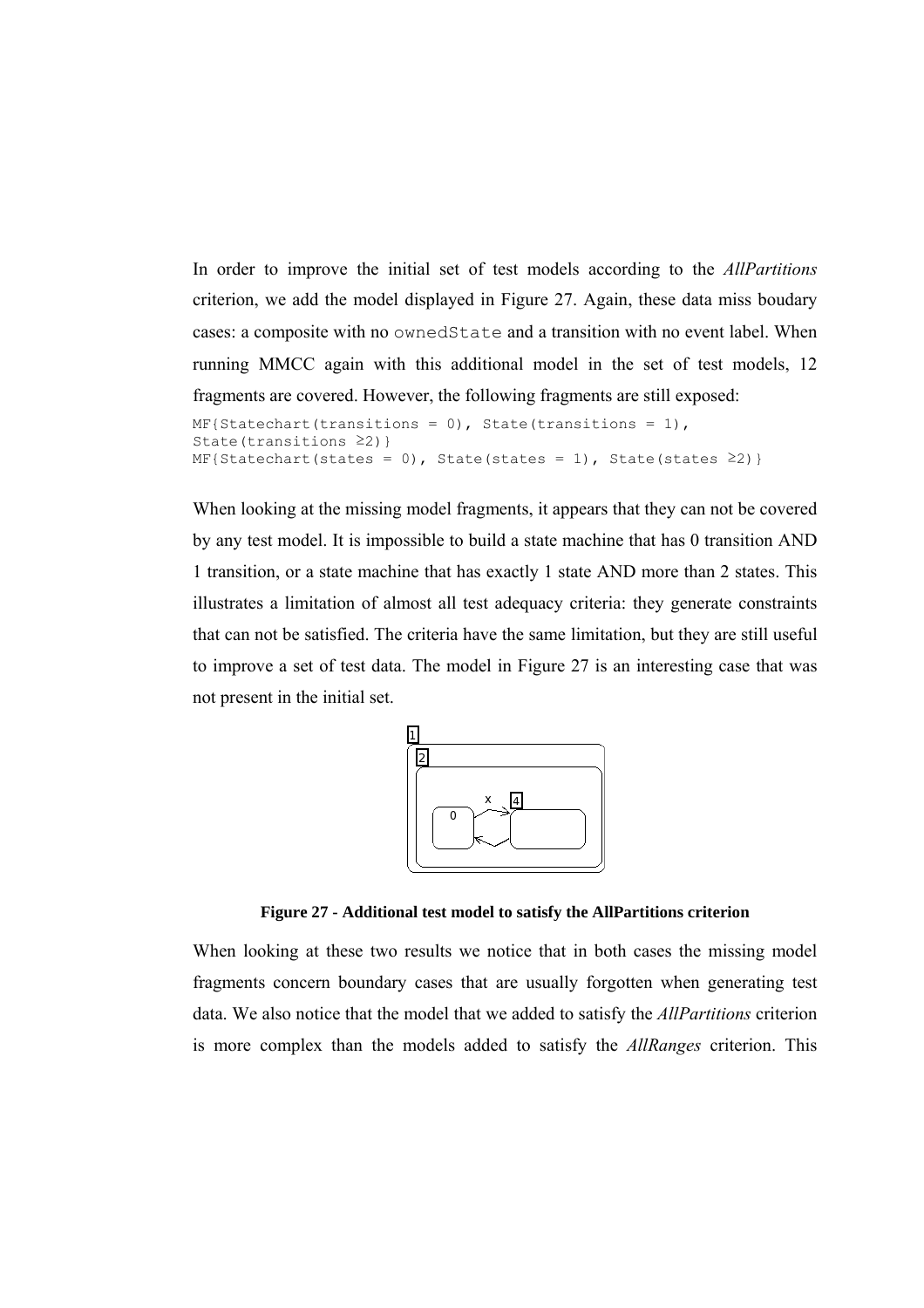confirms that the *AllPartitions* criterion which is stronger than the other one (according to the subsume relationship) also leads to the identification of more complex data and thus should improve the quality of testing. Indeed, checking that the transformation runs correctly with complex input data improves our confidence in the transformation more than if it runs with small simple test models.



#### **5.3. Case Study**

**Figure 28 – Meta-model for classes** 

In this section we illustrate another application of MMCC with another model transformation example that was proposed at the Model Transformation in Practice (MTIP) workshop at the Models'05 conference [17]. As a benchmark for transformation techniques, the organizers of the workshop provided a precise specification of several model transformations. The first one consisted in transforming class diagrams into database tables. The input meta-model is given in Figure 28. The organizers of the workshop also provided an example for this transformation that gave a class model in the form of a graph of objects and the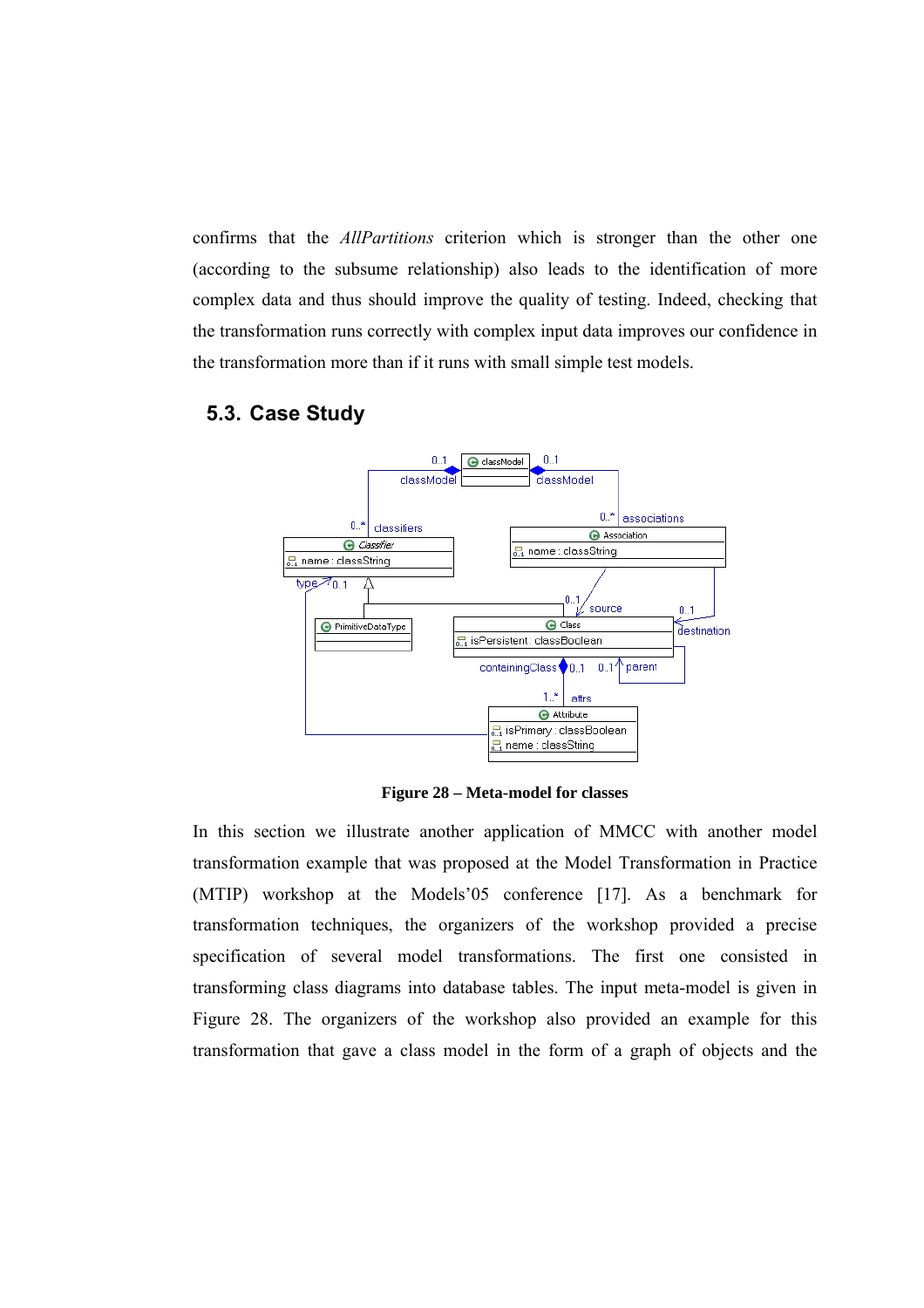expected output database. For illustration purposes, we consider this class model (Figure 29) as a test model for the transformation.



**Figure 29 – One source model** 

It appears that the model does not satisfy any of the coverage criteria defined in the previous sections, not even the simplest *AllRanges*. The test model misses 15 ranges for several properties of the model:

```
Classifier(name = "),
Class(isPersistent = false), Class(parent = 1), Class(attrs = 0),
Class(attrs \geq 2)
Attribute(isPrimary = false), Attribute(name = "), Attribute(type =
0),
Association(name = ""), Association(destination = 0),
Association(source = 0)
classModel(classifiers = 0), classModel(classifiers = 1),
classModel(associations = 0), classModel(associations = 1)
This means that for any test criterion, there will be uncovered model fragments.
```
When running MMCC with the *AllRanges* criterion, 33 model fragments are generated (each one containing one range) and 15 fragments are exposed. The five models of Figure 30 can be added to the set of test models to satisfy the *AllRanges* criterion.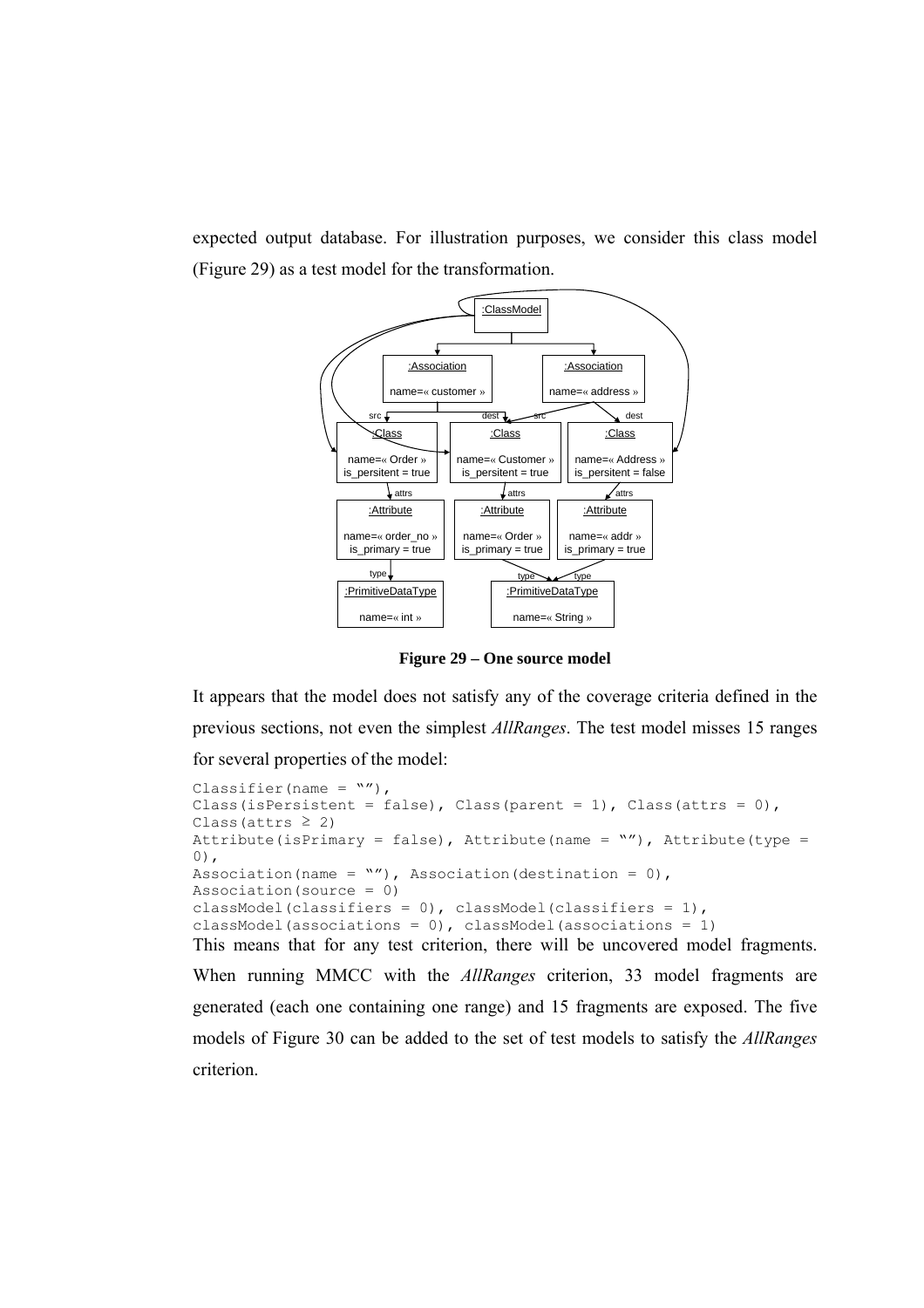

**Figure 30 - Fives models to cover the Allranges cirterion** 

When running MMCC with the *AllPartitions* criterion, none of the 15 model fragments is found to be covered by the test model. The information on exposed ranges and model fragments helps testers to improve the test models, while providing them with flexibility in the design of the test suite: the tester may opt to add all possible cases to a single model or to create several models focusing on particular fragments. It should be noted that the framework currently does not enforce the requirement that the *type* of the *Attribute* is never a *Class*.

### **6. Related work**

Model transformations are the essential feature in model-driven development (MDD). However, works concerned with the validation of these pivotal programs are just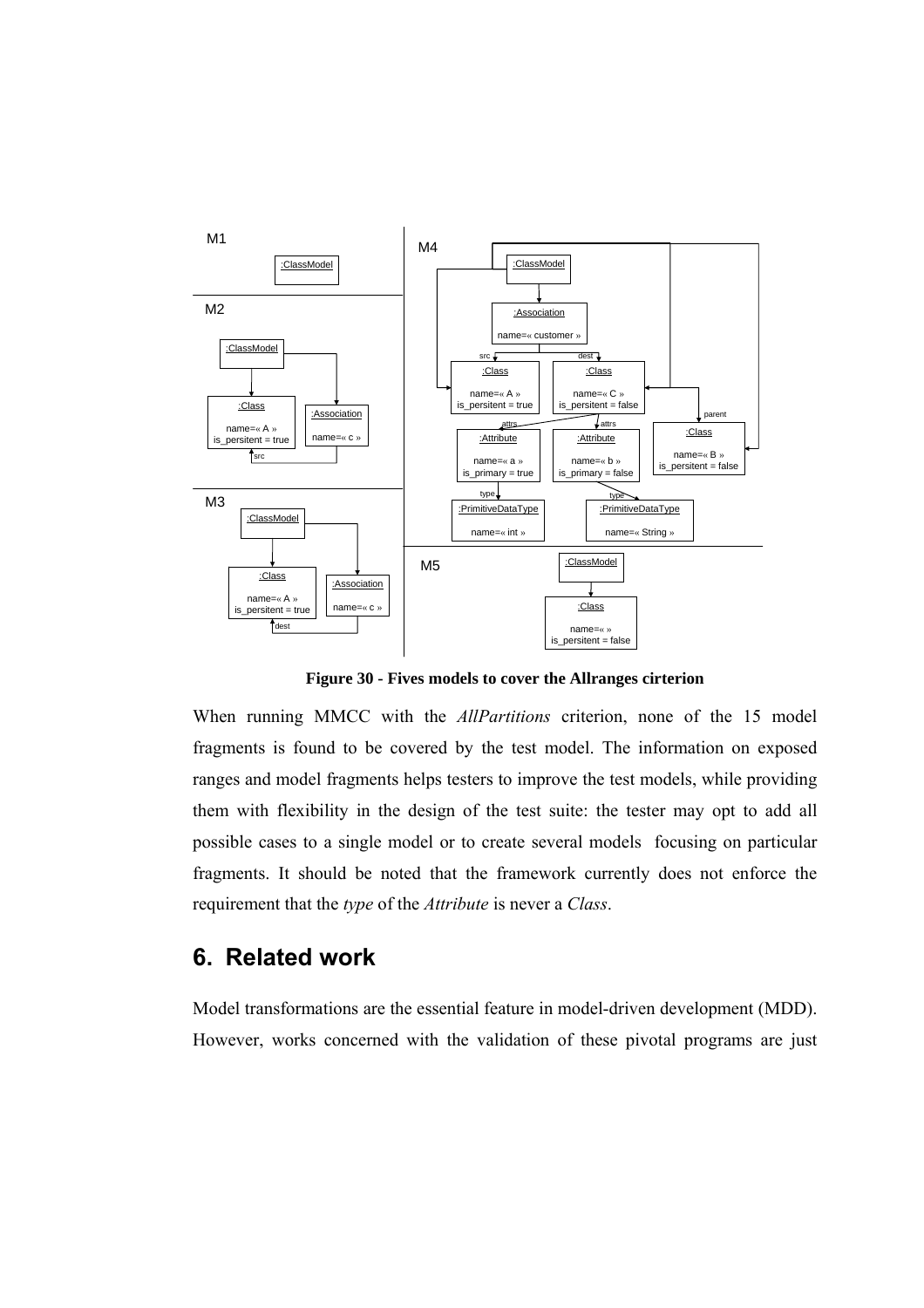beginning to emerge. This section presents the state of the art on model transformation validation and then broadens the scope to look at other works that deal with validation issues in MDD.

Steel et al. [18] present testing issues encountered when developing a model transformation engine, and the solutions adopted to cope with them. They note the similarity between the task of testing the transformation engine and the testing of transformations themselves, and address a number of important technical issues associated with using models as test data. In particular, they discuss the use of coverage criteria based on metamodels for the generation of test data. In their study, the criteria are applied by hand, and not in the systematic, generalized way presented in this work.

Küster [19], addresses the problem of model transformation validation in a way that is very specific to graph transformation. He focuses on the validation of the rules that define the model transformation with respect to termination and confluence. His approach aims at ensuring that a graph transformation will always produce a unique result. Küster's work is an important step for model transformation validation, but contrary to the approach presented here, it does not aim at validating the functionality of a transformation (*i.e.*, it does not aim at running a transformation to check if it produces a correct result). Küster et al. [20] also consider graph transformation rules, but in the paper they leverage the specificities of the implementation to propose a white-box testing approach. First, they propose a template language which they use to define generic rules that can be used to automatically generate a set of rules that serve as input data. The second contribution of this work consists in identifying model elements that are transformed and that are also manipulated by constraints on the model. In this way, they identify constraints that might be violated after the transformation and they build test data that aims at validating that these constraints are not violated. Darabos et. al [21] also investigate the testing of graph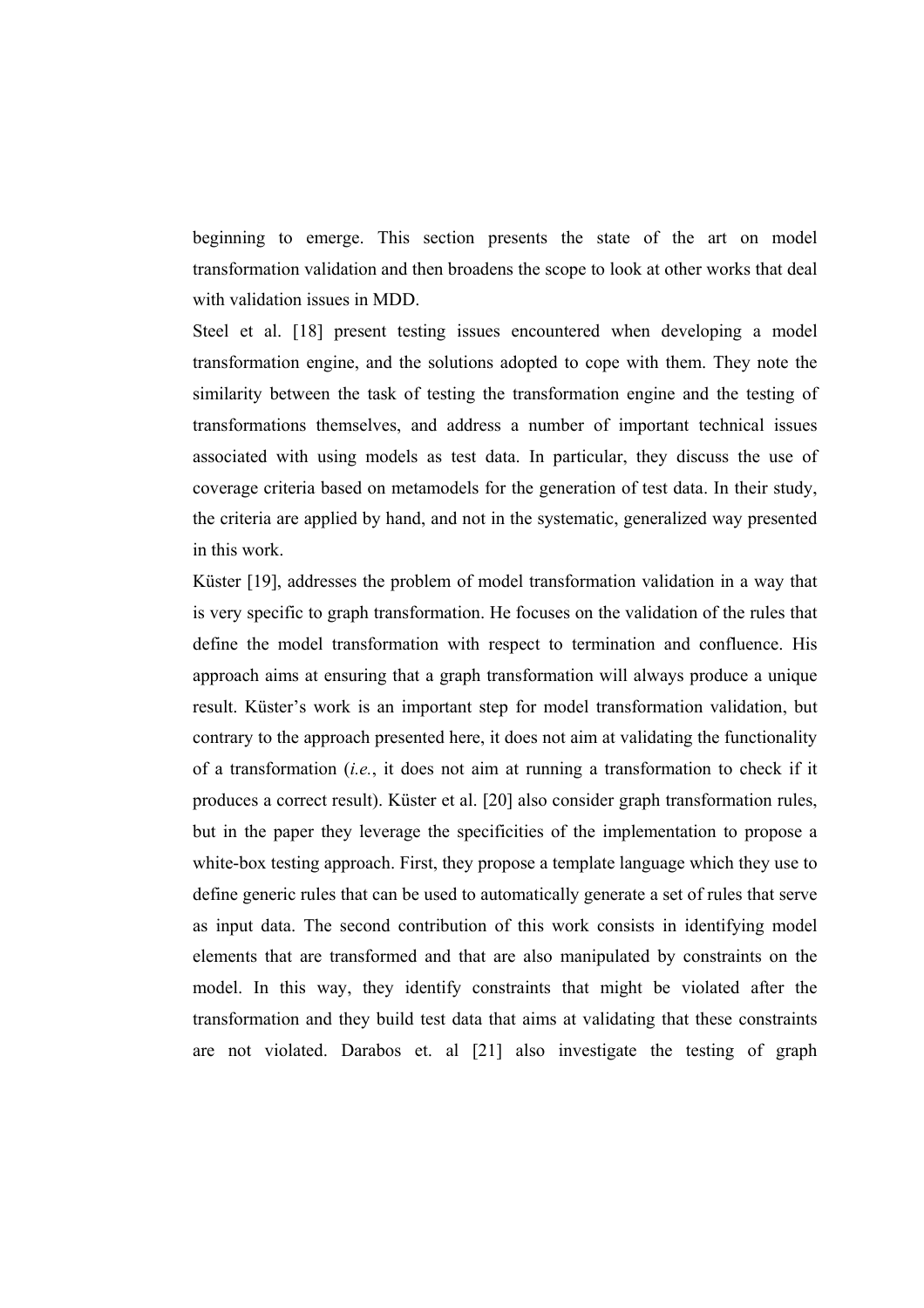transformations. They consider graph transformation rules as the specification of the transformation and propose to generate test data from this specification. Their testing technique focuses on testing pattern matching activity that is considered the most critical of a graph transformation process. They propose several fault models that can occur when computing the pattern match as well as a test generation technique that targets those particular faults.

Baldan et al. [22] propose a technique for generating test cases for code generators. The criterion they propose is based on the coverage of graph transformation rules. Their approach allows the generation of test cases for the coverage of both individual rules and rule interactions but it requires the code generator under test to be fully specified with graph transformation rules. Heckel et al. [23] apply the same ideas for automatically generating conformance tests for web services. One of their contributions is to apply partition testing on the WSDL specification of the inputs of the web services under test in order to select the test data.

All these approaches to model transformation validation and testing consider a particular technique for model transformation and leverage the specificities of this technique to validate the transformation. This has the advantage of having validation techniques that are well-suited to the specific faults that can occur in each of these techniques. The results of these approaches are difficult to adapt to other transformation techniques (that are not rule-based). None of these approaches has proposed a clear and precise model for the definition of test criteria of test data generation and qualification. In this paper, we have considered a very generic approach for model transformation and have proposed a framework to express test criteria to test any transformation, based on its source meta-model.

Mottu et al. [24], propose a methodology to evaluate the trust in a model transformation by qualifying the efficiency of test cases and contracts that specify the transformation. The idea of this approach is that the quality of a transformation can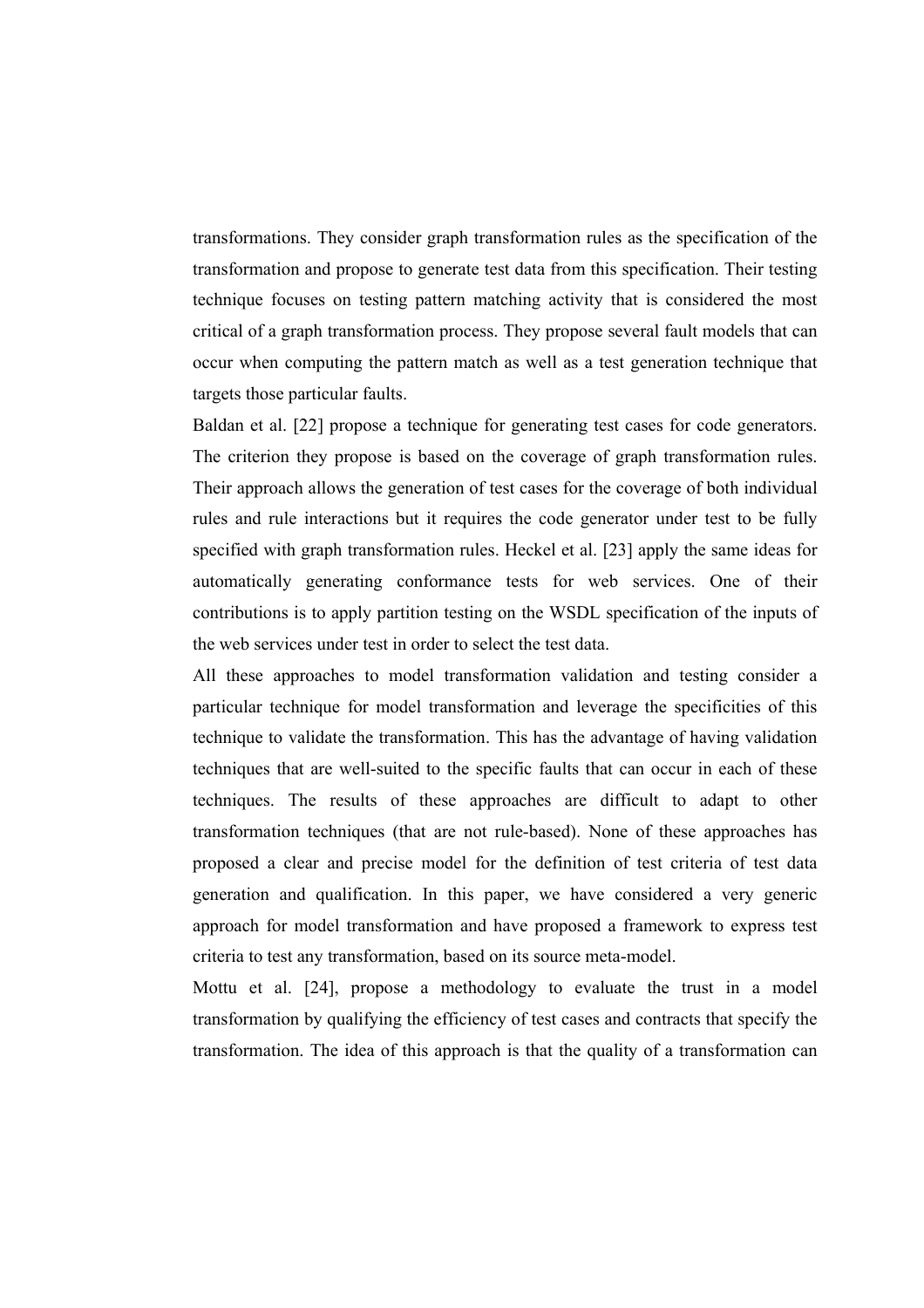be evaluated by checking the consistency between the test data, the implementation of the transformation and the specification of the transformation refined as executable contracts. The consistency between those aspects is measured using mutation analysis [25]. This technique consists of seeding faults in a program and checking whether the test data or the contracts can detect them. In these study, the faults that were injected were specific faults that typically occur when developing a model transformation. Mottu et al. [26] analyzed the process of model transformation to define generic fault models and showed how these generic faults mapped to actual faults in different languages.

Giese et al [27] focuses on the formal verification of model transformation critical properties. The authors use triple graph grammars (TGG) to represent both systems and transformations in order to formalize transformations and allow critical properties to be verified through the use of a theorem prover. Such a verification technique could be used in combination with testing when a formal specification is available.

Although there are few works that focus on model transformation testing or verification, a number of other topics are connected to this filed of research. In particular, we discuss testing of compilers and model validation in the following.

The problem of model transformation can be connected to existing work on testing compilers. Compilers are specific transformations which translate programs written in a particular programming language into another programming language. The input domain of a compiler is usually specified using grammars and test data (programs fed as input to the compiler) are represented as trees. Like for model transformations the correctness of compilers is critical to the reliability of programs that are developed using them. Borjarwah et al. [28] present a survey of existing compiler test case generation methods. Most of these testing techniques propose to use the grammar for selecting test programs. In previous work [29], we have used such techniques for generating tests for parsers. There are very few recent works on the generation of test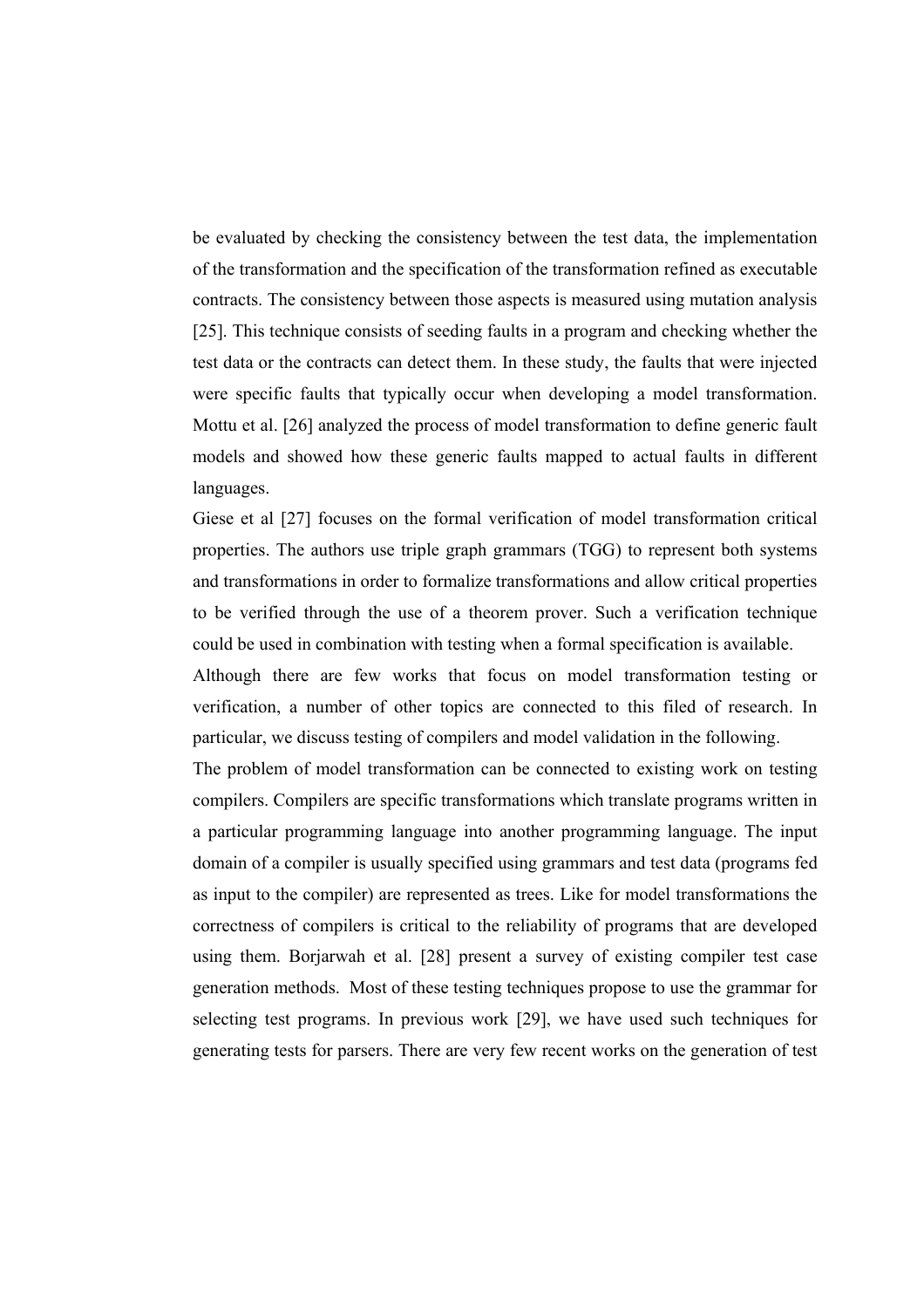data for compilers. Currently, compilers are verified and tested using ad-hoc and very specific techniques and with large benchmarks developed on a long period of time. This is a very costly approach for validation but it is acceptable for compilers for two reasons: first, compilers and programming languages have a slow evolution rate and second they are used by a large community of developers.

Such an approach can not be used for model transformation testing and validation because they typically target a smaller community and require constant evolutions and adaptations.

Another important issue related to model transformation validation is model validation. The works in [12, 30] develop approaches to support model testing. These works focus on testing executable UML design models. The models they consider for testing consist of a class diagram, OCL pre and post conditions [31] for methods and activity diagrams to specify the behaviour of each method. From this model, the authors generate an executable form of the model, which can be tested. In [30], they propose to model test cases using UML2.0 sequence diagrams. From these test cases specifications and the class diagram, they generate a graph that corresponds to all possible execution paths defined in the different scenarios. The authors then use test criteria defined in [12] and automatically generate test data and an initial system configuration to cover each execution path.

Gogolla et al. [32] propose an approach that detects errors in the early development stages of UML model development. The authors present the USE tool which aims at animating and testing UML class diagrams and their associated OCL constraints. In a USE specification, OCL constraints specify invariants on the structure of the system as well as the behaviour of the methods. The authors define the notion of a snapshot for testing UML designs. A snapshot is an object diagram that represents system states at any time with objects, attribute values and links. Snapshots can be declaratively defined using a language called ASSL. In USE, a test consists of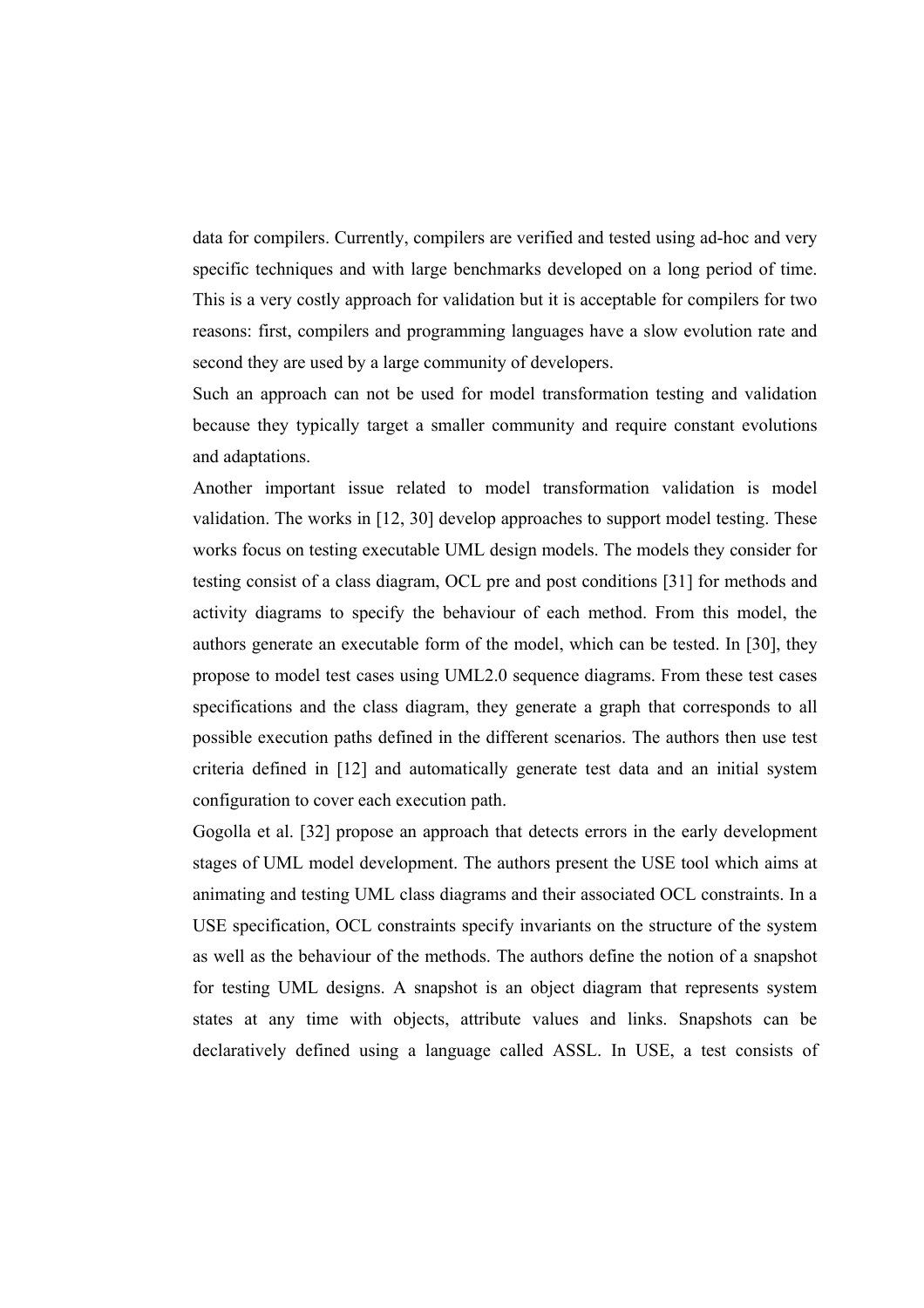defining a snapshot that represents an expected object configuration and then checking that it can actually be constructed without violating any model-immanent OCL constraints in the process.

Rutherford et al. [33] report on an experiment to generate test code in parallel with a system whose development is model-driven. The experiment uses a generative programming tool called MODEST. The paper reports the costs and benefits of developing additional templates for test code for the MODEST tool, so it can generate as much test code as possible. The study reported that developing templates for test code enhanced the development process and benefited the developers by increasing their familiarity with the code generation approach used by MODEST. The costs are evaluated with an analysis of the complexity of templates for test-code generation.

Heckel et al [34] also explicitly address the problem of test generation in a MDA context and propose to develop model-driven testing. In particular, their work focuses on the separation of platform-independent models and platform-specific models for testing. The generation of test cases from the model, as well as the generation of an oracle are considered to be platform-independent. The execution of the test cases in the test environment is platform-specific. A case study based on model-driven development of web applications illustrates their approach.

The last important research field that is very much related to our work is the area of model-based testing [35, 36]. Although it is very difficult to assimilate model-based testing to a single homogeneous set of works, we can compare some important trends in model-based testing with the approach proposed in this work. The book by Utting and Legeard [36] identifies four main approaches known as model-based testing. The first one is the "generation of test input data from a domain model". In that case, the approach presented in this paper is clearly model-based testing. Our approach for model transformation testing uses a model i) to generate objectives for test data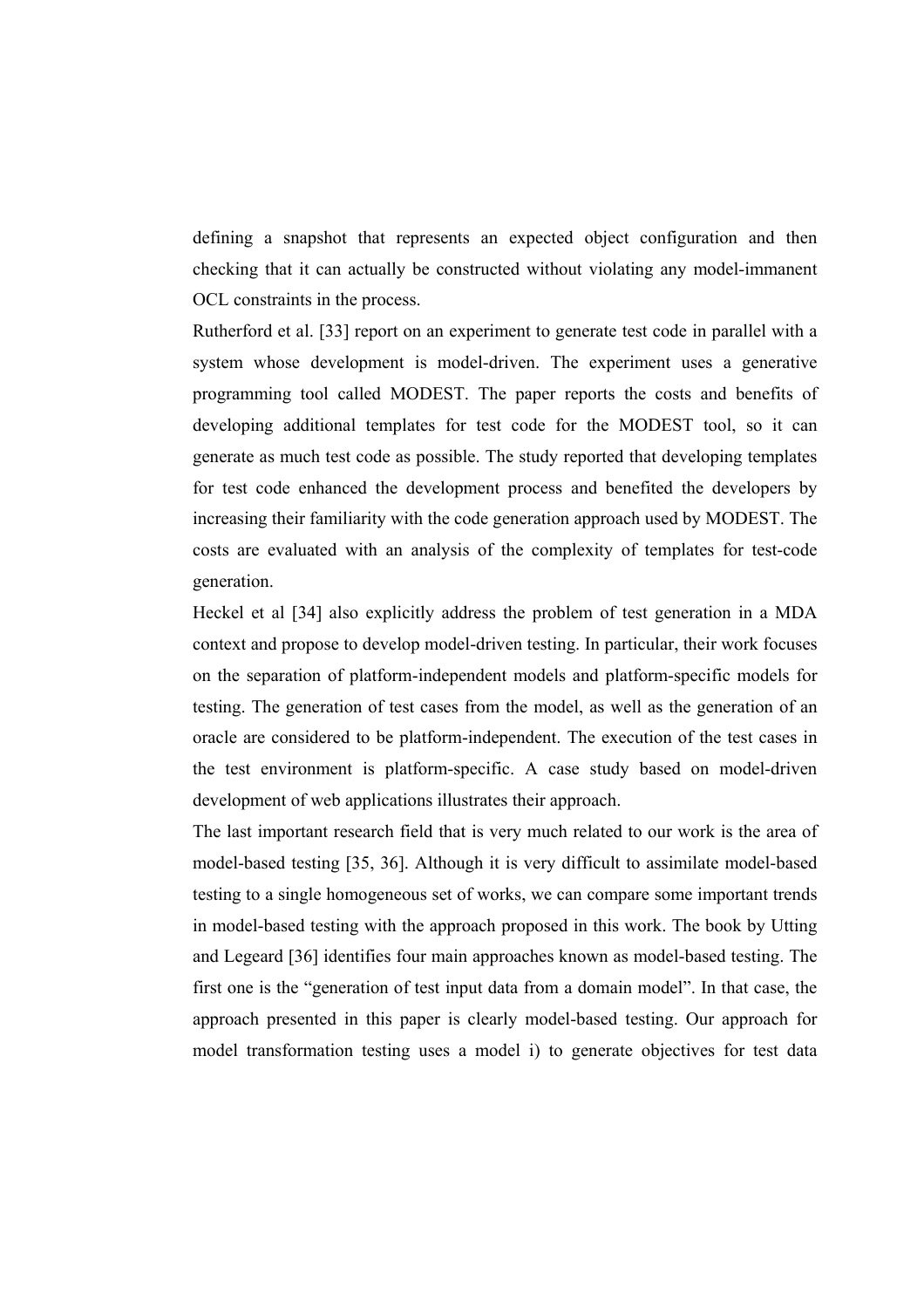(model and object fragments), ii) to evaluate the quality of test data and iii) it should be possible to use the same model to automatically generate test data. The model used to drive all these testing activities is the input metamodel for the transformation.

As pointed out by Utting and Legeard, this approach is only one specific approach to model-based testing. They cite three other well-known approaches, among which "generation of test cases and oracles form a behaviour model". Their book focuses mainly on this approach. We believe that this is also the most commonly accepted definition of model-based definition. In that context, the approach proposed in this paper is not model-based testing since the model we consider is not behavioural and does not model the system under test, but specifies the input domain of the transformation.

### **7. Conclusion and future work**

At the heart of model-driven engineering are model transformations. Transformations are complex programs; they must be made reliable to have model-driven engineering deliver its promises. Therefore, as for any complex program, thorough testing is required to gain confidence in model transformations.

Testing transformations is typically performed by applying a transformation to a set of input models, and then by comparing actual results with expected results. Defining the right set of input models is a non-trivial task.

In this paper we defined test adequacy criteria to qualify input test models for model transformation testing. These criteria are based on the partitioning of metamodel properties domains. Each criterion defines a set of model fragments that has to be covered by input test models. The notions of partition for properties and model fragments are formally captured in a metamodel. Since these criteria only rely on the structure of the input metamodel of the transformation under test, they can be applied to validate test data for transformations implemented in any language.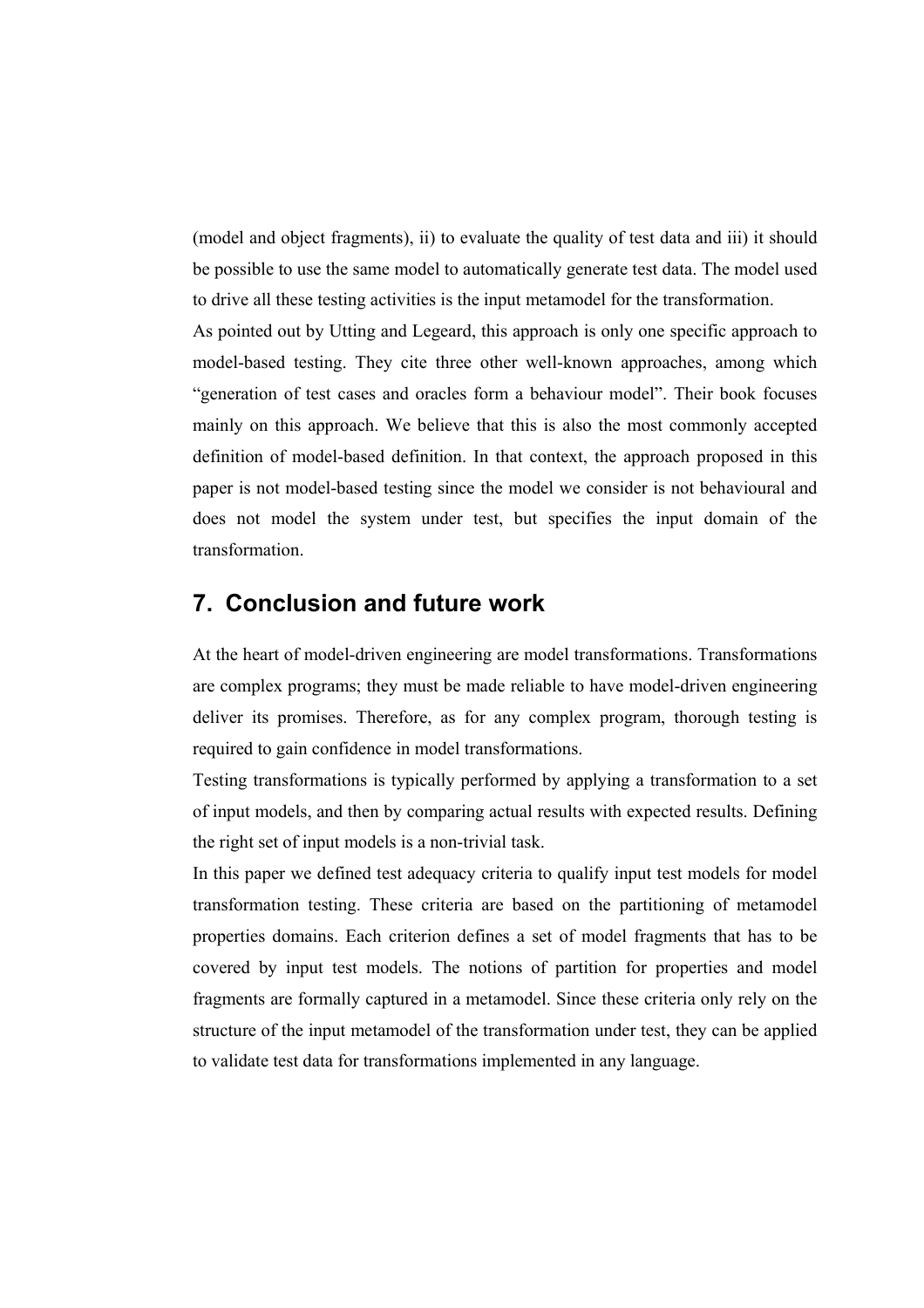We have developed a prototype tool that computes a set of model fragments for any metamodel, according to a particular criterion. For a set of input models, the tool can identify the fragments that remain to be covered. This is valuable information that allows the tester to incrementally improve the initial set of test models. We used a transformation from the MTIP workshop at MoDELS'05 as an illustration of the test improvement process.

There is still a lot of research work ahead us, most importantly in the area of criteria definition and tuning. First, it is important to validate the proposed criteria with respect to their ability to produce test models that can detect faults in a model transformation. This is immediate future work that will consist in generating test models that satisfy the criteria and run a mutation analysis to evaluate their fault detection capabilities. The mutation analysis could be done using the operators defined by Mottu [26] for imperative transformation languages or by Darabos [21] for rule-based transformation languages.

An important perspective of this work consists in automating the generation of test models that satisfy the criteria. A first experiment is proposed in [37]. This work proposes an algorithm that processes a set of model fragments, generated with a particular criterion, to generate a set of test models. The algorithm proposes several strategies to build objects from model fragments and combine those objects into a complete model. This algorithm shows that it is possible to automatically generate models that satisfy a test criterion. However, there are still some limitations: the major difficulty is to generate models that satisfy all constraints that can be placed on the input metamodel, that is well-formedness rules of the metamodel itself, plus the pre conditions of the transformation. A possible solution to this problem is to adapt constraint-solving techniques and evolutionary techniques to take all these constraints (metamodel, constraints, pre-condition and test criterion) into account for efficient model synthesis. A first step in that direction is presented in [38] in which Sen et. al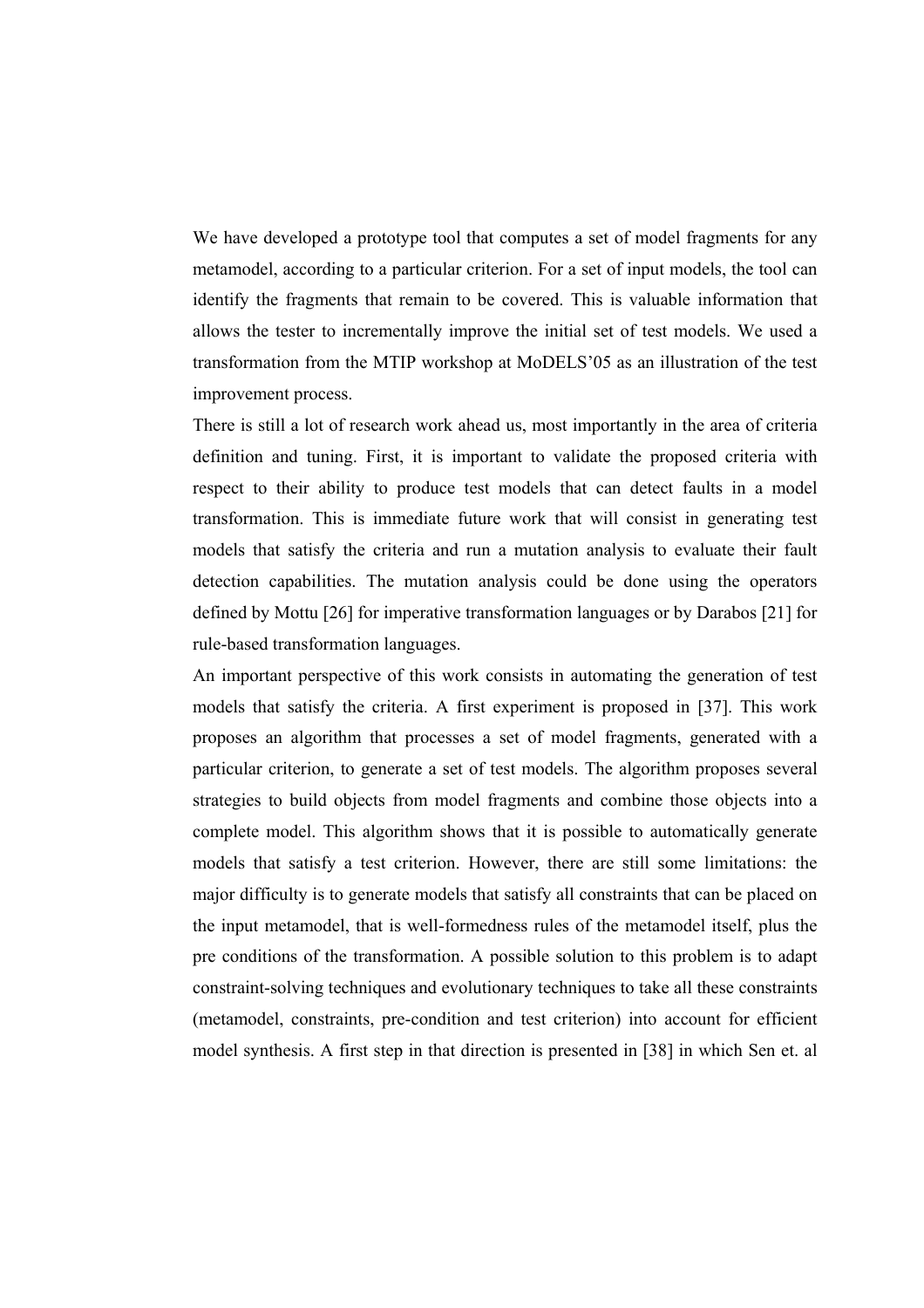define mutation operators to build models incrementally by applying small mutations on models to create new models.

Another important future work consists in having more precise criteria to capture more information that is necessary for automatic generation. This work proposes black-box criteria to evaluate the adequacy of test models. This has the benefit of having a solution which is independent of any transformation technology and that leverages the input metamodel as a description of the input domain. However, the limitation of these criteria is that, alone, they will not enable the automatic generation of test models. This is because a large amount of information is not present in the metamodel alone. To design a fully automated test model generator, it is necessary to analyze information from the specification of the transformation and to use white-box criteria that will ensure the coverage of the transformation. This raises two important future work: i) investigate what could be a good language for specification of requirements for transformation and how theses requirements could be analyzed for test generation; ii) propose white-box criteria for specific model transformation techniques as proposed in the work of Küster [20].

# **8. References**

- 1. R. France and B. Rumpe, *Model-Driven Development of Complex Software: A Research Roadmap*, in *Future of Software Engineering 2007*, L. Briand and A. Wolf, Editors. 2007, IEEE - CS Press.
- 2. B. Baudry, T. Dinh-Trong, J.-M. Mottu, D. Simmonds, R. France, S. Ghosh, F. Fleurey, and Y. Le Traon. *Challenges for Model Transformation Testing*. In Proceedings of *IMDT workshop in conjunction with ECMDA'06*. Bilbao, Spain, 2006.
- 3. B. Beizer, *Black-Box Testing*. John Wiley & Sons ed. 1995: Wiley.
- 4. OMG. *MOF 2.0 Q/V/T OMG Revised submission*. 2005. Available from: http://www.omg.org/cgibin/doc?ad/05-03-02.
- 5. P.-A. Muller, F. Fleurey, and J.-M. Jézéquel. *Weaving executability into object-oriented metalanguages*. In Proceedings of *MoDELS'05*, p. 264 - 278. Montego Bay, Jamaica, October 2005.
- 6. K. Duddy, A. Gerber, M. Lawley, K. Raymond, and J. Steel. *Model Transformation: A declarative, reusable patterns approach*. In Proceedings of *EDOC'03 (Entreprise Distributed Object Computing Conference)*, p. 174 - 185. Brisbane, Australia, September 2003.
- 7. J. de Lara and H. Vangheluwe. *AToM3: A Tool for Multi-formalism and Meta-modelling*. In Proceedings of *FASE* '02 (International Conference on Fundamental Approaches to Software *Engineering)*, p. 174--188, 2002.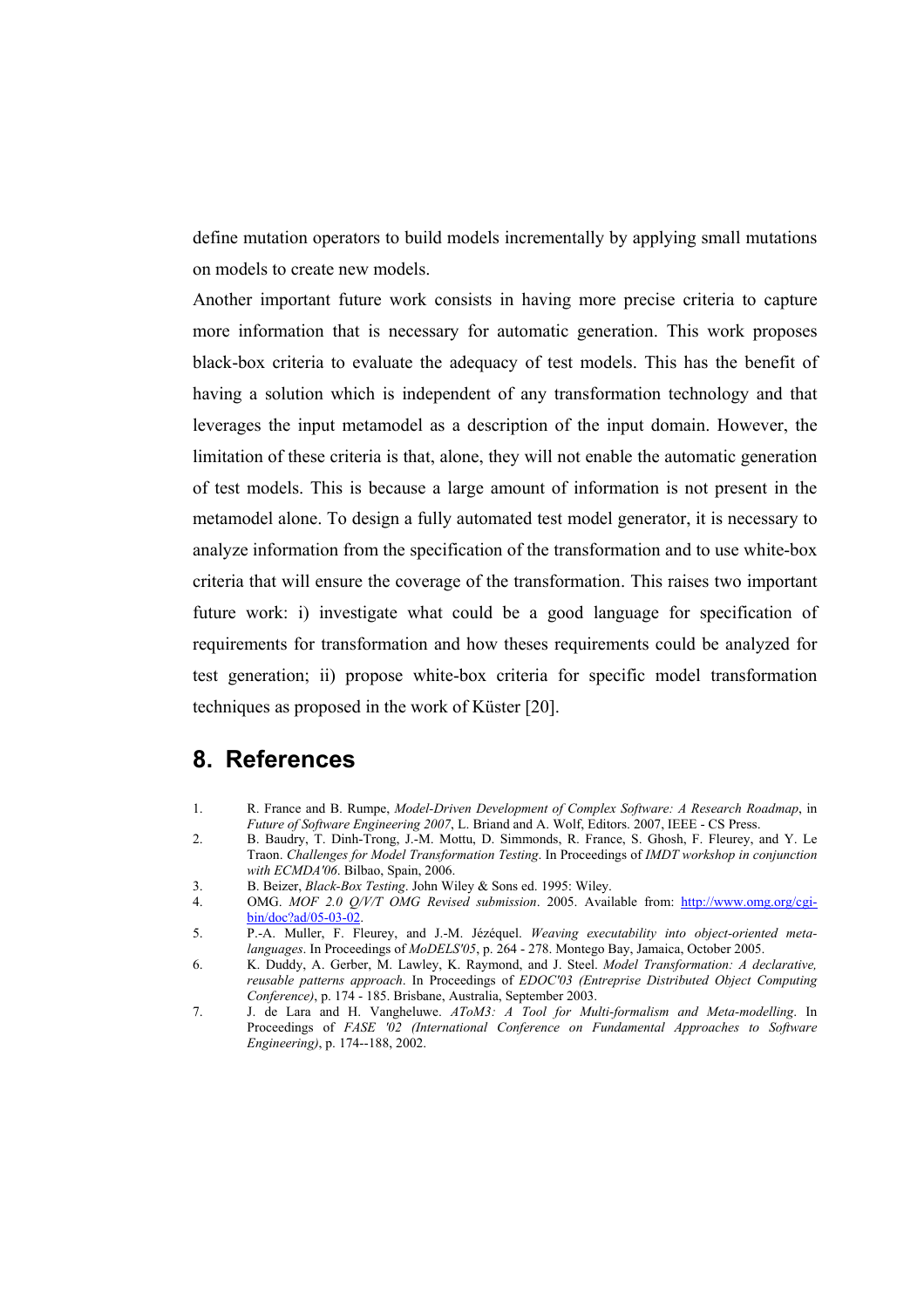- 8. T.J. Ostrand and M.J. Balcer, *The category-partition method for specifying and generating functional tests.* Communications of the ACM, 1988. **31**(6): p. 676 - 686.
- 9. OMG. *Meta-Object Facilities*. 2007. Available from: http://www.omg.org/mof/.
- 10. OMG. *MOF 2.0 Core Final Adopted Specification.* 2004. Available from: http://www.omg.org/cgibin/doc?ptc/03-10-04.
- 11. F. Budinsky, D. Steinberg, E. Merks, R. Ellersick, and T. Grose, *Eclipse Modeling Framework*. 2003: Addison Wesley Professional.
- 12. A. Andrews, R. France, S. Ghosh, and G. Craig, *Test adequacy criteria for UML design models.* Software Testing, Verification and Reliability, 2003. **13**(2): p. 95 -127.
- 13. W.R. Adrio, M.A. Branstad, and J.C. Cherniavsky, *Validation, Verification, and Testing of Computer Software.* ACM Computing Surveys, 1982. **14**(2): p. 159 - 192.
- 14. A.J. Offutt and J. Pan, *Automatically Detecting Equivalent Mutants and Infeasible Paths.* Software Testing, Verification and Reliability, 1997. **7**(3): p. 165 - 192.
- 15. MMCC. *Metamodel coverage checker*. 2007. Available from: http://www.irisa.fr/triskell/Softwares/protos/MMCC/.
- 16. Kermeta. *The KerMeta Project Home Page*. 2005. Available from: http://www.kermeta.org.
- 17. J. Bézivin, B. Rumpe, A. Schürr, and L. Tratt. *MTIP workshop*. 2005. Available from: http://sosym.dcs.kcl.ac.uk/events/mtip05/long\_cfp.pdf.
- 18. J. Steel and M. Lawley. *Model-Based Test Driven Development of the Tefkat Model-Transformation Engine*. In Proceedings of *ISSRE'04 (Int. Symposium on Software Reliability Engineering)*. Saint-Malo, France, November 2004.
- 19. J.M. Küster, *Definition and Validation of Model Transformations.* Software and Systems Modeling, 2006. **5**(3): p. 233 - 259.
- 20. J.M. Küster and M. Abd-El-Razik. *Validation of Model Transformations First Experiences using a White Box Approach*. In Proceedings of *MoDeVa'06 (Model Design and Validation Workshop associated to MoDELS'06)*. Genova, Italy, October 2006.
- 21. A. Darabos, A. Pataricza, and D. Varro. *Towards Testing the Implementation of Graph Transformations*. In Proceedings of *GT-VMT workshop associated to ETAPS'06*, p. 69 - 80. Vienna, Austria, April 2006.
- 22. P. Baldan, B. König, and I. Stürmer. *Generating Test Cases for Code Generators by Unfolding Graph Transformation Systems*. In Proceedings of *ICGT 2004*, p. 194-209, 2004.
- 23. R. Heckel and L. Mariani. *Automatic Conformance Testing of Web Services*. In Proceedings of *FASE 2005*, p. 34-48, 2005.
- 24. J.-M. Mottu, B. Baudry, and Y. Le Traon. *Reusable MDA Components: A Testing-for-Trust Approach*. In Proceedings of *MoDELS'06*. Genova, Italy, October 2006.
- 25. R. DeMillo, R. Lipton, and F. Sayward, *Hints on Test Data Selection : Help For The Practicing Programmer.* IEEE Computer, 1978. **11**(4): p. 34 - 41.
- 26. J.-M. Mottu, B. Baudry, and Y. Le Traon. *Mutation Analysis Testing for Model Transformations*. In Proceedings of *ECMDA'06 (European Conference on Model Driven Architecture)*. Bilbao, Spain, July 2006.
- 27. H. Giese, S. Glesner, J. Leitner, W. Schäfer, and R. Wagner. *Towards Verified Model Transformations*. In Proceedings of *MoDeVa workshop associated to MoDELS'06*, p. 78--93, October 2006.
- 28. A.S. Boujarwah and K. Saleh, *Compiler test case generation methods: a survey and assessment.* Information and Software Technology, 1997. **39**(9): p. 617-625.
- 29. B. Baudry, F. Fleurey, J.-M. Jézéquel, and Y. Le Traon, *From Genetic to Bacteriological Algorithms for Mutation-Based Testing.* Software Testing, Verification and Reliability, 2005. **15**(1): p. 73-96.
- 30. T. Dinh-Trong, N. Kawane, S. Ghosh, R. France, and A. Andrews. *A Tool-Supported Approach to Testing UML Design Models*. In Proceedings of *ICECCS'05*. Shanghai, China, June 2005.
- 31. OMG. *UML 2.0 Object Constraint Language (OCL) Final Adopted specification*. 2003. Available from: http://www.omg.org/cgi-bin/doc?ptc/2003-10-14.
- 32. M. Gogolla, J. Bohling, and M. Richters, *Validating UML and OCL Models in USE by Automatic Snapshot Generation.* Software and Systems Modeling, 2005. **4**(4): p. 386-398.
- 33. M.J. Rutherford and A.L. Wolf. *A case for test-code generation in model-driven systems*. In Proceedings of *The second international conference on Generative programming and component engineering*, p. 377 - 396. Erfurt, Germany, September 2003.